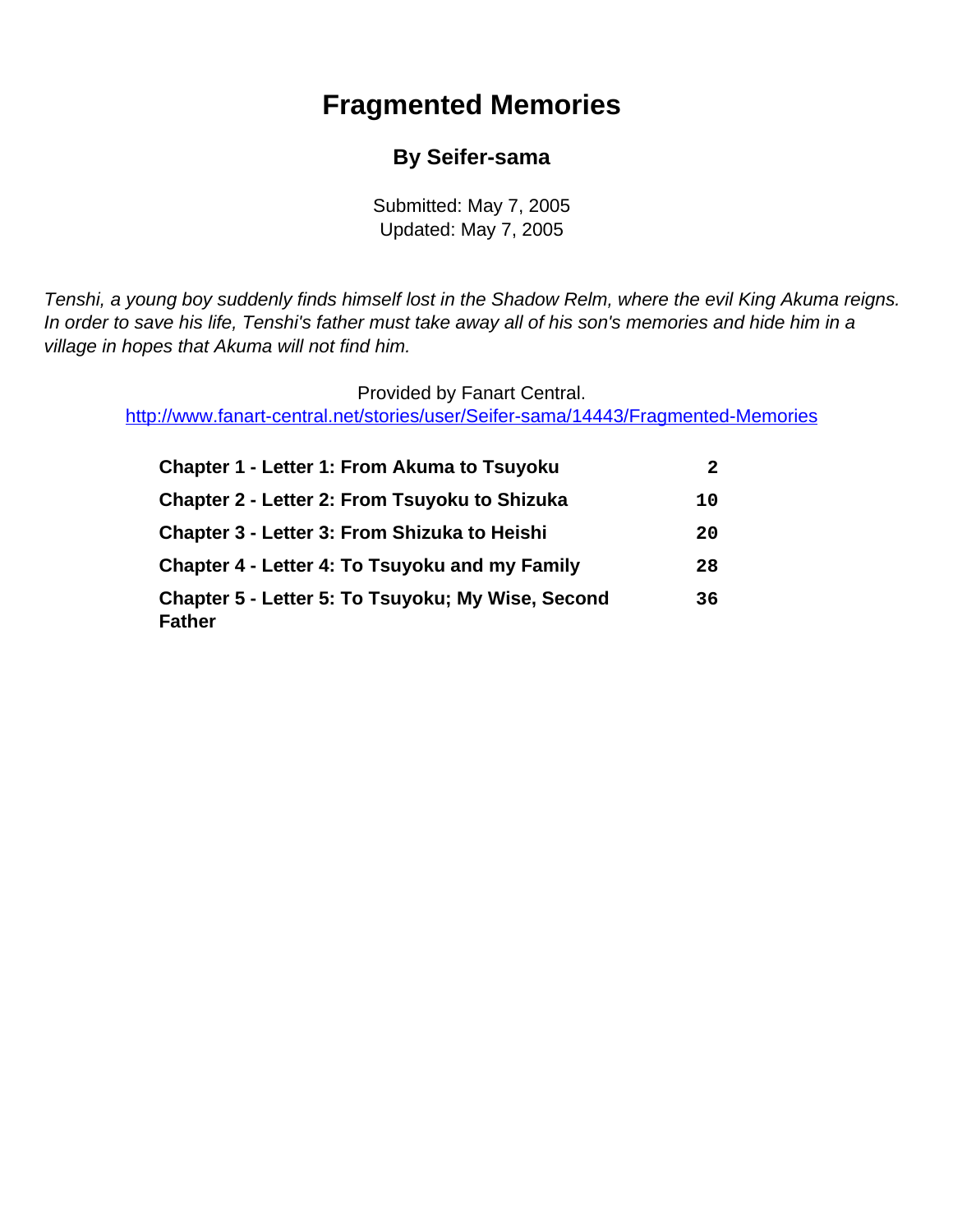### **1 - Letter 1: From Akuma to Tsuyoku**

<span id="page-1-0"></span>**Letter 1** From Akuma to Tsuyoku

It seems more like a dream than anything... I'm walking alone. Somewhere, I don't know where, but I was alone, I think. It was strange. I was alone and not alone. As if there was always someone right beside me, watching me, protecting me. Someone, who was always there with me... like a guardian. I still feel that way sometimes.

I never knew my father... so I never really missed him. I knew him somewhere deep inside my mind that is only opened in dreams. That was the only place where I was able to see my father, and it was this way for the longest time. Once I woke up, I forgot everything that happened in my dreams. I had someone else with me too, a guardian, I guess. This guardian... you could say took over for my missing father. My father took care of me when I was small …but I remember someone else protecting me. From what? I don't know. Something terrible, something that can't be stopped. Something... most people call destiny…

A past I never knew... it was kept from me. That potion did it... It hid my scar... But it can't hide it anymore. I now know, I know what happened that day... long, long ago...

My father, he took me away from my mother when I was very small and he left my twin sister, Shinrin, there. He said that it would be safer this way. I didn't understand. How could I? I was just a little kid.

He took me far away. No one lived where we did. There were many animals and plants... but no people. That was the strange thing about it. My father said that he loved to be with people, but we didn't live near any. It never really bothered me because I was always preoccupied with other things. I loved to explore the forests and meadows that we lived by. One day while I was exploring I found something special. A place where all life ceased to exist.

I walked to that lifeless place one day while my father wasn't watching. I was about eight years old, and I didn't understand many things. This dead land that we lived near puzzled me more than anything I had ever seen before. The land... the plants just died there... as if the place was cursed and refused to let anything grow. It seemed to suck the life out of anything that stood near it.

My father saw me standing there. He came running to me, his long fiery-golden ponytail flowing behind him. He stopped as he reached me and said in a stern voice, "Never come here again because this is the Land of the Dead. Only evil and hatred exists here.''

I didn't understand. So I asked him as we walked away, ``What do you mean?''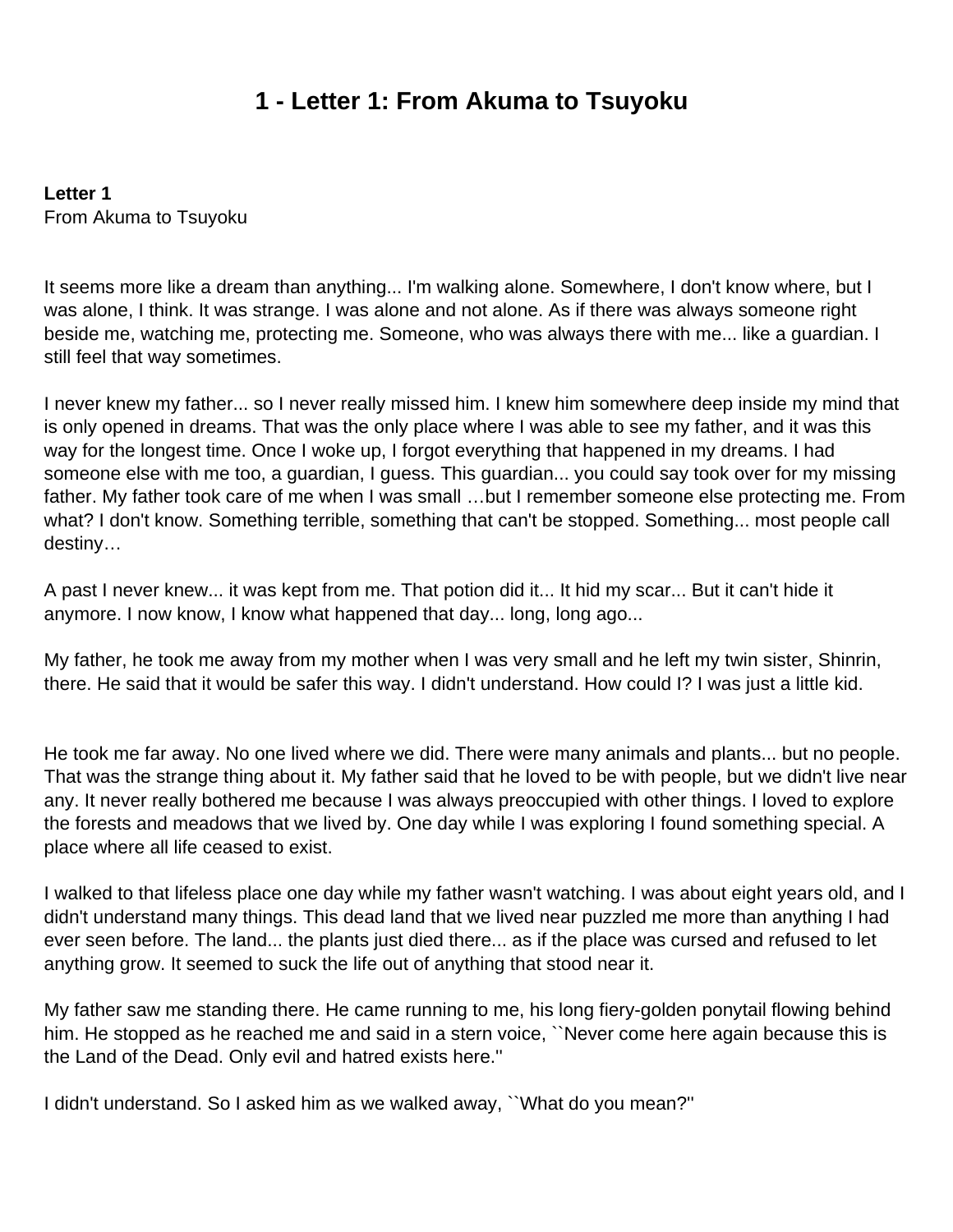``Did you feel any fear while standing over there?'' he asked me. His soft purple eyes seemed to glow as he stared at me with concern.

``I'm not afraid of anything,'' I lied.

He replied simply, ``Fear lives there. Whether you felt it or not.'' He turned around and glared at the dead land behind us with an unusual look for my father's kind face. A cold wind blew through our wild fiery hair and sent a shiver down my back. Suddenly I wished that I had told him the truth, but I never did. I had felt something cold while standing there, something I had never felt before. It was like a thousand cold cursed needles, stabbing me all over my body.

However, that only made me more and more curious instead of afraid. I wanted to see more so I tried to sneak off to that land every time I could. After a few weeks, I got my chance… One day while my father was asleep; I crept silently away to the Land of the Dead. I ran and ran then stopped at the border between life and death. Then slowly I continued on into the curse.

The first thing I noticed was the strange smell the Land of the Dead gave off; like dead rotting flesh. The smell burned my nose and added to the cold needle feeling. I ignored the smell and the strange stabbing feeling and continued through the Land of the Dead. I walked and walked and noticed that all the trees, or what was supposed to have been trees, were extremely strange and as dead looking as the crunchy ground that I stood upon. They were so twisted and black... they seemed to be trying to break free of something. As if they were once human. Humans; turned into wretched twigs, snarling in pain, trying to break free of the curse that rooted them here.

I became very tired, and the needle feeling was starting to scare me, so I sat down next to a rock that was covered with strange black ooze. I tried to sit as far away from the gunk as I could. I closed my eyes only for a second. I was so tired from the long walk that I thought I might never wake back up if I fell asleep. But try as I might, I couldn't stay awake. Sleep quickly took control of me as I leaned against the nasty rock in the Land of the Dead. I awoke to a warm voice calling to me, from inside my mind. It was warning me I think. "Wake up young one. Something is coming," it called to me.

I tried to answer it, ``Who's there?'' But I found no reply.

I suddenly heard a strange noise; it was the crunching sound of the dead earth that covered the Land of the Dead. It startled me and I opened my eyes instantly, but everything was black, as if my eyes were still closed. Another noise flew into my ears; a scream of utter terror. The noise grew closer; it was now standing next to me. It whistled and screamed in my ears. I turned to face the scream, but I saw only darkness. I couldn't see anything; the sky was pitch black, with no moon. I was in eternal darkness... in the Land of the Dead!

I started to panic. I jumped to my feet and ran. I didn't know where... I was just running and hoping that somehow, someway, my father would hear me and find me. So I called to him. I yelled as loud as I could. ``Daddy! Daddy help me please!'' No answer.

I grew frantic. I ran this way and that hoping to find something that looked familiar, so I could somehow find my way back home. Home with my father... and our house... I thought. Would I ever see it again? Would I be lost here forever? And become like those trees... dark, twisted, nasty, evil trees1 No! I didn't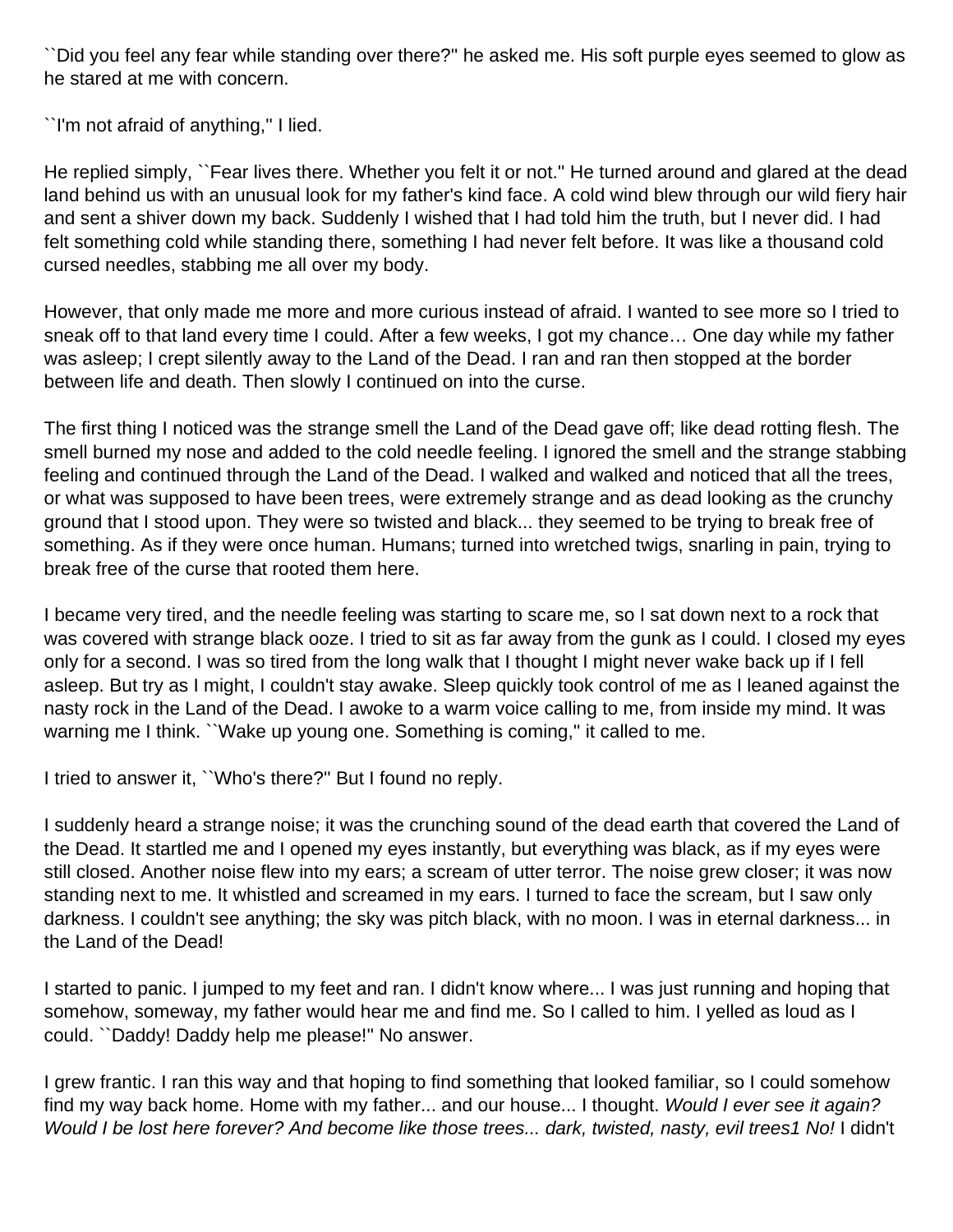want that so I ran as fast as I could. It hurt to continue running, but it was better that staying here. My heart was pounding in my throat. It hurt when I breathed deeply.

This is it, I thought. I'm dying! I'm turning into a poor lost soul... trapped, behind a horrid cage that smells, tastes, looks and even feels like death. I don't want to stay in this nightmare forever! Then, suddenly... a branch snapped. I stopped dead in my tracks. Someone is coming! The figure stopped a few feet away from me. I could hear the ground crack beneath the feet of the huge figure.

I couldn't see the face so I called to it, ``C-Can you help me?'' The figure gave no reply... only walked closer to me... getting slower with each step. The crunching of the earth grew louder and louder. The figure then stopped right in front of me.

 ``A child?'' it asked me. I focused hard on the figure... It was a man, a giant man in dark armor. I stared up into his deep dark eyes and he stared back down at me with his emotionless eyes and face. His stiff, pitch-black hair barely moved in the soft breeze

Maybe, I thought, he could help me escape from the grim land, which we both stood upon. Wait... What was he be doing here? Was he lost too? Or... was he supposed to be in this barren wasteland?

``Sir,'' I called to him once more, ``can you help me... I...''

``Tenshi!'' The same voice in my mind made its appearance once again. ``Get away from that man! No good can come from one like him! He is covered with invisible blood! And he means to take more! Go! Run!''

But I couldn't run. Fear had taken over my legs and stopped them from moving. I wanted to run, but I couldn't. The dark giant took his sword, that was almost as big as he was, from his side and slowly unsheathed it.

``Now die!'' he laughed at me.

I stood there and in slow motion I saw his sword coming down upon me. I screamed and covered my eyes with my hands. I stood there for a while and strangely I felt nothing. Almost as though his sword didn't reach my body, like he tried to miss me. I slowly opened my eyes and saw someone standing in front of me. A human, protecting me. It was ``he'' who shielded me from that powerful blow.

``Akuma… the evil man… Who rules over a Dark land and owns a black heart. You will not touch this boy... Not so long as I am here.'' I recognized the voice. That was the body to the voice inside my head. My guardian wore strange clothes... ones I had never seen before. Strange armor that matched his wild, fire-like hair.

``A guardian? How is it possible that this pathetic boy... is an Ancient?'' the Dark man asked with surprise and hatred in his voice.

My guardian didn't do anything... he just stood there. What is he doing? Stalling... waiting for something to happen?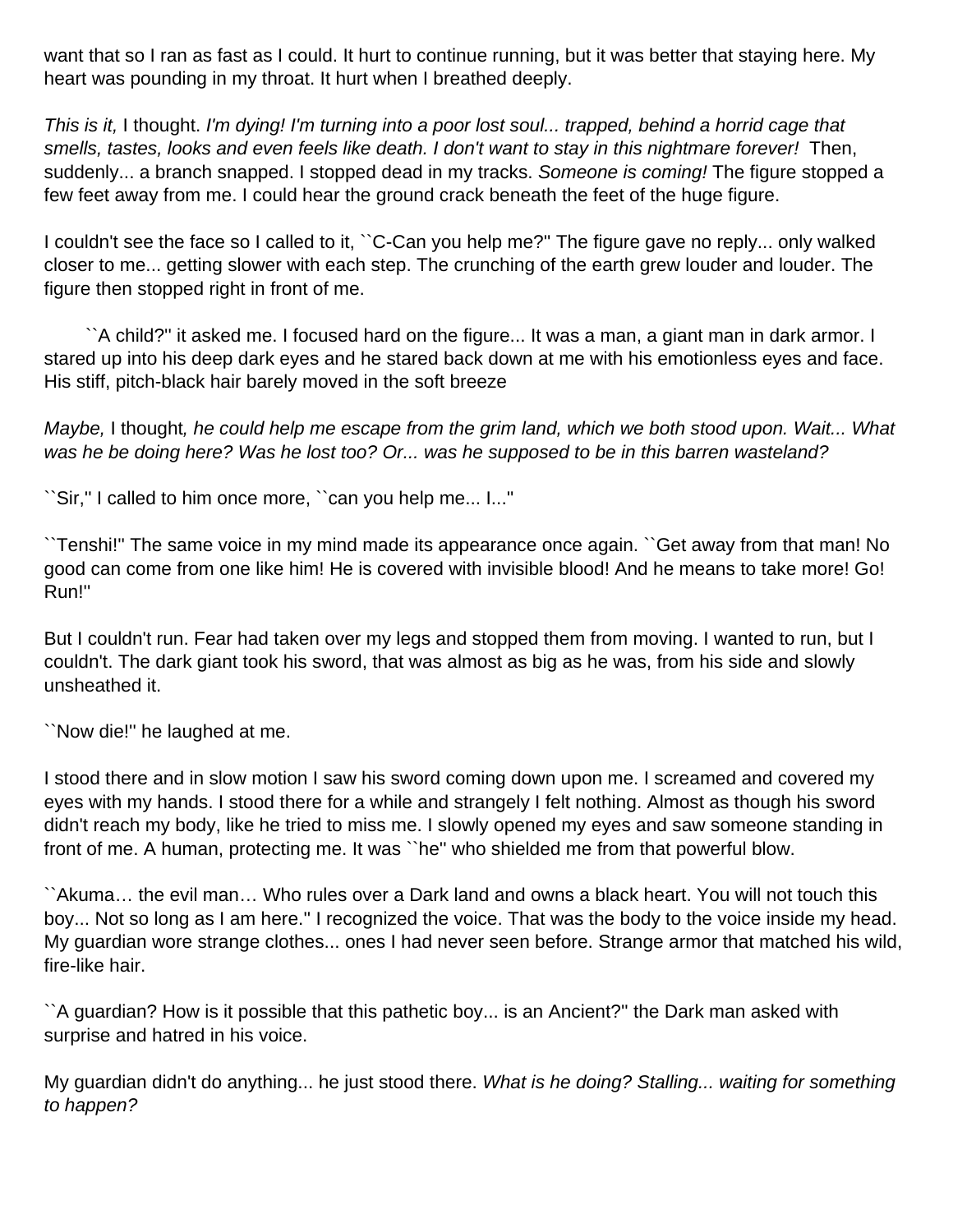``What are you doing? Are you afraid of me? Ancient Guardian?'' the Dark man laughed arrogantly.

``Afraid… of you? What a laugh! Not a chance! Brace yourself... because here I come!'' My Guardian leapt forward and started attacking the Dark man, but he blocked every attack with his enormous sword.

``What is wrong? Are you having a hard time blocking my attacks?'' my guardian laughed confidently like an arrogant teenager.

``Not at all. You are very good... but not good enough!'' The Dark man started attacking again.

My Guardian simply blocked or dodged each swing of Akuma's Dark sword. The noise was so loud-- the clashing of the Dark man's sword upon my guardian's armor. I couldn't stand it any longer. I covered my ears. ``Stop fighting! Please stop!'' I cried.

They both stopped immediately and looked at me. My guardian turned his back to Akuma and then came over to me. As he came closer to me, I noticed the Dark man was smiling. The twisted man called Akuma raised his sword and began running towards my guardian and I.

``L-Look out!'' I stuttered, but it was too late. My guardian turned at the last second... right when the Dark man was going to cut him in half. It was all too fast. It happened too fast. I didn't see what happened to my faithful protector; all I saw was that he had disappeared.

Akuma, the Dark man stood there laughing as my Guardian's body vanished, as if it were only an illusion. Then I noticed something. The Dark man was bleeding. On his left cheek there was a cut. It must have happened in that moment when my guardian noticed Akuma behind him. He gave that evil man something to remember him by. The cut would become a scar that would never heal.

I guess he hadn't noticed that he had been cut. He didn't do anything about it... he just kept laughing. He suddenly stopped and looked at me with even more hatred than before. I felt my legs returning to me and slowly stood up.

``You thinking about running away boy?'' the Dark man cackled.

I gulped down my fear and answered, ``No...''

``That's good! You are brave... so then stay right there!'' I didn't even see him coming he was so fast, too fast for someone so big.

At first I didn't feel a thing, but then all of a sudden my forehead ached so terribly that I thought I would explode. A warm liquid ran down my cold nose and dripped onto my hands. My left eye began to see red... that was all... no other color except red.

What is happening to me? I thought. I lifted my hands so I could examine the warm, red liquid. ``Where did this come from? What is this?'' I asked myself. I touched my forehead. It stung. It hurt. It burned. Then I noticed more of that red stuff dripping from my forehead onto my hands.

I started to cry. The red liquid frightened me. My head hurt and I wanted to go home. Was that too much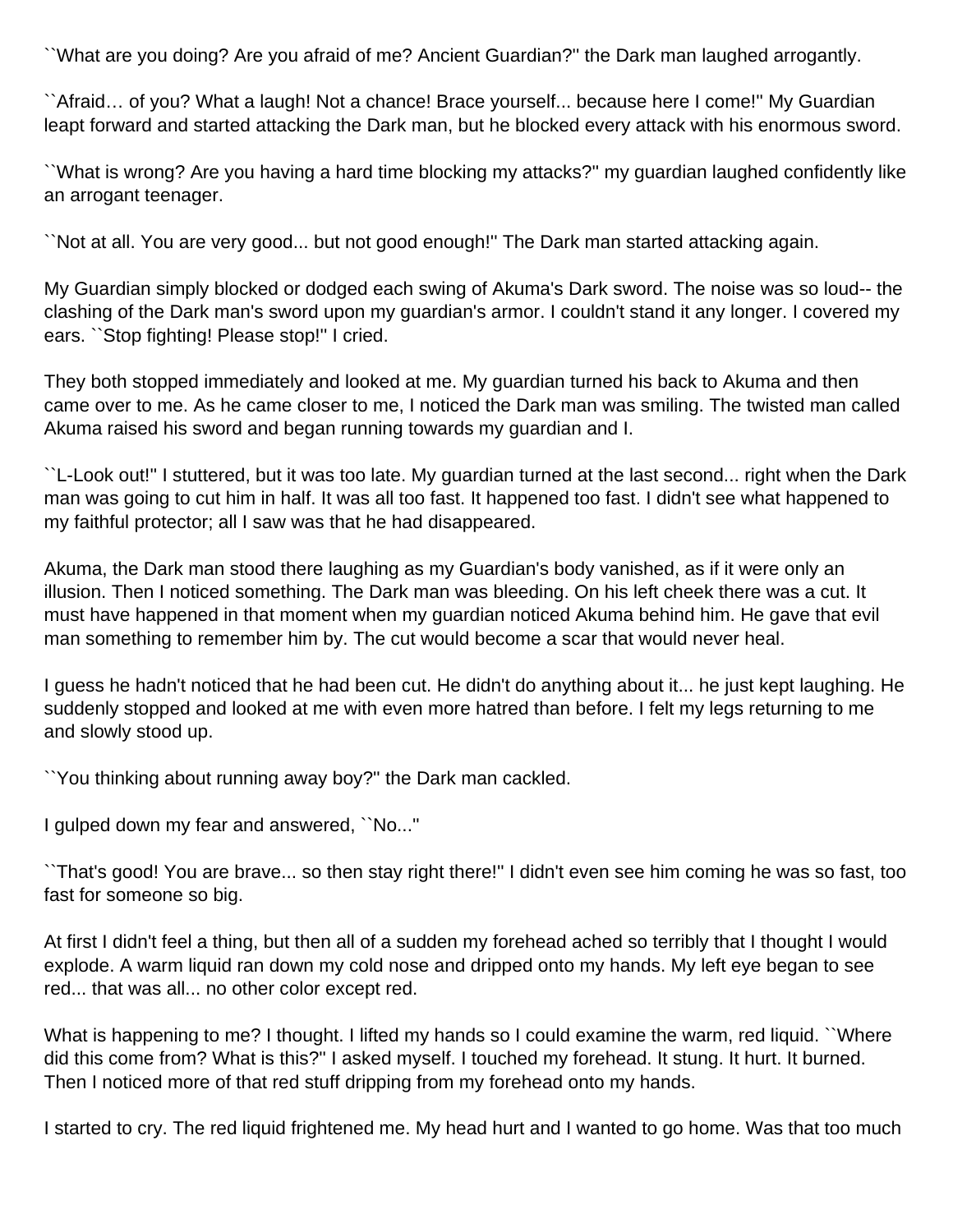to ask? I just wanted to be out of that awful place and be home with my father. I would never disobey him again... if I ever saw him again.

``I'd say we are even now! Wouldn't you? But don't worry... you won't have to feel that pain for much longer. I'll make sure of that... I'll make sure I kill you!" The Dark man named Akuma jumped for me.

This is really it. This is the end of me. I can't stop him, I thought.

I heard something... but was too scared to look. I gathered up my courage and forced myself to open my eyes. I looked up and I saw my father. He was blocking the Akuma's sword from hitting me with his own sword. My father pushed him back with all the strength that he had. He then knelt down in front of me and examined my forehead.

My father said nothing, as he ripped off a small piece of cloth from his shirt and wrapped it around my throbbing forehead. After he was done my father stood up and glared at the Dark man with a look of hatred, one that I had never seen before on his kind face.

``How dare you do this to my son! You will pay!'' my father screamed and started attacking Akuma the Dark man without hesitation. All I could do was sit back and watch.

``Don't get hurt Daddy!'' I called to him. Their swords clashed as they threw comments back and forth to each other.

``Heh, heh,'' the Dark man laughed evilly.

``Is that all you are going to do? Stand there and laugh? Don't take me so lightly, you fool! Now fight!'' my father yelled at him and attacked again.

Clang! Clang! Their swords screamed as they hit one another. I noticed my father was smiling. He saw something, an opening perhaps? He swung his sword quickly in an upward thrust. I looked up at Akuma and now saw two wounds on his face. The one my guardian made and now one that my father had made. A fine slice across his nose bled quickly and he growled at the sight of it.

My father slowly lowered his sword and said, ``The fight is over and you lost. So my son and I are now leaving. Never to return.''

``Never... it's not over until I kill him!'' Once again, the Dark man raised his sword to kill me and once again, I could not move.

``Tenshi! Get out of the way! Move, move!'' my father yelled to me.

``I-I can't... I'm scared!'' I cried back to him.

``Tenshi!'' I heard my father screamed.

Then my father jumped for me. He isn't going to reach me in time. I am going to be killed by that awful, horrid man! I cowered and covered my eyes with my arms hoping that something would save me. That is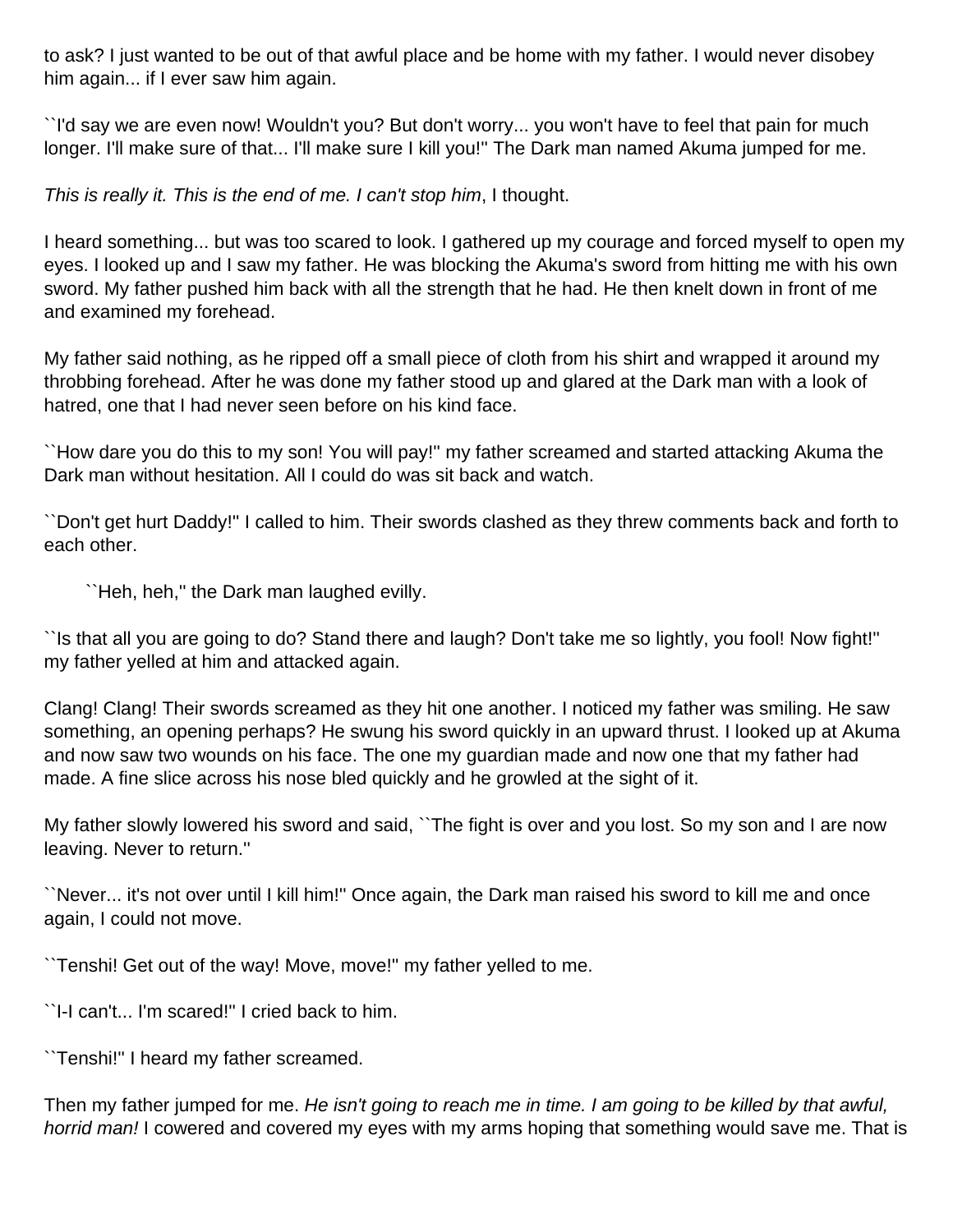when I heard it; a sound that I would remember forever.

I could hear Akuma's gigantic sword pierce through the flesh of someone. At first I thought that it was me that he had split in two. But after a few seconds I realized that I wasn't feeling any pain. I then heard a dripping noise and opened one eye to see what it was. My father had reached me in time to save me. He had protected me from that man. But where is that dripping noise coming from? I wondered.

I got my answer when I looked just below my father. A puddle of red liquid lay beneath him and more of it was dripping into the large puddle. I looked at my own hands and noticed that they were dripping red, too.

``Daddy?'' I ran to him as he doubled over, screaming in pain. ``Daddy... you and I are both covered in red... Why? What does it mean? What is this red stuff, Daddy?'' My father attempted to stand up but slipped in his own red stuff. He cursed as he hit the ground.

``That ``red stuff''`?'' Akuma laughed. ``It is a magical liquid of life.''

``A liquid of life?'' I asked as my father coughed some of that life liquid up as he wobbled to his feet. ``If it is life then why does it hurt?'' My father was suddenly surrounded by a golden aura. Akuma glared at him with annoyance.

``You little fool!'' he spat. ``That liquid isn't giving life... it's draining it. It's taking life away. As more of it falls, more of your life falls as well. The more that falls the less life you have! Heh... so I will leave you two here. You won't find the way out, nor will you live. See you in the underworld kid.''

With that he left, as quickly as he came.

If it's taking life away, I thought as my father fell onto his back and coughed up some more of his ``life". I have to put it back!

I began scooping up as much of my father's ``life'' as I could and poured it onto the cut it was coming out from.

``No!'' I cried. ``Stop coming out! You're killing Daddy!'' I began to cry even harder as I continued to try to pour more of the ``life'' back into my father.

My tears mixed my father's ``life'' and slowly it stopped flowing out of him. The wound began to heal and became a huge scar. Then my vision blurred and I could barely hear my father call my name. I could feel my head hit against the stone cold ground. Suddenly, I felt as if I was floating and the pain slowly vanished. My thoughts and feelings vanished into a world of total darkness and complete silence.

It was my father who told me what happened after I passed out, for I have no memory of it. He told me the whole story. That potion can no longer hold my memories from me. I remember what happened that day. I can see and hear it clearly, as if in a waking dream.

``Tenshi!'' he screamed over and over but I gave no reply, he said. ``There's... there's nothing I can do,'' he said. ``Except... Oh Tenshi!''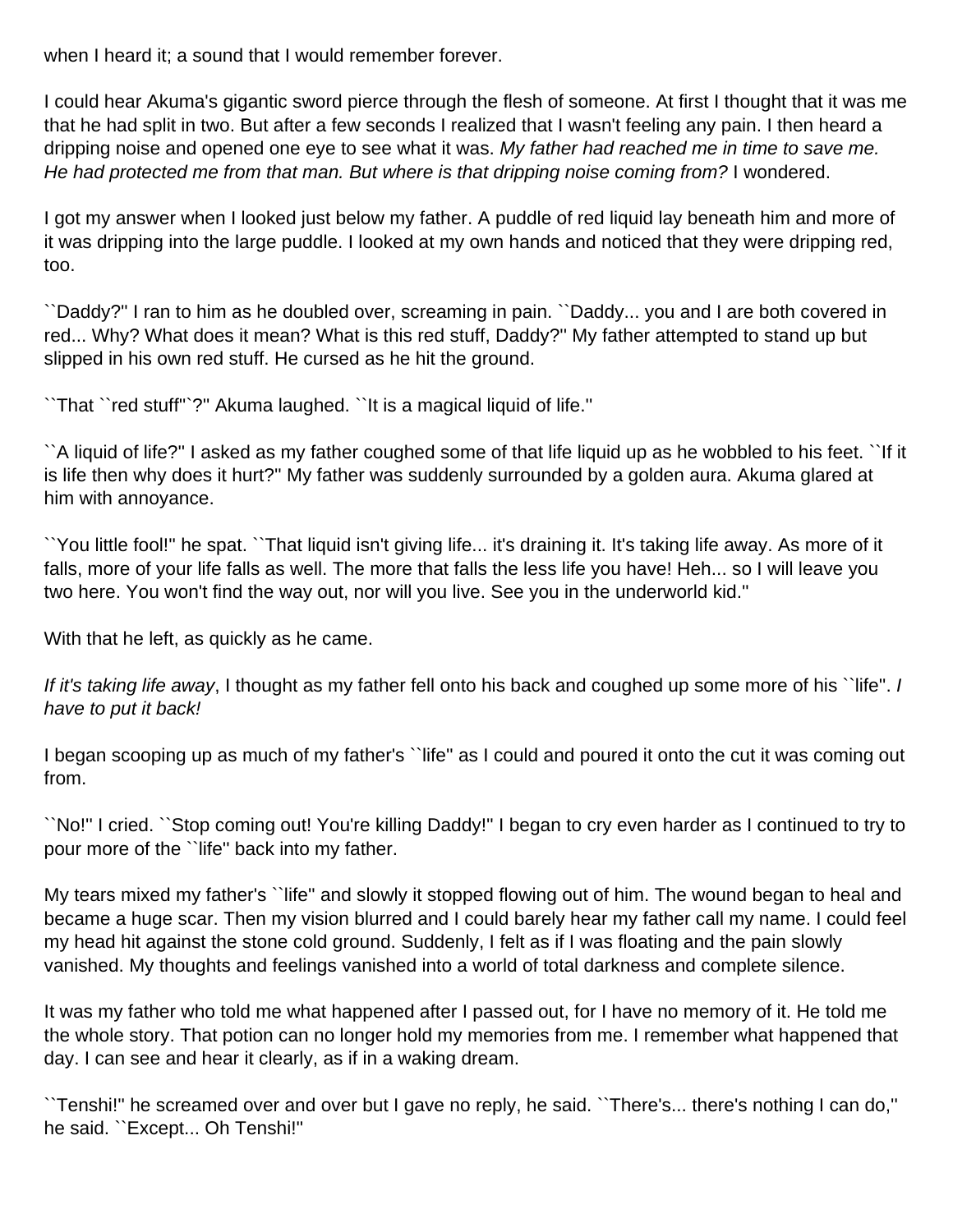My father reached into a little pouch that hung off his belt and pulled out a small jar filled with a light blue-green liquid. He stared at it for a minute then popped off the small cork. My father slowly gave me all of the liquid from the bottle and almost instantly after all the fluid was gone, the life stopped flowing from my forehead. The wound slowly healed and became a scar. Then the scar began to slowly vanish until it was completely gone. My father smiled at the sight, but there was still sadness in his amethyst eyes.

``Oh... my poor son. You cannot stay with me anymore. Now that Akuma knows who you are, it is no longer safe... Good bye, my son Tenshi," my father whispered quietly. His soft purple eyes became dark as water formed in them. He quickly wiped his tears away and picked up my unconscious body. My father with a sad look turned and then began running out of the dead land we that we were both trapped in. ``Tobi Soaru!'' he shouted. Suddenly two fiery dragon wings came out of his back and he flew out of the Land of the Dead.

My father, while carrying me, soared over the cursed land, past our house, and farther still. His wings began flashing, as if they were disappearing. He flew lower and lower, then, just as he landed on the ground his wings disappeared. My father then began running once again. Through the forests, and to the grasslands, far, far away, farther than I thought I had ever been, to a small town, near a small forest, in a large clearing.

My kind father, while still cradling me in his warm arms, silently ran to the last house in the town. It was a large two-story house next to the biggest tree in the surrounding area. This house was also next to a familiar two-story house. He jumped over the fence that belonged to the two-story house that was next to the gigantic tree and landed without making a sound.

My father stopped and checked to make sure that no one noticed him. When he decided that it was safe he crept to the door of the house and quietly knocked. He stopped and waited to see if anyone heard him. When nothing happened he started to knock a little louder, but not too loud that he would scares those who were sleeping inside.

``My friend. Can you hear me?'' My father whispered to the window above him. ``Hear me. Open the door... it is an emergency. Can't you hear me?'' he pleaded in loud whispers and lowered his head as if he were about to cry.

My father was about to hit the door once again when it suddenly opened. He raised his head and smiled at the door's opener. It was a young but wise looking man with silver-blonde hair that also had a tint of gold. Wisdom had worked its way into the man's hair and caused some of it to turn silvery-white in some spots. He stood there staring at my father in amazement, his golden-lime eyes flashing.

``M-Mukashi? It is you! I thought I heard your voice. I never forgot you. So how have you been these past few years?'' he laughed.

My father told me that Tsuyoku, the man who opened the door, was always so friendly. It wasn't until later did I realize how kind Tsuyoku really was.

\*\*\*\*\*\*\*\*\*\*\*\*\*\*\*\*\*\*\*\*\*\*\*\*\*\*\*\*\*\*\*\*\*\*\*\*\*\*\*\*\*\*\*\*\*\*\*\*\*\*\*\*\*\*\*\*\*\*\*\*\*\*\*\*\*\*\*\*\*\*\*\*\*\*\*\*\*\*\*\*\*\*\*\*\*\*\*\*\*\*\*\*\*\*\*\*\*\*\*\*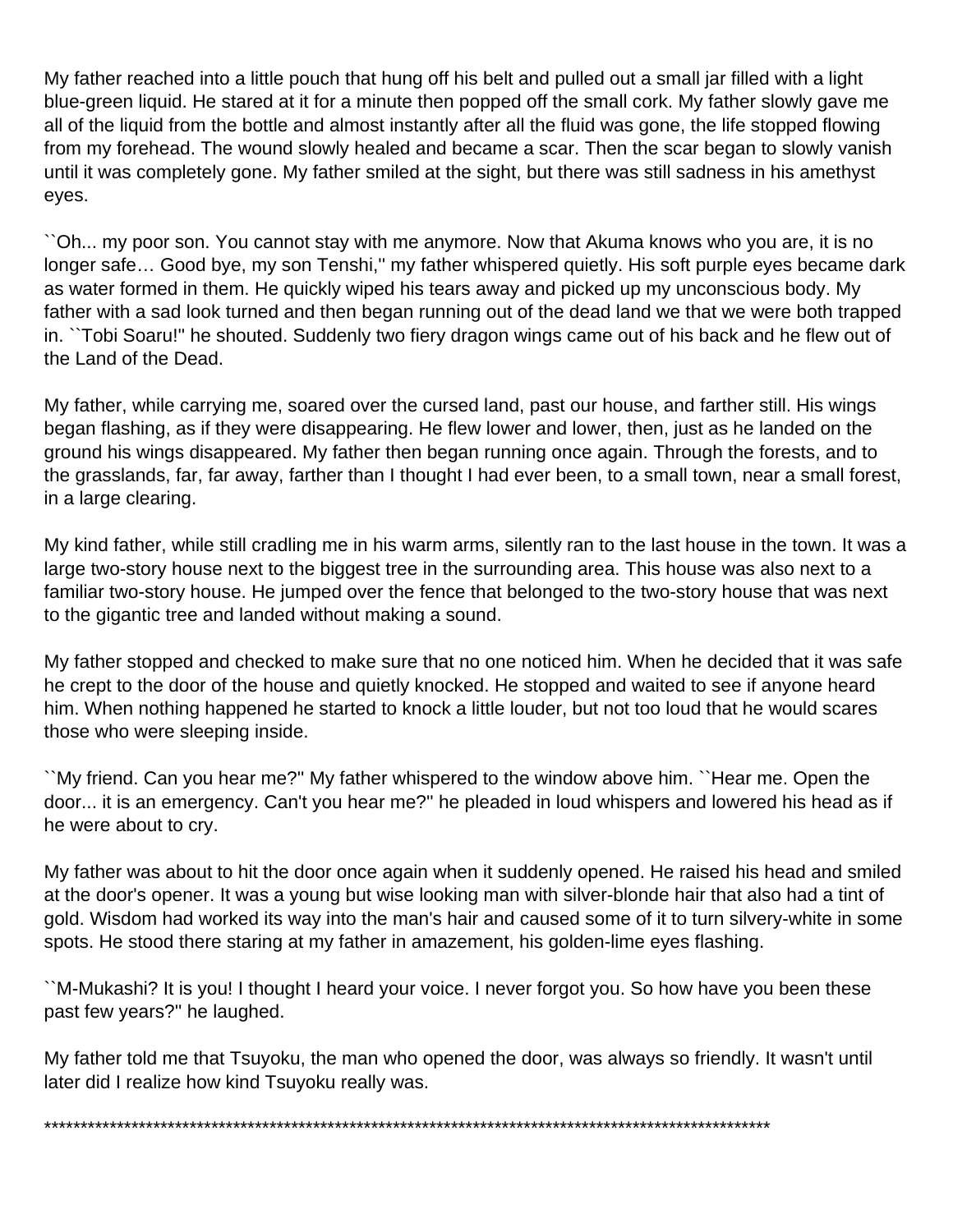Okay I had to take this down for a bit because for some reason I was unable to post anymore chapters and it was really starting to annoy me... But anyway I have all the chapters ready and will be posting them again.

Seifer-sama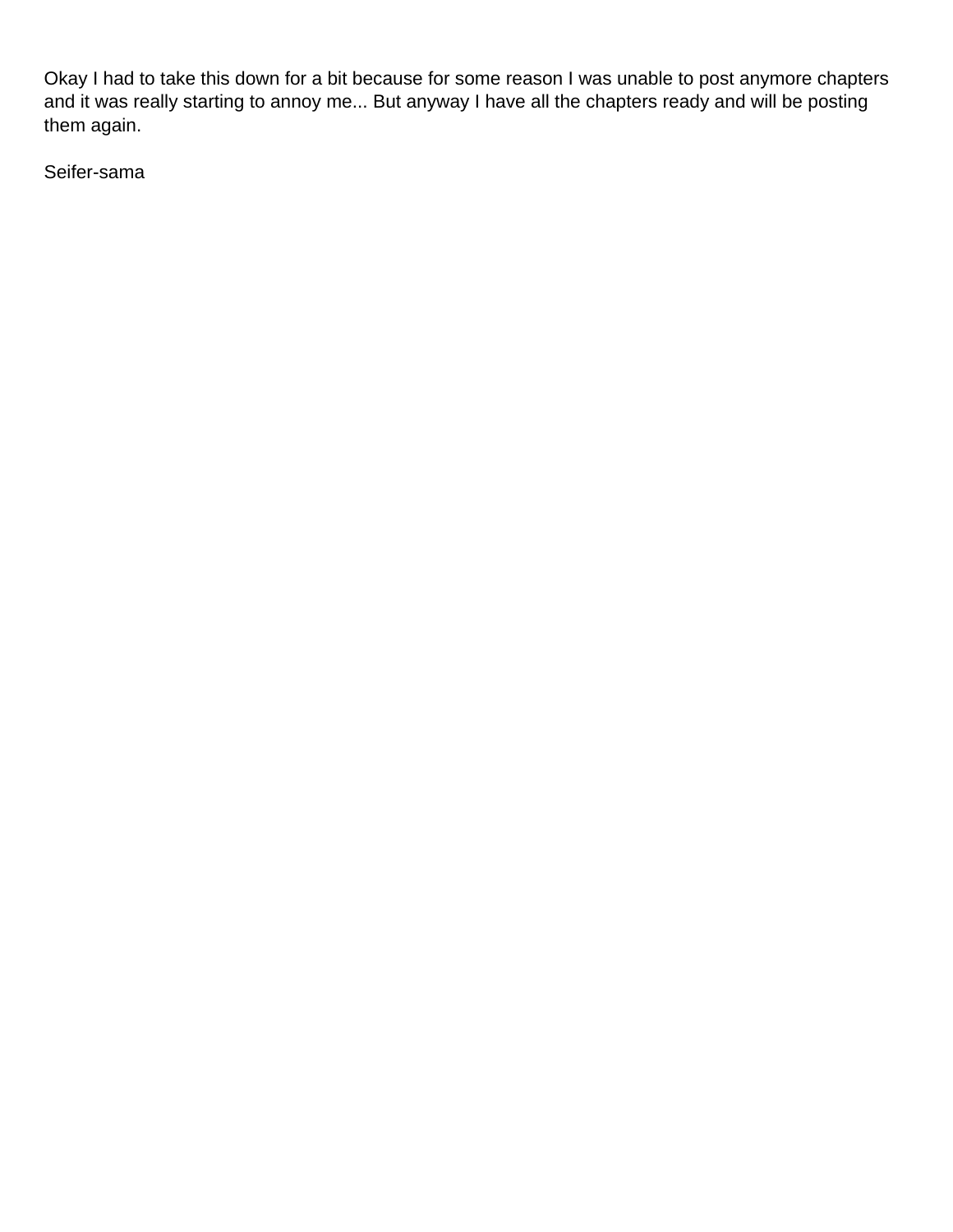### **2 - Letter 2: From Tsuyoku to Shizuka**

#### <span id="page-9-0"></span>**Letter 2 From Tsuyoku to Shizuka**

``Sadly... now is not the time for this," my father said seriously. ``My son… he… Akuma is after him. He needs somewhere to hide… so, I…'' My father stopped and looked at his friend, Tsuyoku, for sympathy. The kind man looked back at my father, Mukashi, with complete understanding and nodded.

``I understand. I'll take care of him for you.'' Tsuyoku smiled kindly. My father handed me over to the kind man and he studied my face for a little while. ``He looks just like you Mukashi. I knew he would. Hmm... What's this?'' He carefully studied the spot where my wound had been. ``You erased this, with that potion, didn't you?'' My father glanced away for a second his bright purple eyes became dark. ``You sealed away his Guardian and his memories. When he wakes up, he will remember nothing of what has happened before.'' Tsuyoku looked up and smiled confidently, his golden-lime eyes stared into my father's darkened eyes. ``Will he, Mukashi?''

 My father stared at his friend in amazement and almost fell over. His kind purple eyes returned to normal. "How did you...?" he began.

 ``Did you forget that I am just as good at potions and spells as you are? If I'm not as good, then better. After all we did have the same teacher. Or did you forget that as well?'' Tsuyoku laughed at the confused look on my father's face his silvery-golden hair flicked as he moved.

 ``No. I never forgot, I just… oh, never mind.'' The two men looked at each other for a moment then started laughing at my father's idiocy.

 ``It's just like old times. This town could use a warrior like you again. Why not come and stay with us? We could fix up your old house. It's still here. Katana and I have been taking care of it ever since you and Tenshi left.'' Both men turned to face the two-story house next door.

 ``I would like to live here once again,'' my father said. ``But there are too many memories that still dwell here. And… if I chose to stay here, I know that Akuma would find me easily. If that were to happen, I know that this time I would not be able to defend Tenshi. And that was the reason why I left before. I have to make sure that he never finds this place. I'll make him follow me, that way he'll never find this village and who lives here.'' My father looked down at me.

 ``You haven't changed. You always took on the danger by yourself. You never liked seeing someone else face troubles that you could take care of. You were always the first one in line for trouble,'' Tsuyoku laughed seriously.

 ``Would you prefer it any other way? This is the only way that I can see to keep your family and mine safe,'' my father replied his soft eyes grew cold with seriousness.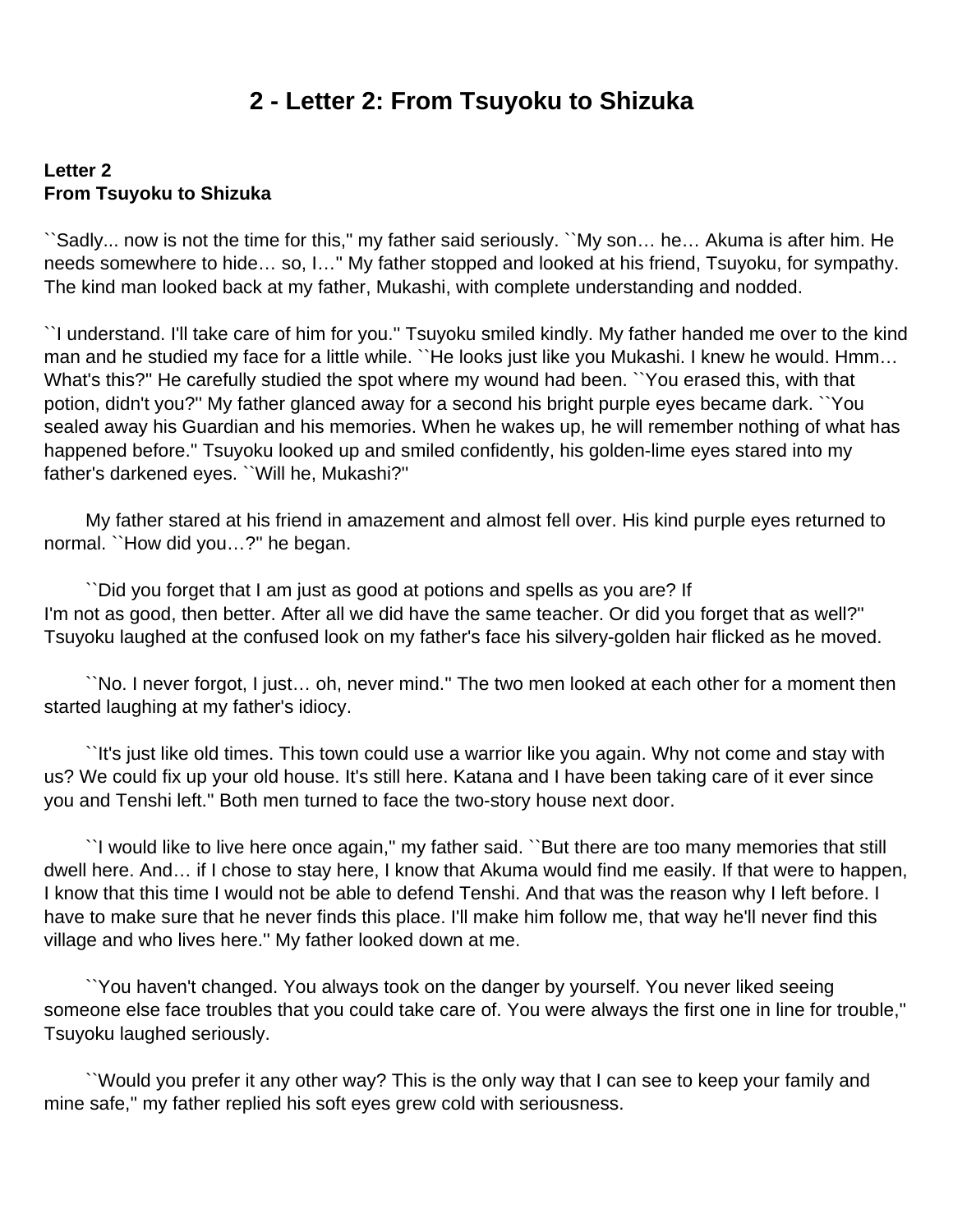``I would like it if you would stop getting yourself into danger.'' Tsuyoku's bright golden-lime eyes flashed with fear as he stared at my father. He seemed to be searching for the answer inside of my father but he didn't answer Tsuyoku. His dark eyes were fixed on something in the distance. ``Where is the other half?'' Tsuyoku seemed to pick that question up out of nowhere.

``Hmm?'' My father asked in confusion while still staring past the village.

 ``The boy's twin? I helped you take care of them when they were still just babies. Oh, did you forget that too? I guess it's true what they say about fire people having all muscles and no brains. So, where is his twin sister?'' Tsuyoku had a bit of worry mixed in his kind voice.

 ``She is with my wife. It has been so long since I last saw them. I know there fine. The last time I heard from them, Shinrin had just turned six, as did Tenshi. They were both doing just fine. My wife said that she found a nice cottage in the forest to live in. That is where she is still staying I think. Anyway, how is your son, Shizuku? The last time I saw him was right before he turned fifteen, I think.'' My father searched his memory to make sure he was right. His fiery-golden hair glistened in the soft moonlight.

 ``Shizuku is no longer with us. He became a knight as he… and you always wanted him to be. He fought in the war we had this year, against the Dark creatures. He became a war hero from that battle. He went all the way to general. As the knights were coming home from the war, the Dark creatures attacked them and killed almost all of them. My son, one of the survivors said, was one of the last knights standing. He died protecting his men.'' Tsuyoku's kind voice had become empty and lonely. He lowered his golden-lime eyes to the ground. His silvery-golden hair slid into his face and covered a part of his sad eyes.

 My father stared at Tsuyoku in disbelief. ``I-I'm sorry…'' he stuttered. My father slowly lowered his dark eyes to the ground. Sadness hung in the air around the two men and my unconscious self.

 ``Do not worry about it, Mukashi. I am proud of what Shizuku had accomplished in the short time that he lived. He will not be forgotten. Hmm… and having your son here will bring back my lost memories of what having a son was like. I am so used to having only a daughter. It will be nice to have another man in the house. I was beginning to feel out of place. However, Shizuka acts so much like a boy, you would think that she is one.'' Tsuyoku stopped and laughed at his little joke. Then he looked down at me. ``He looks so much like you, Mukashi. He may not know it but he gives off a radiant aura that is definitely yours and yours alone. With him here, it seems as though my old friend has returned, and this time, for good.''

``Hmm… I don't remember you having a daughter.''

``She was born a few months after you and Tenshi left.''

 ``Oh I almost forgot. Would you give this to Tenshi when he leaves, and make sure that he keeps it?'' My father pointed to the red ribbon that was wrapped around my waist. ``It is my connection to him, so please, make sure he keeps it with him. That way, I will be able to make sure that he is okay. I will be with him wherever he goes.''

``I will, do not worry. I will make sure that he doesn't throw it away or anything like that,'' Tsuyoku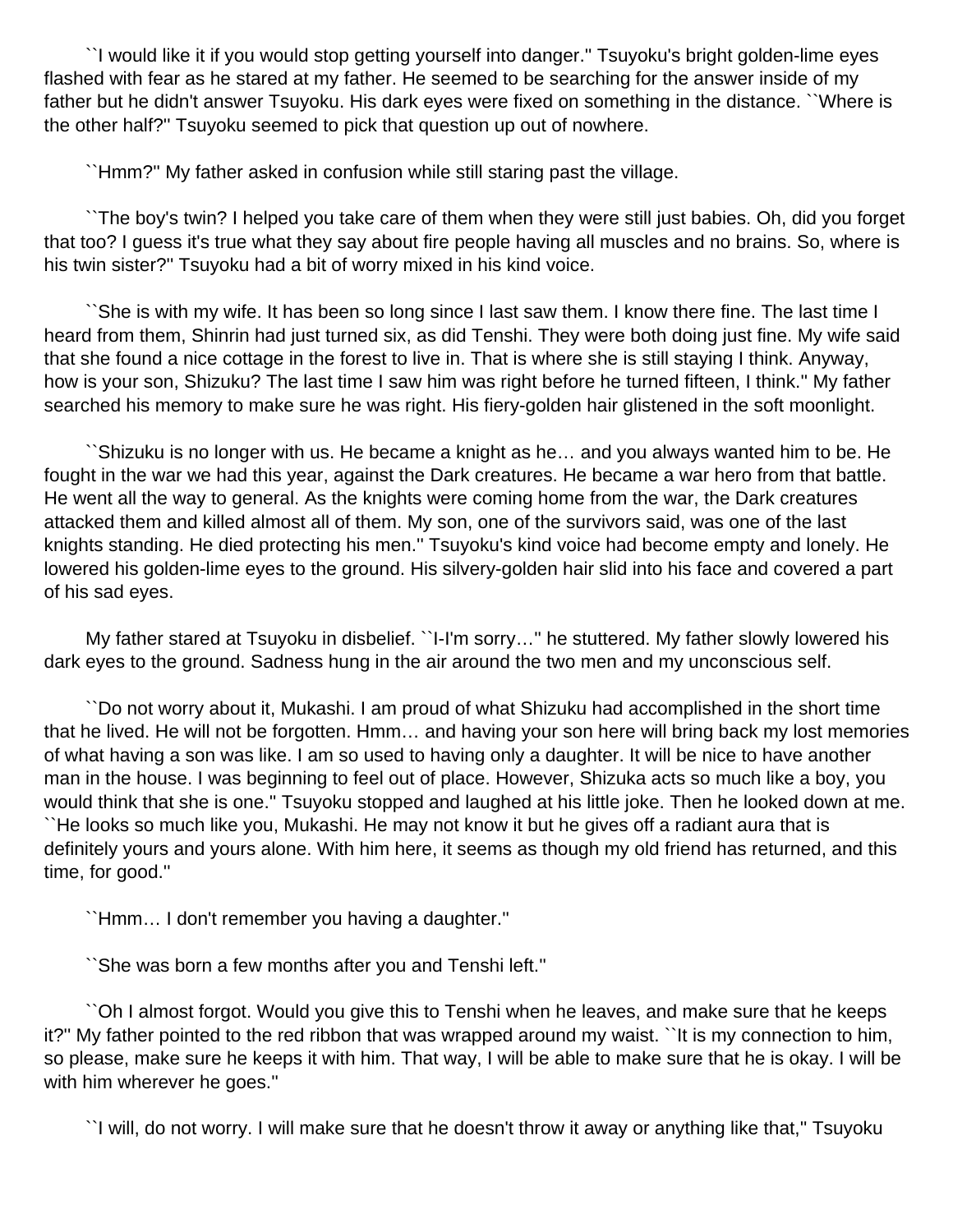smiled weakly.

 ``Thank you. It means a lot to me, old friend.'' My father smiled warmly and Tsuyoku's smile grew bigger. His golden-lime eyes shined brightly against in the dark morning sky while my father's dark purple eyes seemed to mix with the surrounding shadows.

``Hey, I'm not that old,'' Tsuyoku laughed trying to brighten up the sadness they both were feeling. My father looked up and met Tsuyoku's eyes. Suddenly both men began laughing uncontrollably. After a few minutes the laughter slowly died. They both knew that the time had come for my father to leave once again.

``It is time for me to go. The dawn will soon be waking,'' my father said sadly as he turned to face the soon to be rising sun.

``And so will he,'' Tsuyoku hinted.

My father gave one last smile; a sad smile that was attempting to be cheerful. He ran his finger through my golden-silver hair.

``Good-bye, my son,'' he whispered quietly. My father gave Tsuyoku a silent gesture, telling him to be careful. He turned, hopped back over the fence, and soon disappeared into the night.

He never told me where he went to after that day. The only thing he said was that everywhere he went, Akuma was always right behind him. My father said that he could never stay in one place for too long, or else Akuma would find him. Akuma seemed to think that my father was the one from the legend, the one who would overpower all evil, and that's why he followed my father everywhere he went.

But all that didn't make any sense to me. For one thing… Why did Akuma let us escape like that? Did he not realize what he actually found that day in The Land of the Dead? Or… did he plan this? Are we all locked within this thing they call `destiny'? Or are these events just coincidences? I wonder if Akuma knew what he was doing or if was he just running? That couldn't be because my father was beaten. He couldn't have won. Could he? Did Akuma know something about my father that I didn't? Did my father have one of those guardians too?

All of that didn't matter to me anymore, for once I awoke the next morning, I didn't remember any of it. I didn't know anything, not even my own name.

I heard voices, so many voices. I heard a kind, familiar male voice, a soft woman's voice, the kind that only belongs to a mother, and a small child's voice. I slowly opened my eyes upon hearing them whispering above me. Warm light from a nearby window soothed my cold cheeks. The rays of sunshine blinded my dark eyes. I squinted and tried to focus on the blurry figures around me.

My eyes slowly adjusted to the light and I was able to recognize furniture. I was in a gigantic bed about four times my size. To my left was a large dresser, which was probably filled with clothes. I glanced to my right and saw a beautiful woman with long golden hair, which had very little silver in it. I guess her wisdom was just starting to turn her hair silver. She smiled, came over to me her kind golden-lime eyes seemed to smile at me too as she dabbed my forehead with a damp cloth.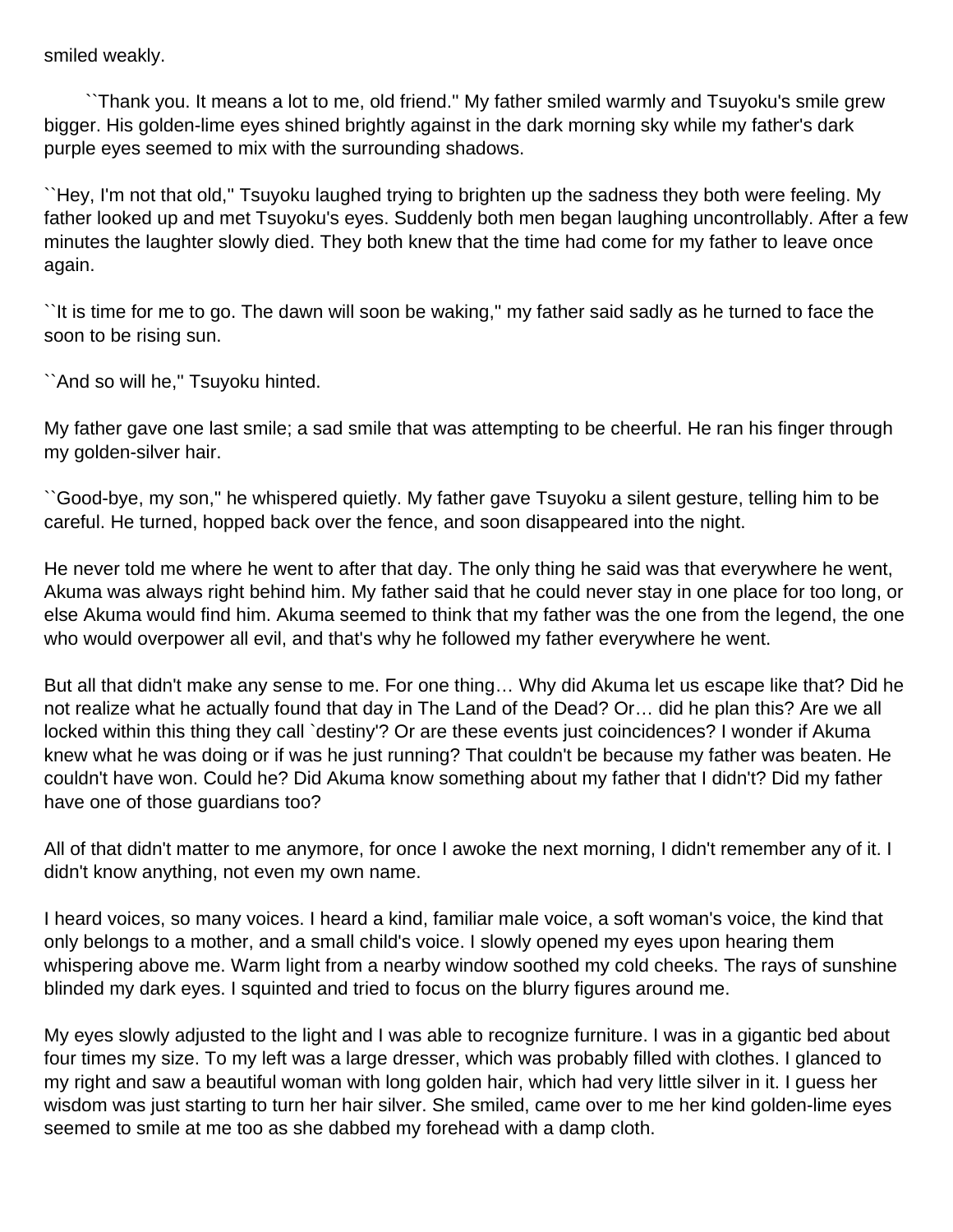``I am glad that you are awake little one. You have been asleep for so long that you were beginning to worry me, Tenshi.'' The lady smiled at me so warmly. I thought that maybe she might be my mother.

``A-Are…'' I wasn't sure if I should ask her if she was my mother. I decided that it wouldn't hurt just to ask. ``Are you my mother?''

``Me?'' she giggled. ``No, no Tenshi, I'm not your mother.''

`Tenshi'. There was that word again. When she says that, is she talking to me? Am I this `Tenshi'?

``Tenshi, are you hungry dear?'' she asked me while I was trying to figure out who or what this `Tenshi' was. ``Tenshi?''

``Is that me?'' I asked her.

``Oh… yes. Tenshi is your name dear. It is who you are,'' she answered with a smile.

``So, my name is Tenshi? Then what is your name?'' I asked her as she quickly walked around the room.

``My name is Katana, but if you want you may call me mother. I don't mind,'' she said kindly. ''Now, breakfast is almost ready, so if you feel up to it, why don't you come down and join us? If not, I'll bring you something to eat. Okay?''

I simply nodded. She must have been satisfied with that because soon after, she left the room. I examined the room for a little while but I was interrupted, by a loud growling noise. It was my stomach. I thought about waiting for Katana to bring the food up, but I didn't want to trouble her. So, instead, I decided that I would have breakfast with her and everyone else in this house.

I slowly sat up in the bed I had been laying in and moved the warm covers and blankets aside. I slowly crawled to the edge of the huge bed and let my legs dangle off the side. I gave a small push and shivered as my bare feet touched the freezing floor. I felt a little dizzy and I had a sharp pain above my left eyebrow. But suddenly a strange smell dominated my senses. The smell told me that breakfast was now ready. If I don't hurry, there will be no food left for me, I concluded.

I carefully walked down the steps to the lower part of the house. I hid behind the banister of the stairs so that the other members of the house wouldn't see me. I wanted to see them first.

There was a man with golden hair and jade-lime eyes sitting at the table, talking about something I couldn't understand. His voice was the same voice I heard while I was sleeping. I've seen him somewhere before, I thought.

``Oh, Tenshi, you decided to join us I see. I wasn't expecting you to get sick. Are you feeling well enough to eat something?'' the man asked with a warm, kind voice. I peered into his bright eyes for a long time. I had seen them somewhere before.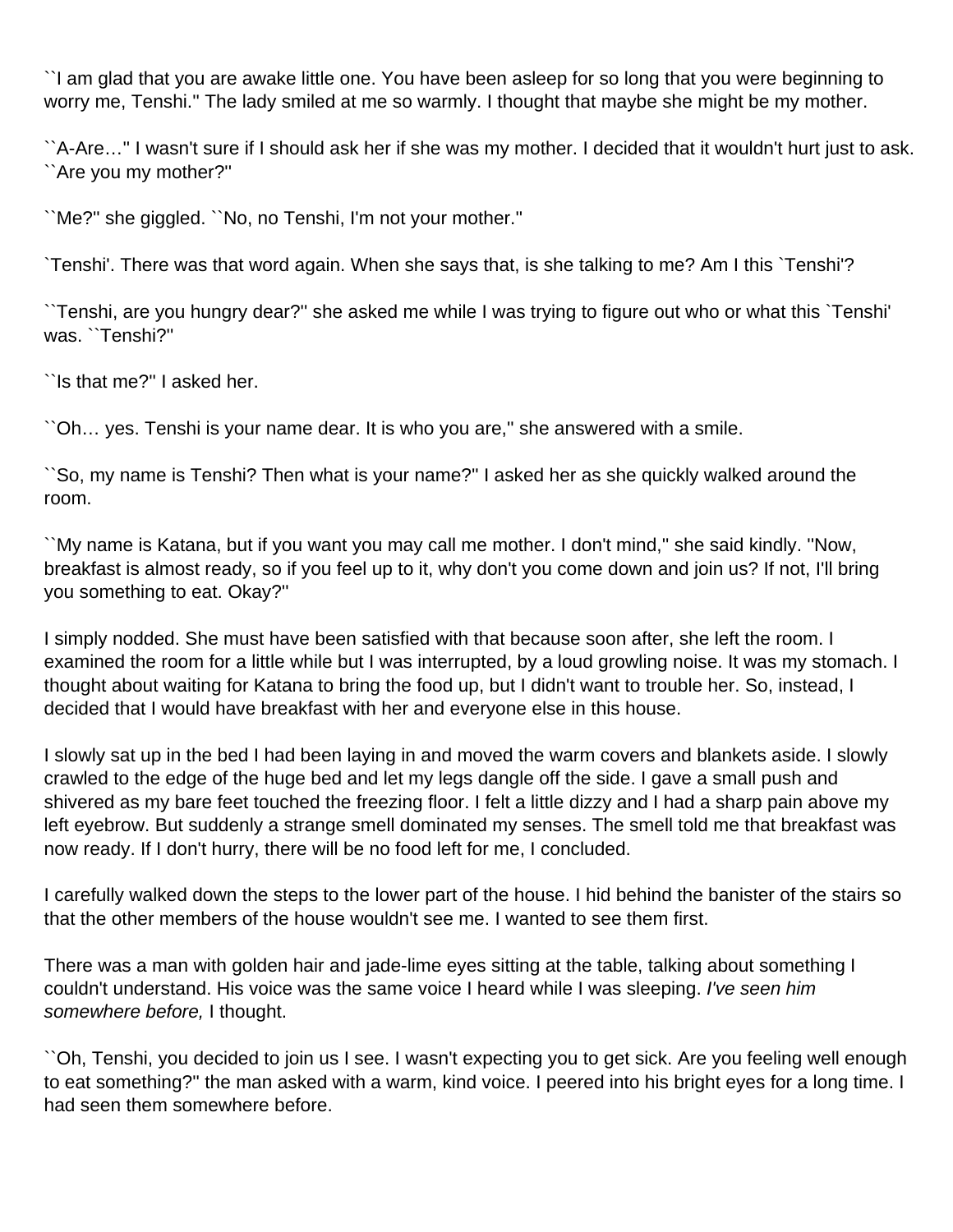That's it! I realized. He took care of me this morning. I woke up in his arms just before the sun came up. He smiled at me and I saw another face that was not his. Then my head started to hurt and then I got sick. He took care of me until I fell back asleep.

``Thank you for taking care of me, this morning.'' I could feel my face turn red with each second.

``Oh no need to thank me. I'm just glad that you are feeling better. Now, why don't you come and sit right here next to me. I've got a special spot for you right here.'' He pointed to the chair on the right side of him.

``Okay.'' I did as he told me and came out from behind the banister. I sat down next to him and Katana. While trying to make myself more comfortable on the chair I was sitting on, I noticed a little boy with a golden ponytail trying to get into his chair between Katana and the nice man.

I didn't realize it until that second, but all three of them had golden hair. They all looked almost exactly the same. I felt a little strange sitting with them. I didn't feel like I matched like they did.

``Shizuka be careful,'' Katana warned the little boy.

Hmm... This Shizuka must be that little boy that I heard while I was asleep, I figured silently.

 ``Sir?'' I turned to the kind man. He turned to face me and smiled. ``Are you my father?'' I felt a little embarrassed for asking such a weird question. Or at least I thought it was weird.

``No Tenshi. I am not your father.'' I lowered my head. ``But that doesn't mean that you are not a part of this family. If it makes you feel better, you can consider me as your father. And Tenshi, you don't have to call me `sir'. My name is Tsuyoku, but if you want to call me `sir' that is fine as well.'' Tsuyoku seemed to think it was amusing that I called him `sir'. But I didn't know his name, so what else was I supposed to call him?

I could never remember to call him father. For some reason it didn't seem right. I knew I wasn't his son. Even though I knew that, I still cared for him like a father. I guess I could think of him as my father, but something was missing in his eyes.

It always puzzled me how I could see Katana as my mother. She was always just like a mother to me, so I never really missed my own mother. Maybe they once knew each other and that's why I thought of her as my real mother. But there was always something missing from Tsuyoku. He was always so kind to me, he loved me, I knew that, but something inside of me knew that he was different from me.

My father, I wonder if he was like me. I once said to myself, ``My father must have been something like me. If he wasn't, I would have been more like Tsuyoku and I would not have noticed the pieces of him that separates us.'' I wasn't like Tsuyoku in many ways. However, there were those times when I saw familiar things. Familiar things that I should have known, but I didn't know.

I always noticed little pieces of him that reminded me of myself. Those parts of him stayed with me and nagged at my brain as though I was supposed to know something that I didn't know. But there were always those parts of him that were the exact opposite of me. I can't really explain it. There were parts of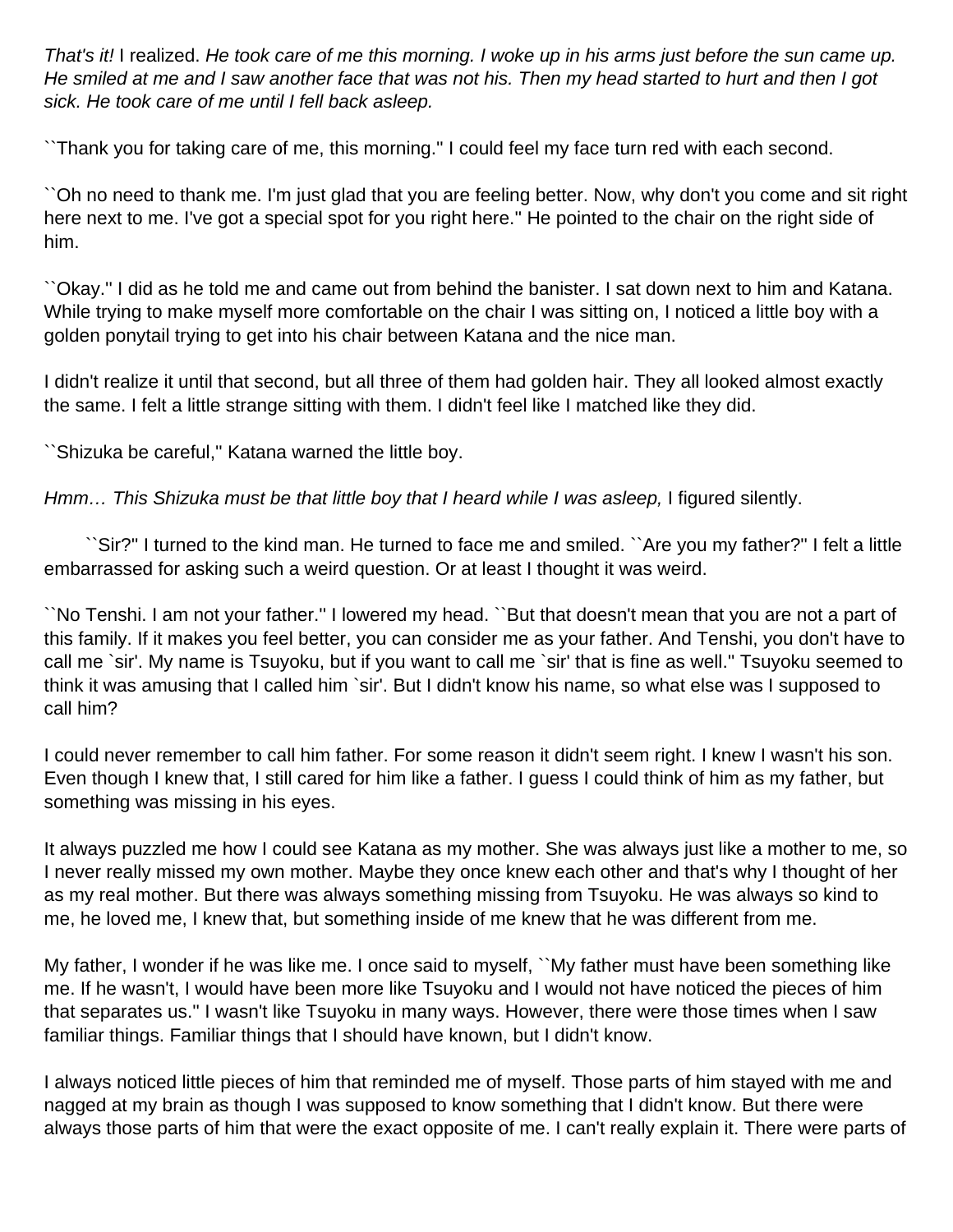me in Tsuyoku and yet there weren't.

I noticed that he and Shizuka were a lot alike; in the way they laughed and smiled. I wondered if maybe he had known my father and some of him rubbed off onto Tsuyoku. Maybe that was the reason why Tsuyoku sometimes reminded me of myself. If Tsuyoku and Shizuka were a lot alike, then my father and I must have been alike. Isn't it natural for a father and a son to be alike?

I sat and watched Tsuyoku's family prepare for breakfast. Katana was quickly laying out the silverware and dishes, while cooking the rest of the food. Shizuka reached over the table to grab a fork and almost knocked over a large glass of water. Tsuyoku swiftly grabbed the glass before it spilled all over the table. Katana finished the cooking and set the last part of breakfast down before she sat herself down.

Shizuka grabbed at the food first, but Tsuyoku corrected him and let me pick my food first. I felt so weird sitting and eating with this family that was not mine. Though they all tried their very best to help me fit in, it didn't help much. I was thankful for their efforts though.

When I was finished taking my share of the porridge we were having for breakfast, I handed the giant bowl back to Tsuyoku. He dished out his own share of the food and then gave a helping to Shizuka, who was impatiently waiting for his food. Then Tsuyoku handed the bowl over to Katana, who dished herself out only a small scoop of porridge.

While the rest of Tsuyoku's family happily devoured their breakfast, I sat staring at my bowl with a dazed look in my eyes. I was so confused. I felt like I didn't belong and yet I did. They were willing to share their house and food with me. So why didn't I feel like I was a part of their family?

``Tenshi, why aren't you eating? Are you still sick?'' Tsuyoku asked when he noticed that I hadn't touched the food in my bowl and on my plate. I couldn't answer him. I couldn't say that I felt like a black sheep standing with one hundred other white sheep. ``I know that this must be really strange for you to have to eat breakfast with a bunch of strangers. But let me tell you something young Tenshi, we are not as different as you think.''

I didn't understand what he was talking about, but I decided that I was too hungry to worry about anything else. I started to devour my food as quickly as Tsuyoku and Shizuka. Katana ate slowly and tried not to make a mess, while Tsuyoku and Shizuka sipped and slurped up the remainders of the porridge.

I finished my small serving and asked politely if I could leave the table. Katana gave me permission to leave, so I gathered up my plates and carried them over to the sink.

I walked out the front door and made sure that it closed behind me. I slowly shuffled over to the white fence that surrounded Tsuyoku's two-story house. I reached the fence and leaned into the old wood.

So, this is my family, I thought. But isn't something missing? Shouldn't someone be here? There are things missing. Who or what are they? Whatever they are, I hope they come soon. Maybe if I wait long enough they will come back. They were here once before, I'm sure of it. I will just wait for them.

I waited and waited but no one came. I was starting to doze off, but with my eyes open. I stared past the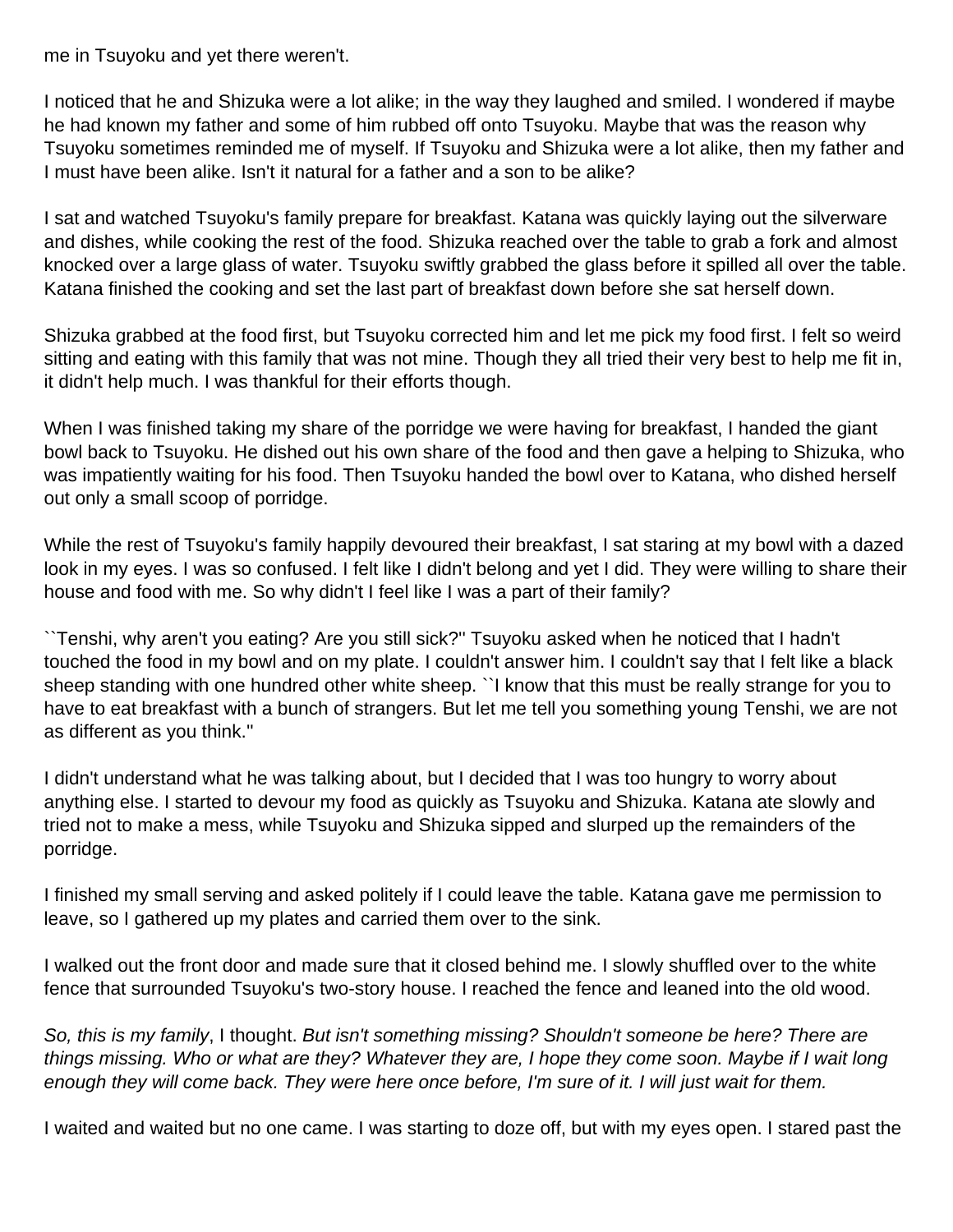fence, past the next house, past the road to the entrance of this village, and past the surrounding meadows.

Someone very important to me lives in the trees beyond the meadows. I wasn't thinking, I just felt it. I knew something was over there but I didn't know what. I tried to find the answer. I searched my mind to give me at least a small clue. My mind suddenly began to take flight into a place I had never been before. It flew me to a small house in the woods. I drew closer and closer to the tiny cottage. I reached for the doorknob and slowly turned the handle. The door flew open and three shadowed figures stood in the doorway. One was a man, I think, and the other two were definitely girls. All three figures started to slowly walk toward me.

Suddenly a hand on my shoulder instantly flew me backwards, back to where I was standing.

``Tenshi… `` Tsuyoku's voice spoke in my ear. ``I forgot to give this to you.'' Tsuyoku handed me a thin red cloth with gold word printed on it. The sunshine reflected off the shiny letters, I had to squint against the bright light to read the words. My eyes widened at the realization of what was written on the thin ribbon. Tenshi? That's my name. But why is my name on that piece of cloth?

``This is yours, your father wanted me to give it to you. He wants you to keep it with you wherever you go. Understand, Tenshi?'' Tsuyoku asked kindly as he handed me my ribbon. I cautiously grabbed the red cloth from his gentle hand. I examined the ribbon for a little while trying to decide where I should keep it. I know... I'll tie it around my waist! Tsuyoku watched me attempt to tie the long red ribbon around my tiny waist and began to giggle under his breath.

``Would you like me to help you with that?'' Tsuyoku laughed. I glanced up from my waist and my ribbon tying and blushed while I slowly nodded. Tsuyoku casually walked over to me his golden and silvery hair flowed softly as he walked. He stopped and knelt down next to me. I could see every aspect of his face, which was somewhere in between young and old. His bright eyes glowed even behind the soft shadow he cast while kneeling against the sun. He grabbed both ends of the thin red cloth and tied them into a loose knot. ``There you go.'' Tsuyoku chuckled.

``Th-Thank you.'' I stuttered bashfully.

``Oh you are welcome Tenshi. It was your father's wish after all for you to keep it with you.'' Tsuyoku paused for a moment. Sadness suddenly began to cloud his golden-lime eyes. ``I know how you must feel. You miss him. Your father, I mean. Of course… No one could ever forget a person like him. But don't you worry you will find him someday. Don't worry. Why don't you try to just have a good time today? I have an idea, why don't you go play with Shizuka? What do you say about that?'' Tsuyoku smiled at me.

I looked up at him and smiled back, just to make him feel better. ``Do you really think that I will find who I'm looking for?'' I asked him.

``I am certain that you will eventually find everything that is missing. It may take a long time, but I promise you that you will find them. But for now, why don't you take your mind off of this and go have fun? Okay?'' I wondered if maybe Tsuyoku knew more than he mentioned.

``Okay,'' I answered. I really didn't want to leave my spot on the fence. I wanted to find out who those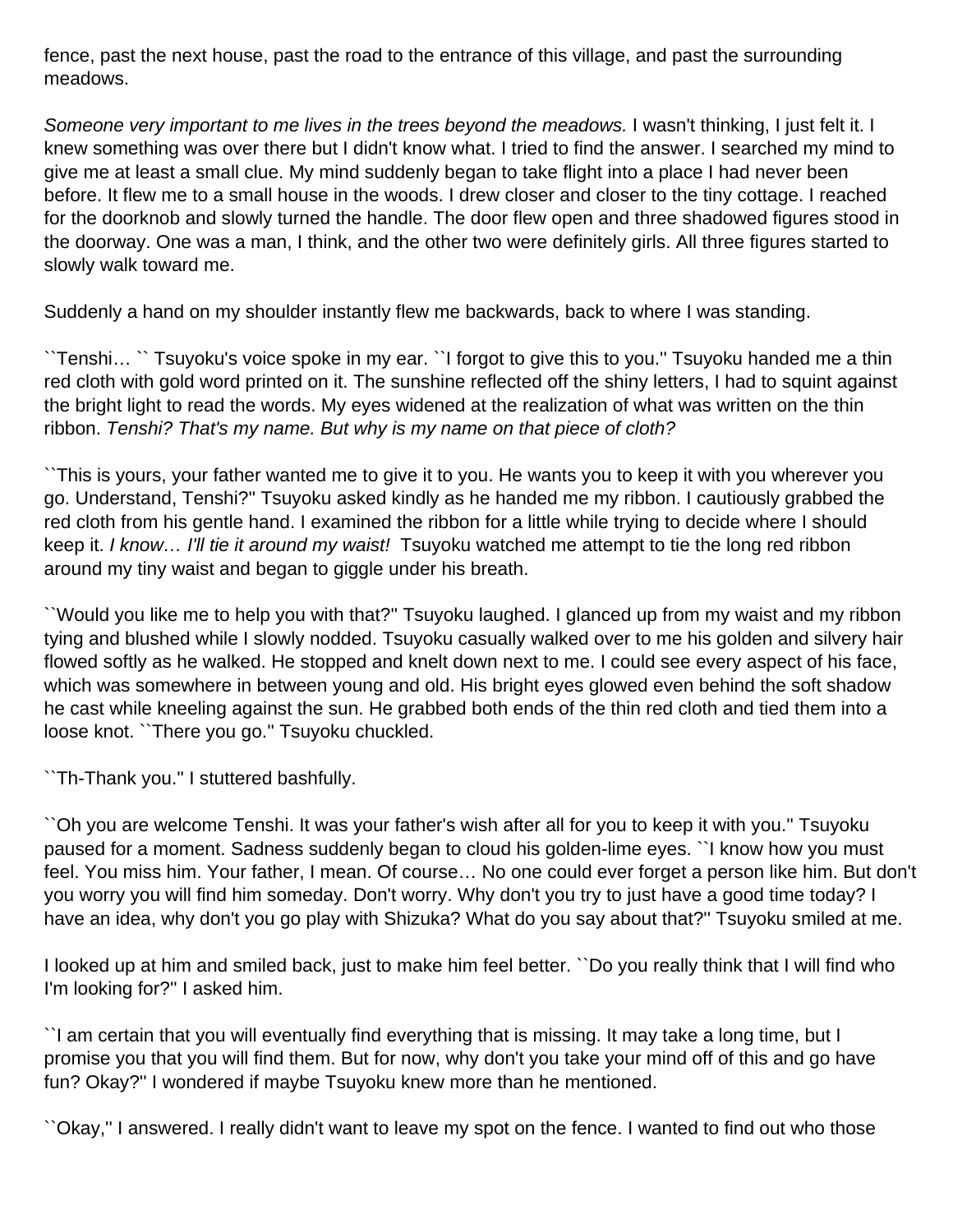people were that I saw in my mind. Tsuyoku was trying to help me, because of that I wanted to be nice and just do as he asked.

``Thank you Tenshi.'' Tsuyoku gave me one last smile, then walked past the fence and toward the forest. After I lost sight of Tsuyoku, I decided to find Shizuka. I found him in his room playing with miniature people. I asked if I could join him. He let me play with the miniature people and I spent the rest of the day playing.

When night fell I went back outside to see if I would find what I was looking for or if they would find me. I waited there until Tsuyoku came home. And sadly I didn't get a chance to see the shadowed people.

``Have you been waiting out here all day long Tenshi? I thought you went to go play with Shizuka.'' Tsuyoku asked with a tired voice. His golden hair lay flat around his face almost as if it was tired, too.

``I did play with Shizuka, but I came out here to…'' I wasn't sure if Tsuyoku should know that I was waiting for the three figures in my mind. Tsuyoku stared back at me with a worried look on his face. He was waiting for me to answer. I quickly came up with an excuse for being outside so late. ``I was waiting for you.''

``You… You were waiting for me? Is something wrong?'' Tsuyoku lost the sleepiness in his voice and sounded more alert. His golden-lime eyes stared back at me in surprise.

 ``N-No!'' Tsuyoku's question startled me, which made me answer a little too quickly. I hoped that I didn't sound too suspicious.

 ``Oh well that's good. I'm glad that you are getting used to living with us.'' Tsuyoku raised his eyes to the sky and then glanced down back at me. ``Do you smell that? I think dinner is ready, come on. Let's go inside and eat.'' Tsuyoku lowered his soft but soiled hand to me. I stared at it for a second then put my hand in his. He and I, hand in hand, walked into the kitchen for a wonderful dinner.

 Days passed so quickly, like a never-ending blur. Every morning and evening I waited… leaning on the old fence… waiting for the three figures to finally show their faces. Then, at last, they once again came to me in my dazed state.

 I was concentrating so hard on the people in my mind that didn't notice that Tsuyoku's little boy, Shizuka, behind me. ``Why do you wait here everyday and night? Are you waiting for someone?'' He asked in a quiet and confused voice. I was just about to see the faces of the shadow people when Shizuka's voice reached me.

 ``Huh?'' Shizuka's voice startled me so much that I turned around with a quick jolt. ``Oh… I uh…'' I was speechless. I had no idea that he was behind me.

 ``Are you waiting for someone?'' Shizuka walked closer to me and then leaned on the old fence right next to me. I don't know why but I was always so nervous around him. ``What do you see while you wait here everyday?''

``Um…'' I didn't want to tell him either about my secret shadow people.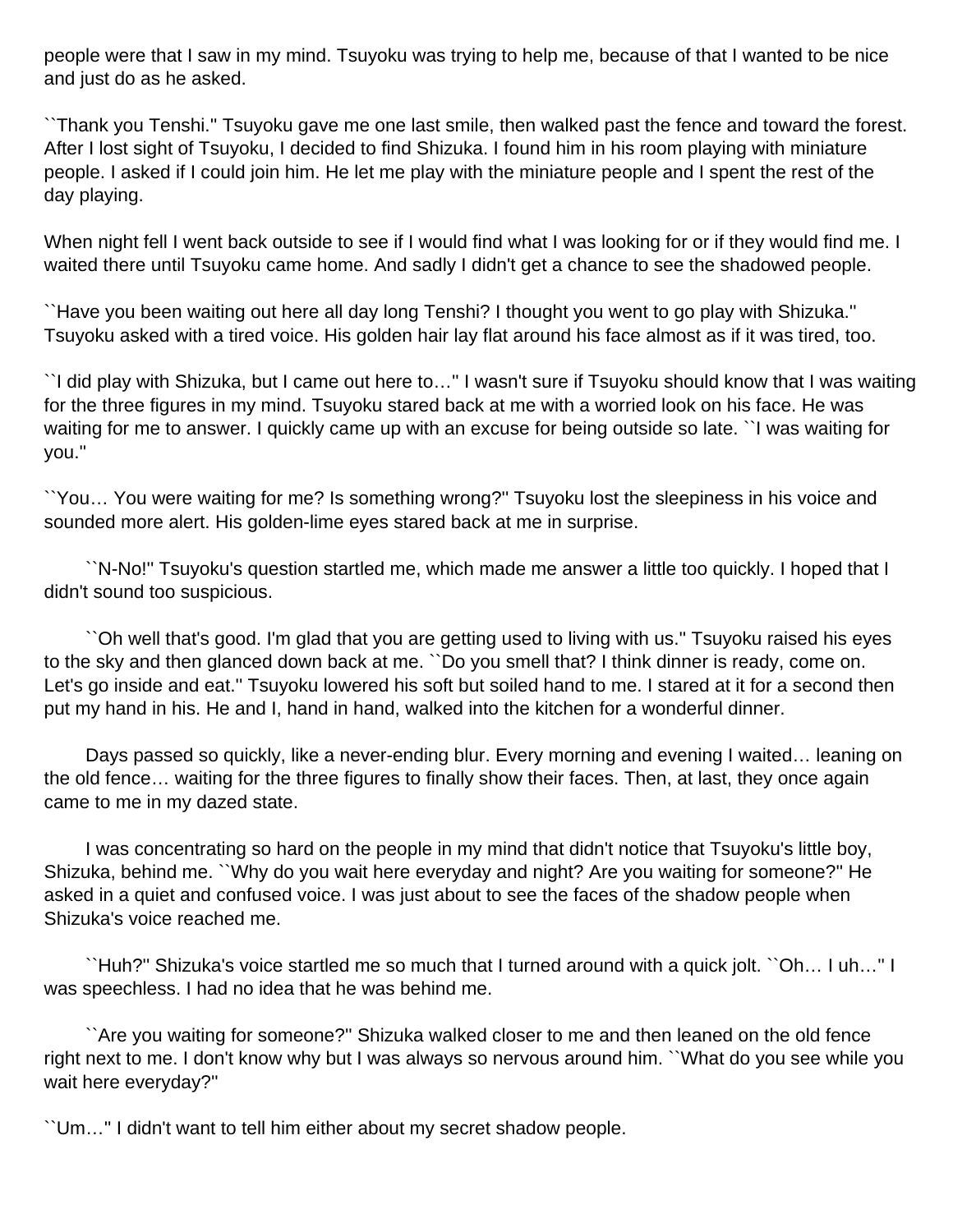Shizuka gazed back at me with a look of disbelief. ``Hmm… Do you want to play?'' Shizuka asked suddenly.

``Play? Play what?'' I asked with curiosity. Shizuka smiled innocently.

``I'll show you. Come on follow me,'' he grabbed my hand and dragged me off to the back of the house. ``Here! Take this!'' Shizuka handed me a bent, and twisted twig. ``This is your sword and I will use this sword,'' Shizuka laughed.

 I glanced back down at my shriveled, pathetic excuse of a stick and then looked at Shizuka's stick. It was perfectly straight and very smooth looking, as if someone made it perfect, unlike mine. This is a little mismatched, I thought to myself. Shizuka's stick is a better stick than mine is. I decided not to say anything. I knew that if I did say something then Shizuka would have gotten angry with me.

 ``Okay… heh. Now come on… let's fight!'' Shizuka positioned himself in this strange stance… one that I know I had seen somewhere before. I did exactly as he did. ``No, no, no. Don't just stand there... attack! Like this…'' He lunged at me and would have stabbed my right side with his stick if I hadn't moved out of the way. ``Hey… that was really good. Now come on fight back and we can have our own tournament. ``

I smiled at the compliment that Shizuka gave me and dodged another one of his attacks. As we continued this sword-playing game, I began to notice a pattern in Shizuka's attacks. After I discovered his pattern of his attack, avoiding them became extremely simple. He became annoyed with the fact that he wasn't able to hit me with his stick.

``Why aren't you fighting back? If this was a real fight you would die because you don't attack.'' Shizuka breathed out heavily from frustration.

``But you haven't hit me yet. You are the one who's tired so why would I be the first one to die?'' I asked with confusion. Shizuka's cheeks puffed up like an angry bullfrog and his face became red with fury. He quickly thrust his stick at me, aiming for my heart but I immediately stepped aside. His golden ponytail flapped in the wind and his golden-lime eyes darted in the direction I had moved. He lost his balance as he passed through the spot where I was once standing and almost fell onto the cold ground.

Shizuka turned and glared at me with anger and excitement mixed into one. A small drop of sweat dripped down his milky-white face. He then smiled and held out his hand.

``You are really good. Where did you learn to do that?'' he asked as he walked closer to me.

``I don't really know.'' I laughed as I shook hands with Shizuka.

``You need to learn how to attack though. You can't win a battle if you don't fight back. Don't worry, heh, I'll teach you and in return you can teach me how to avoid attacks." Shizuka smiled innocently.

\*\*\*\*\*\*\*\*\*\*\*\*\*\*\*\*\*\*\*\*\*\*\*\*\*\*\*\*\*\*\*\*\*\*\*\*\*\*\*\*\*\*\*\*\*\*\*\*\*\*\*\*\*\*\*\*\*\*\*\*\*\*\*\*\*\*\*\*\*\*\*\*\*\*\*\*\*\*\*\*\*\*\*\*\*\*\*\*\*\*\*\*\*\*\*\*\*\*\*\*\*\*\*\*\*\*\*\*\*\*\*\*\*\*\*\*\*\*

\*\*\*\*\*\*\*\*\*\*\*\*\*\*\*\*\*\*\*\*\*\*\*\*\*\*\*\*\*\*\*\*\*\*\*\*\*\*\*\*\*

In all honesty... I am not sure if these are the fixed chapters or not... I have too many files for this story...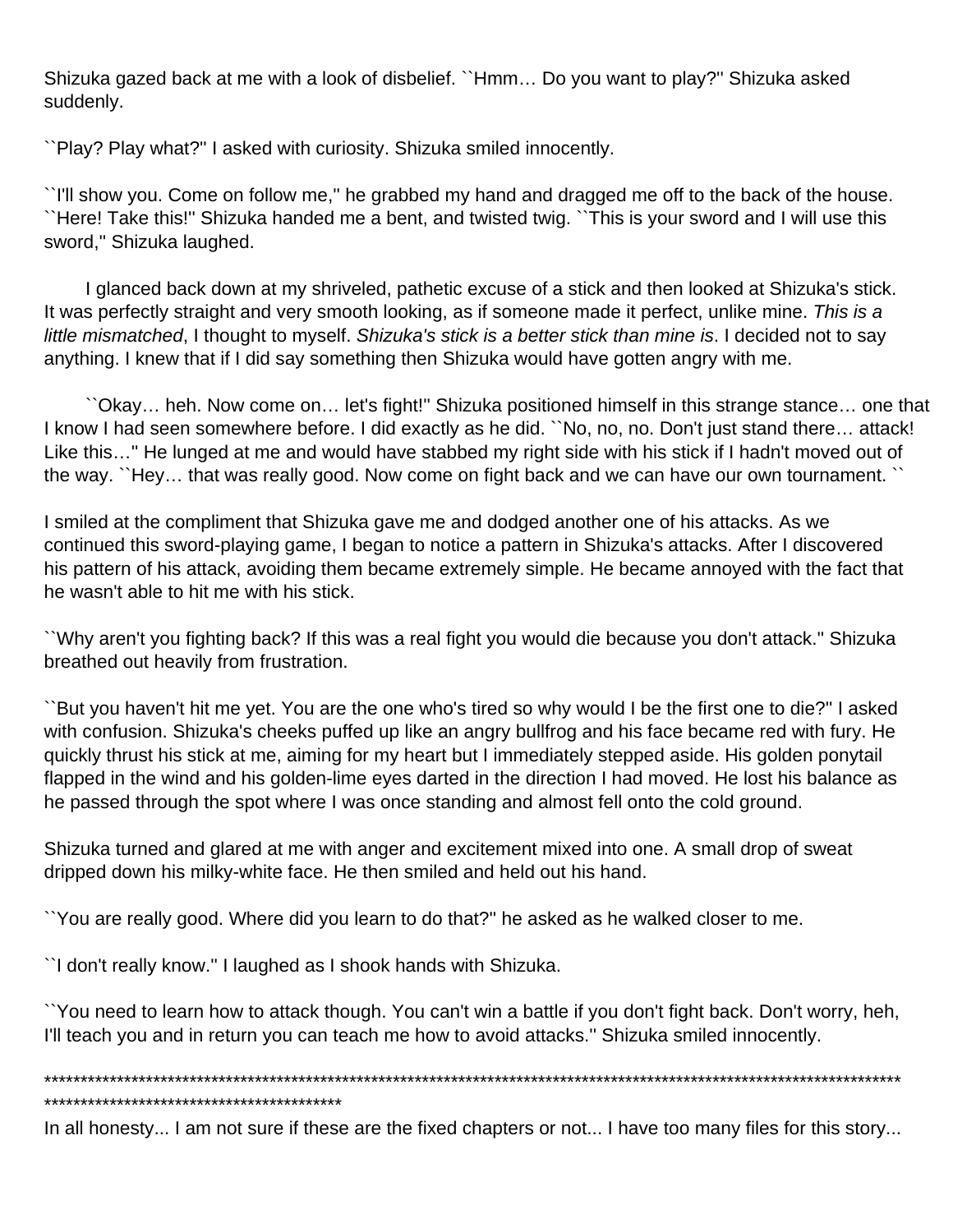So anyway... hope you are enjoying it.

Seifer-sama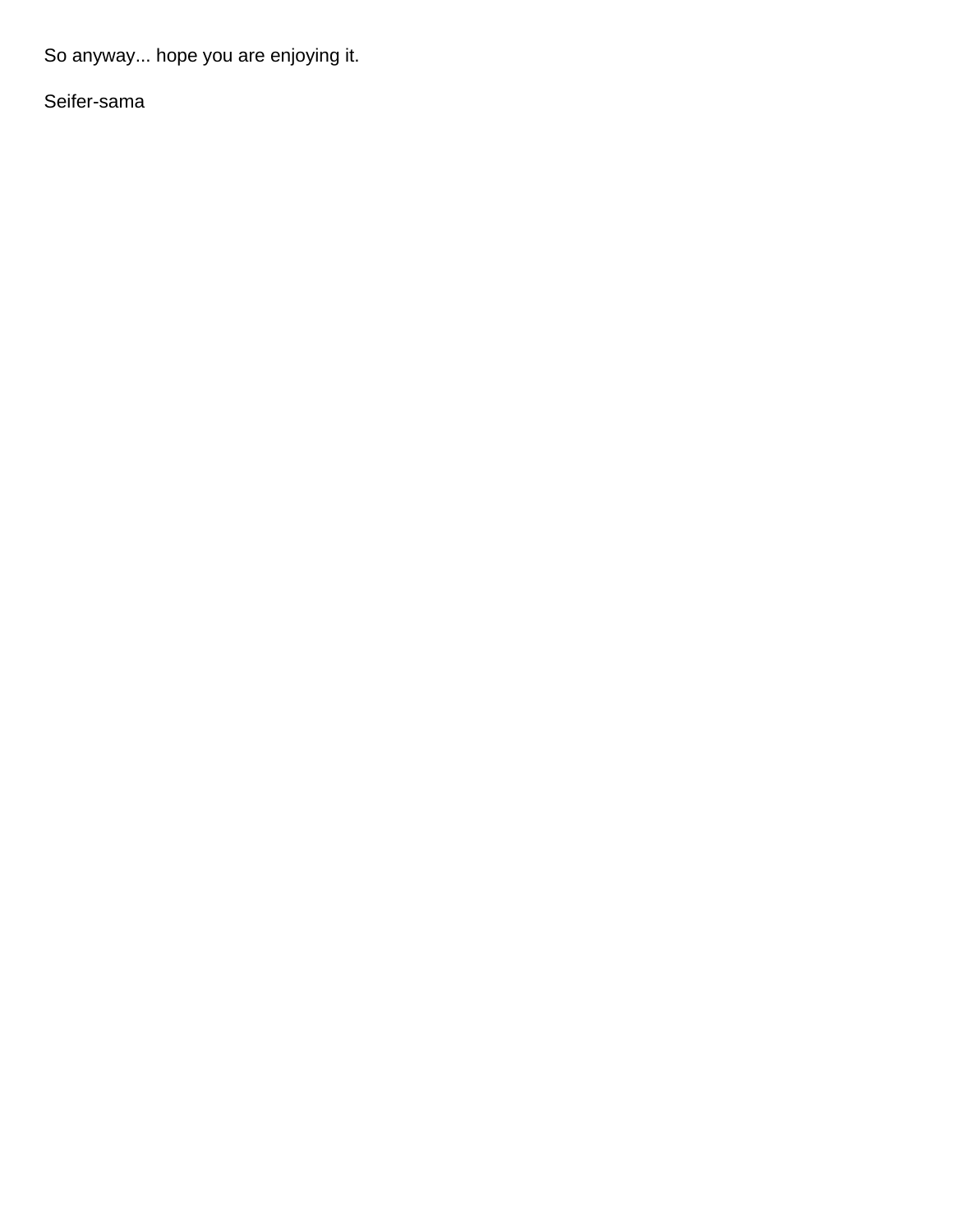## **3 - Letter 3: From Shizuka to Heishi**

### <span id="page-19-0"></span>**Letter 3 From Shizuka to Heishi**

Shizuka and I became really good friends after that. He and I played with our swords from breakfast until dinner. With him as my friend, I felt more comfortable around the rest of his family. There was only one problem with Shizuka though; every once in a while he would puzzle me with his strange talk. He spoke about one day wanting to grow up to be as beautiful as his mother and having children.

``But guys aren't supposed to be beautiful and they can't have kids either.'' I said to him one day while we were sitting in his room playing with the miniature people. Shizuka stared at me as if I had offended him by calling him a boy. He puffed up into that usual bullfrog-like face and then threw a miniature person at me. The person just barely missed my left cheek and smacked into the wall behind me. I never understood why Shizuka became so upset with just a simple question.

One clear blue morning, I awoke from my peaceful sleep to a strange noise. I slowly sat up but I wasn't fully awake. Slowly but surely, I climbed from my soft, warm bed onto the cold, hard floor. I slowly tiptoed to the window that remained open from the day before and peered outside it. A small wagon full of old furniture was stopped right outside the house next door. I squinted my eyes until they were almost closed, to try and get a better look at the people who were walking around unloading the wagon.

I was filled with excitement at the thought of someone new living next door. I hope whoever is going to be living there has a least one child, I thought. That would make three of us. That person, Shizuka, and I; we would have a lot of fun with three people. Two becomes boring after a while.

With that thought in mind I quickly slipped on my long-sleeve shirt that was at least five sizes too big for me. I grabbed my lace-up shoes and ran out of my room and down the steps.

``Oh, you are up early this morning Tenshi.'' Katana didn't even glance up from her cooking but she knew I was there. I noticed almost immediately that Tsuyoku was not in his normal spot at the table. He is always there in the morning no matter how early I woke up, but he was not there today.

``Where is Tsuyoku?'' I asked.

``Tsuyoku? Oh he's next door helping out the new people with their things. He said he would be back before breakfast. If you want to go over there and help out too that is fine, just make sure you both make it back in time for breakfast okay?'' She stopped chopping carrots for a second, glanced at me then smiled warmly.

I took that as an okay to go next door and rushed outside. Tsuyoku was trying to lift a huge dresser from the wagon as I rounded the corner into the house next door's front yard. I almost crashed into him on account of running too quickly around the corner. He smoothly turned around to face me and smiled with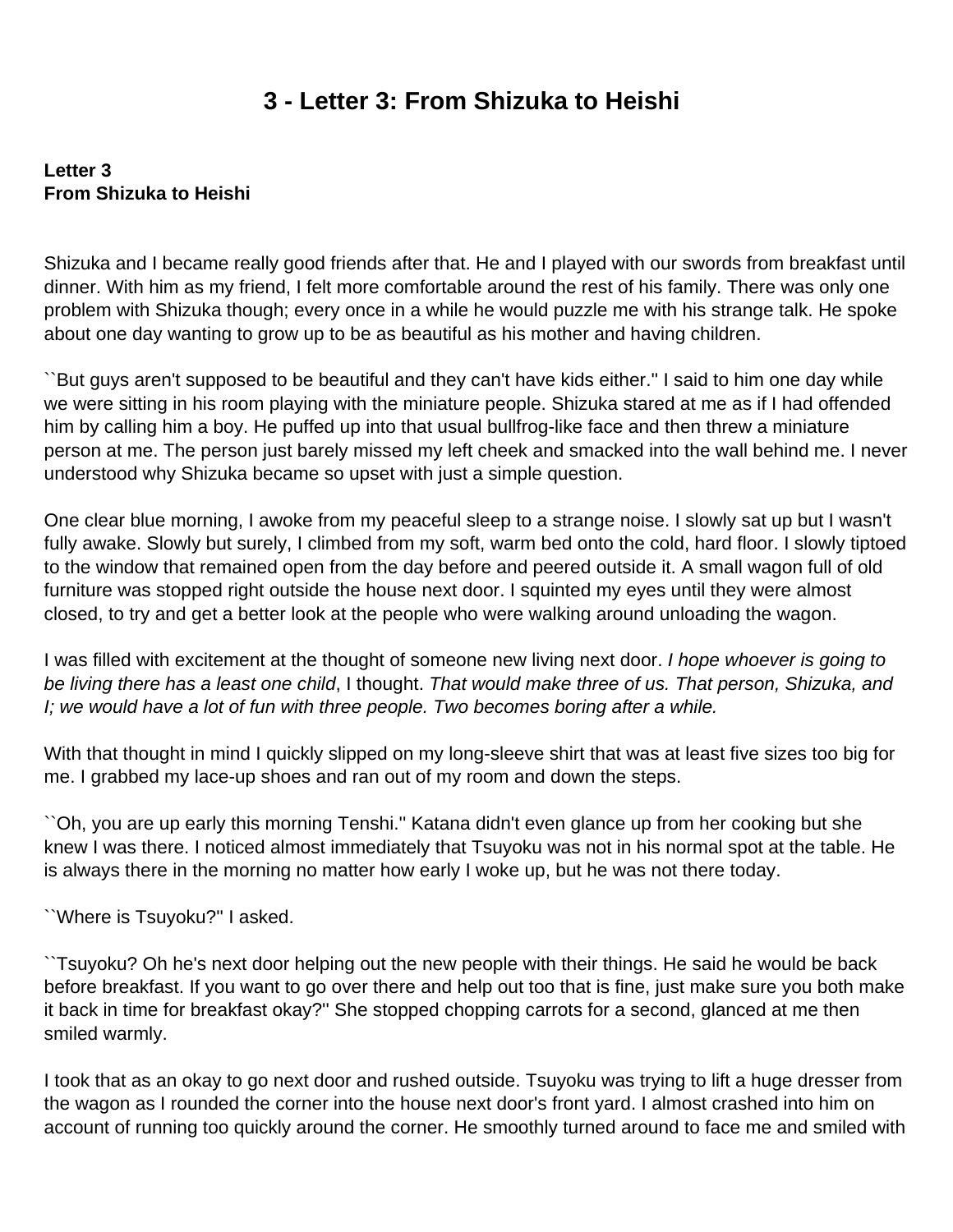his usual warm, friendly smile.

``Would you like to help out Tenshi?'' he asked me as he set down the heavy dresser onto the dewy morning grass.

``Me?'' I asked with sudden excitement, ``You want me to help?''

``Well yes. Would you like to?'' he seemed a little confused with my reaction to his previous question.

``How? I'm just a little kid, how could I help you out?'' I glanced over at the huge oak dresser that Tsuyoku was trying to lift.

``Have you forgotten what I told you Tenshi?'' Tsuyoku laughed playfully.

My eyes shifted once again from Tsuyoku to the dresser. ``No,'' I answered doubtfully.

``Well then, go on. Pick it up.'' Tsuyoku stepped away from the gigantic oak dresser and made a gesture with his hand for me to step closer to the huge piece of furniture. I followed his hand and walked up to the enormous clothes cabinet that seemed to become bigger with every step. Slowly, and with a bit of worry on my face, I turned back to face Tsuyoku. ``Come on now. Just try. There is no harm in trying something.''

I slowly clasped my hands on the smooth sides of the large dresser. I was expecting it to be tremendously heavy, after-all, Tsuyoku was having trouble lifting it, so I heaved the huge piece of wood up with all my might. The next thing I knew it was in the air. My arms were holding it up into the air and I wasn't having a hard time at all. It was surprisingly easy to lift.

I couldn't believe it. Me? A eight-year-old boy lifting a gigantic dresser with ease? Tsuyoku could barely hold it three inches from the ground.

``How-?'' I was cut off by Tsuyoku's quick answer.

``I told you once before about your father and the strength that is present in all Fire people. You are one of them too you know, and even though you only have a fraction of them in you blood, you still inherit the power shared by all people from the Fire village. Your father once told me that most Fire children's strength doesn't start to develop until they are at least nine or ten, but somehow, he knew that you would be different. I was watching you the other day, when you were playing with Shizuka. I noticed something was changing inside you after you broke half of those sticks you were playing with.''

Tsuyoku seemed to be thinking hard about all of this as he stared into the distant morning sun. ``Your strength came early and is developing quickly, but don't worry, I will teach you how to control it. Your father prepared me for this.'' Suddenly he snapped out of his trance and pulled his eyes away from the sky. Slowly his gaze fell down to me and he smiled kindly. ``Enough talking. Now let's get this big thing inside. Follow me.'' Tsuyoku seemed to know where he was going, so I quickly moved my tiny legs to keep up with his wide-step walk.

Tsuyoku casually walked up the front porch steps of the neighbor's house and opened the door. He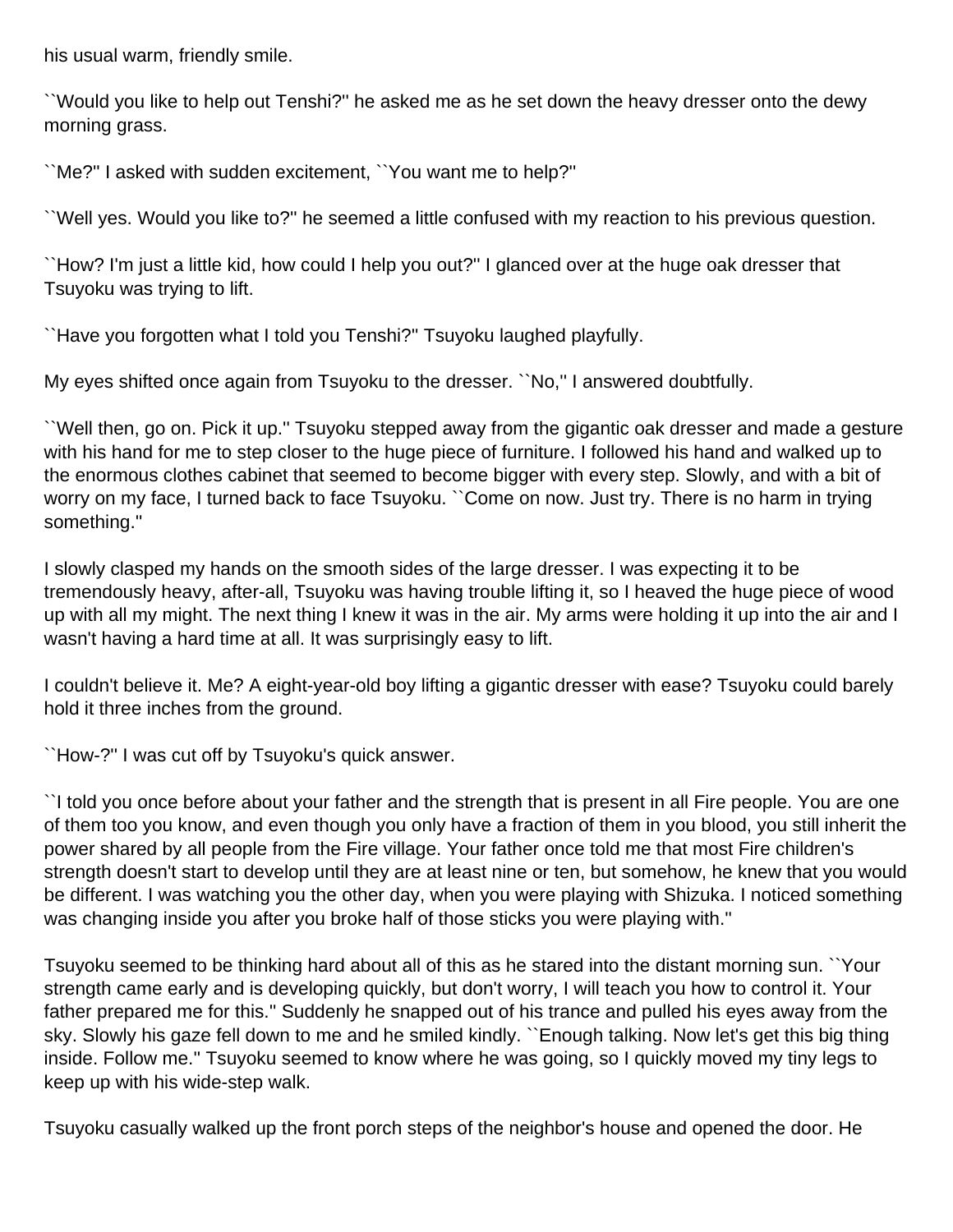quickly moved aside, holding the door open for me, which made things much easier. I carefully carried the dresser passed the entryway and into the house.

``Tsuyoku? I thought that you were taking care of the dresser.'' An old man's kind voice called from inside one of the rooms. I could hear someone moving around the house but I couldn't see a thing with the huge dresser in my way. Tsuyoku walked over to the room that the voice had come out of.

``Well I tried, but it was just too heavy for me to carry. Tenshi here, my strong little boy, is helping out.'' Tsuyoku laughed.

``I see. I have heard of people with great strength such as that. I have never met one though. He is one of them, I take it.'' The voice came closer. I think he was standing right next to Tsuyoku but I still couldn't see him or Tsuyoku with the dresser in the way.

``Yes he is and here is your chance to finally meet one of them. Tenshi, boy, why don't you set the dresser down for a second and meet our new neighbor, Mr. Yasashi.'' Tsuyoku said kindly.

I did as I was told and set the giant dresser down with care. I moved over to where Tsuyoku was standing and gazed up and the old body that was home to the warm old voice. He smiled at me with such compassion that I think I started blushing.

The old man smoothly raised his worn and tired hand and reached out to me. I lifted my small hand and met his. While I shook hands with him I think I saw a sparkle of a memory locked inside his bright emerald green eyes. They were so wise; I could see his entire life within his eyes. I could see his pain as well as his happiness. I could not help but stare at his fascinatingly green eyes. I had never seen green eyes before. I really liked them.

I finally snapped out of the trance I was in and let his wrinkled but gentle hand go. My face burned hot with embarrassment for staring at Mr. Yasashi's eyes for so long. He must have thought I was acting funny, for he smiled the kind of smile a grown up gives to a child when they are acting silly.

``Such a nice boy, Tenshi was it? Thank you very much. Thank you for helping an old man. My grandson and I are not used to this kindness.'' Mr. Yasashi said sadly and I noticed that his bright eyes became a little darker.

``I am very sorry to hear that. Unfortunately though, there are a few people who are unkind in this world but not everyone is cruel. There are plenty of warm-hearted people out there.'' Tsuyoku smiled hopefully. ``Why take this village for example, it is filled with kind-hearted people.''

I stood there and examined Mr. Yasashi. He was very different from everyone else in the village we lived in. Almost everyone in the village had golden hair, unless they were old and their wisdom turned it white. Mr. Yasashi, however, had a bit of brown in his hair. I think it was because his wisdom had not completely taken over yet.

It wasn't just his hair though; his ears were long and pointed, just like those creatures in Shizuka's storybooks. He looks like those things… Fairies I think they were called. Yes! That was what they were called, I thought to myself while completely ignoring what Tsuyoku was talking about.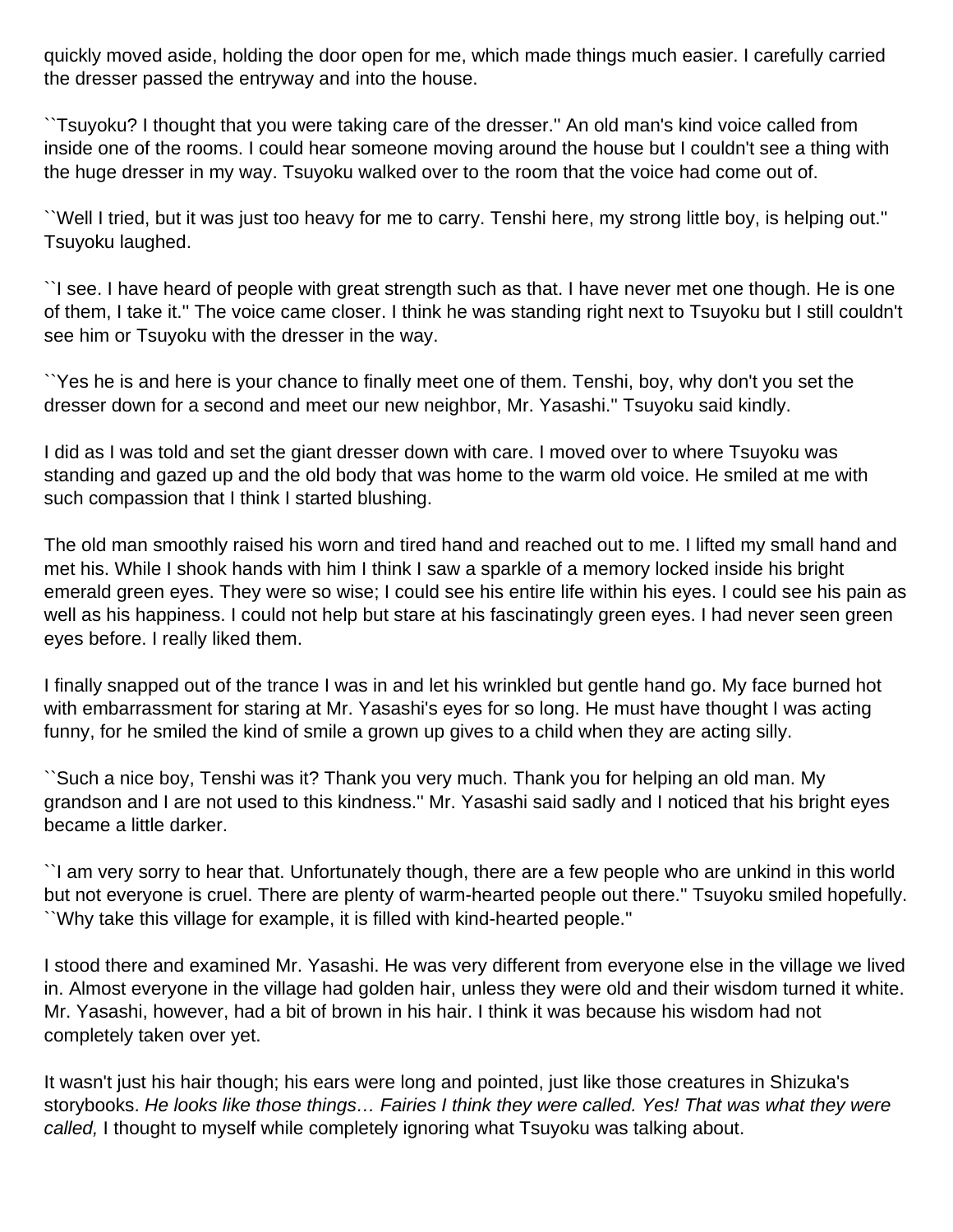``Well now, where would you like Tenshi to put this dresser?'' I spun back into reality as Tsuyoku's voice interrupted my thoughts of one day seeing a fairy.

``Oh up stairs if you would. In the first room on the left. And thank you again for helping me out. I wouldn't have been able to do this on my own.'' Mr. Yasashi glanced down at me and smiled. I heaved the dresser up again with a small sigh and began carefully walking up the creaky steps.

As I continued up the stairway without being able to see anymore than a few inches in front of me, I wobbled a bit then continued on. Then suddenly, I heard and felt something smack into the front of the dresser. I stepped back a few inches to stop myself from falling off of the staircase. My first thought was that I had run into one of the banisters along the way up but that thought was deleted almost immediately when I heard someone yelling at me.

``Why don't you watch where you are going!?'' Banisters don't have voices, I thought to myself. It was a boy… I think…'' ``You could have killed me! You butt-monkey!'' I heard a little boy's high-pitched yell from the front of the dresser. The boy blocking my way sounded as if he was about the same age as me, but there was a sense of aggression in his tough voice.

``But I can't see where I'm going and I'm trying not to fall off the steps so you should watch where you are going. You are the one who crashed into me.'' I answered back bluntly. The boy didn't answer me. I figured it was because he knew that I was right.

``Oh yeah!? Well I still say it's your fault!'' the boy screamed in frustration. I decided to ignore him and continued carefully up the steps, trying to avoid from hitting him. ``Don't ignore me! Hey, are you even listening to me?'' he called out in anger as I slowly walked past him. I stopped to glance at the face that belonged to the voice.

Right away I noticed his green eyes, just like Mr. Yasashi's emerald green eyes, they were so bright and full of energy and life. The boy was a little bit taller than me and he had pointed ears identical to Mr. Yasashi's long ears. His hair, unlike Mr. Yasashi's, was completely brown with highlights of tan and hazel on the top. He probably doesn't have a lot of wisdom on him and that's why there's no white in his hair, I thought to myself. Suddenly something on his right cheek caught my eye. A scar? I wonder where he got that.

``What are you staring at!'' he barked. I immediately moved my eyes to the floor in embarrassment. My face was grew hot again. I knew that I was getting more and more red with each second; I could feel it, like a sudden burst of flames on my face. Periodically, I glanced up to see if the boy was still looking at me with that superior stare. He was and he looked a little annoyed, with me I think.

The boy opened his mouth as if he was about to say something, but he didn't get the chance to because Mr. Yasashi's voice came through first. ``Heishi you had better not be bothering little Tenshi here. He's helping us move in so you be nice to him, you hear?'' the kind old man corrected forcefully.

``You are helping us move in?'' His questions were so quick that I didn't have enough time to answer before the next one came. ``How old are you? Where do live anyway? As a matter of fact, who are you?'' He stopped to take a breath, which gave me the time to answer.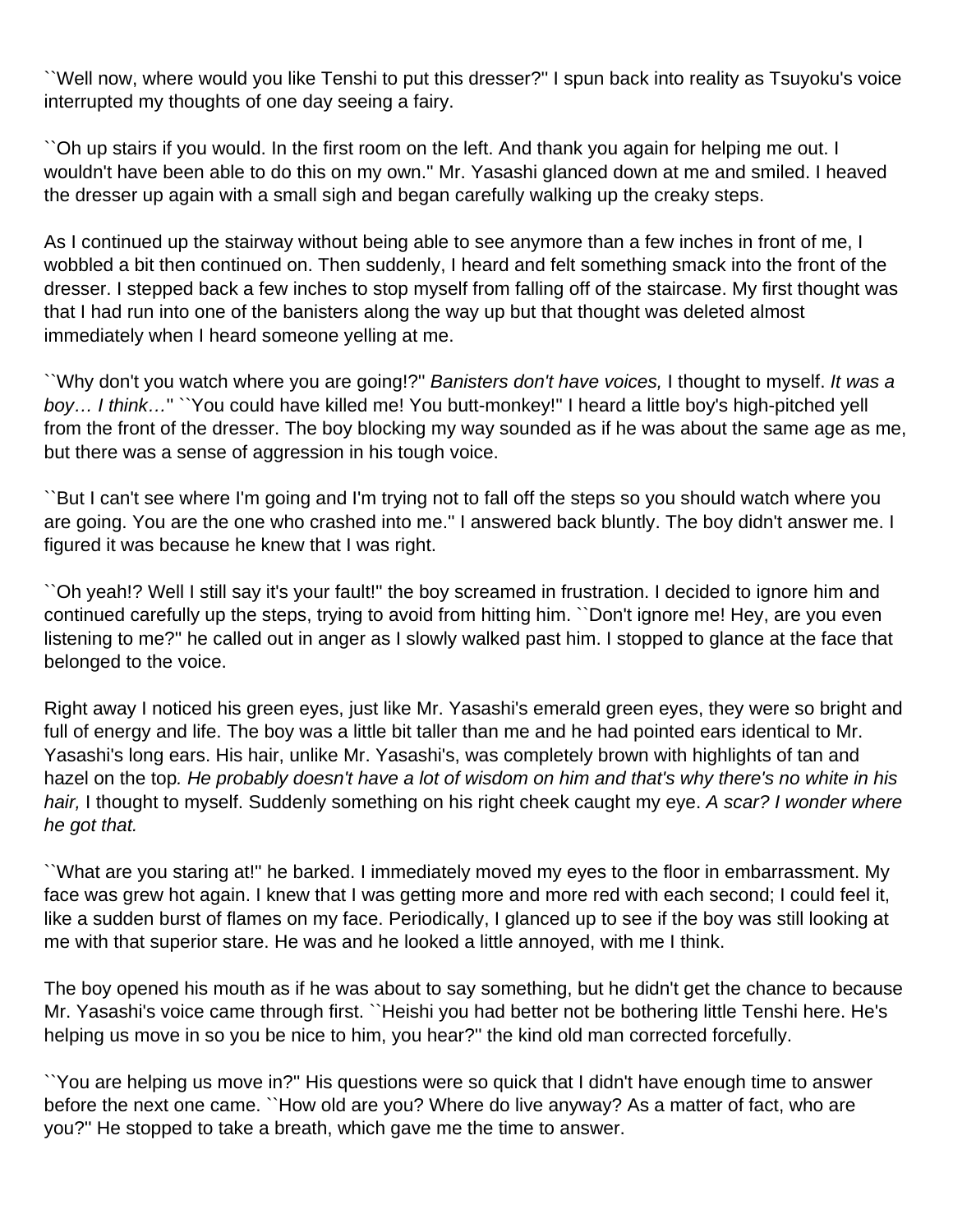``Me? I am Tenshi and I am eight years old. I … I live right next door.'' I counted in my mind to make sure I answered all of his questions. He asked me four questions right? Yeah I think so.

``Tenshi huh? Did you say that you were eight years old? I don't believe that! If you are only eight years old how are you lifting that huge dresser? I'm almost eleven and I can't even lift it up for a second so who in the heck are you?!" ``Heishi", I guess that was his name was, was cut off by Mr. Yasashi.

``Young one, leave that boy alone! And don't you use that kind of language in my house!'' Mr. Yasashi yelled, this time with a bit of irritation.

``Yes grandfather.'' Heishi answered reluctantly but obediently. He glanced over from the floor to me and smiled in a strange but friendly smile. ``Hello Tenshi. My name is Heishi. I am nine years old. Would you like me to help you with that heavy dresser?''

I couldn't tell if he was joking or not, so I decided to be polite. ``Hello Heishi. Thank you for the offer, but I think I`ll be okay.'' I smiled innocently and continued my short journey up the rest of the remaining steps.

``Hey wait for me! I have to open the door for you!'' I didn't know if he was trying to be nice or if he didn't want to get in trouble for being rude again. He decided to come with me for whatever reason. He practically flew past me to the room that I was about to enter and stopped at the door. He smiled at me and then casually turned the handle to the door. It opened slowly so he gave it a small push to speed it up.

He stepped into the room first and glided across the room to the window. Heishi then opened the window with swift movements and then turned to me. I carefully walked through the doorway making sure the dresser didn't hit the sides of the doorframe.

``Why don't you just set it down over there?'' Heishi said pointing to the left back corner of the room. I did as he suggested and set the dresser down with care. I stood up straight and glanced about the empty room. For some strange reason, it was comforting to be in this room, almost as if someone I once knew lived here in this room, someone who was very important to me. It reminded me of the shadow people, whom I had forgotten about since I became friends with Shizuka.

I suddenly was flown, once again to a place very far away, the home of the shadow people. Once again I walked up the steps to the doorway and once again the three figures opened the door to greet me. The man and the woman at the same time took a small step into the light.

``Hey, Tenshi? What's your problem?'' Heishi's voice broke the trance and I was no longer standing in the forest with those three shadowed people, whom I cared about so much. ``What's wrong with you? Your eyes just went blank there for a minute. You looked like you were being hypnotized or something.'' Strangely enough, Heishi sounded like he was worried about me.

``Huh? Me? I- I'm fine.'' That was all I could say. Once again I was not able to meet those three people. It seemed as though every time they would come to see me, someone always interrupted my thoughts and scared them away.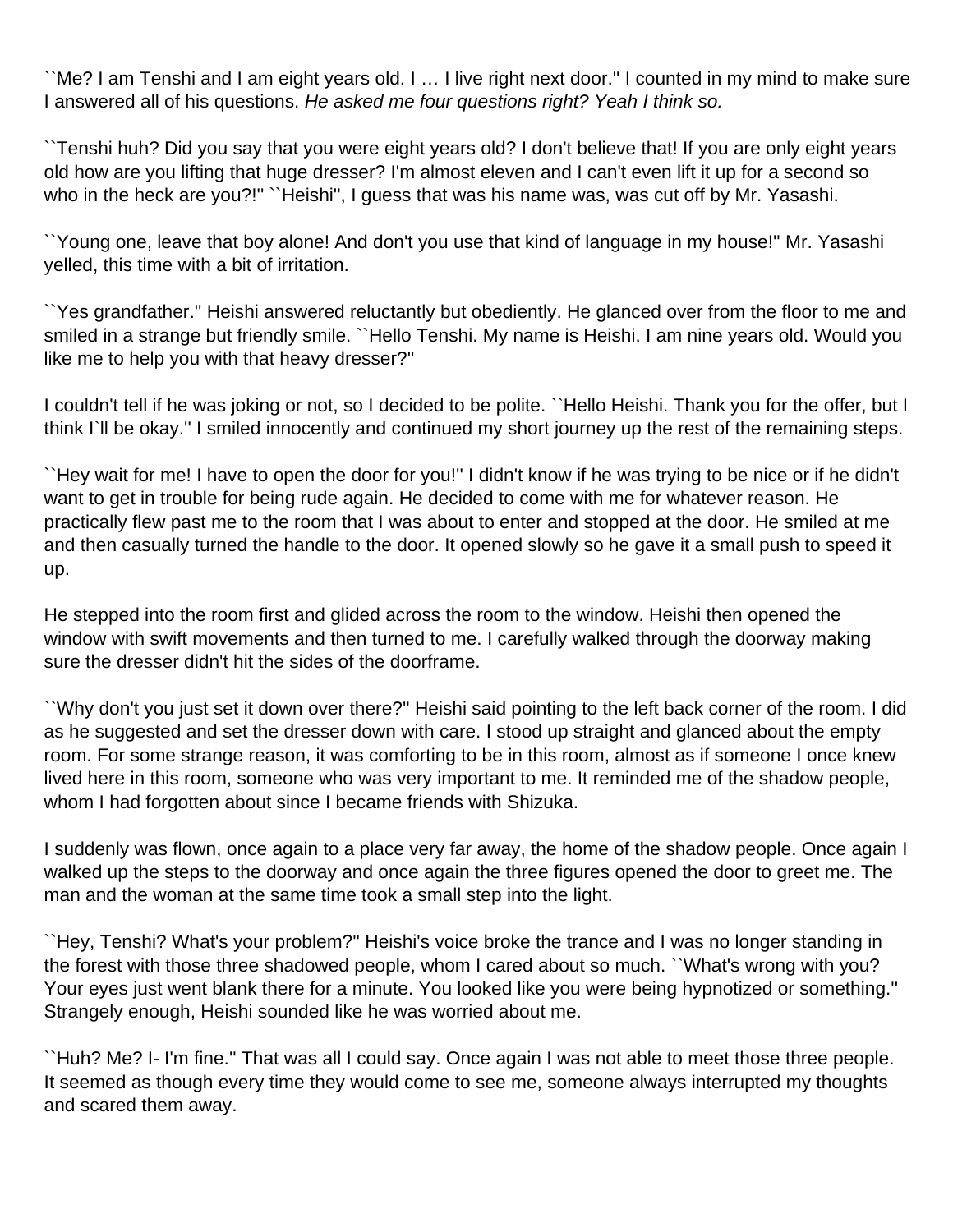A voice called to us from downstairs, ``Heishi! Where have you hidden my cane this time?!'' Mr. Yasashi sounded angry now, but I could still sense a bit of playfulness within him.

Heishi looked over at me and smiled with an evil playful smile. ``I have no idea grandpa. It's where you left it. Have you looked there yet?'' I was a little shocked to hear that they were related, Mr. Yasashi was wise and Heishi didn't seem to act a thing like his "grandpa", but they did look a lot alike. It was a little hard expect though, with the way Heishi acted.

Heishi laughed innocently but I could see right through that blameless smile as clearly as I could see through a window on a clear blue morning. He knew where his grandfather's cane was, his smile only added to the proof of that accusation.

``Don't you play games with me boy! You know I can't walk without my cane! Now where is it?!'' Mr. Yasashi yelled back to Heishi, coughed a few times, and then waited patiently for an answer. Heishi looked at me for a second and I guess he noticed the look of pity I had for his grandfather because soon after he left the room.

This was great for me because I could now see the shadow people without any interruptions. I waited patiently for them to come while trying to keep my mind clear. I thought only of them and their cozy-looking house in the middle of the forest. I stood silently still for what seemed like hours, waiting for them to float across my imagination, like they always did.

My mind, however, refused to let me see them. There was just no use; it kept wandering off, while my eyes whipped and turned, glancing at the surrounding walls. My attention was wandering away from the shadow people. Unimportant thoughts started swirling through my head. I suddenly noticed that this room, no, the entire house was extremely clean for no one living in it to take care of the dust and cobwebs. That's strange; I thought to myself, it's almost as if someone has been taking care if this house. Maybe they are waiting for someone to come back to it. But who?

My mind was stuck on the subject of the clean deserted house. I couldn't figure it out. Who would be taking care of an abandoned house? I suddenly heard Tsuyoku's voice call to me from the bottom of the stairs. ``Tenshi!''

``Coming!'' I called back while running out the doorway of the room that I had grown so attached to within the few moments that I was there. I was sad at the thought of leaving the comforting room of forgotten memories, but Tsuyoku needed me.

I quickly, but very carefully, ran down the steps of the house that looked and felt so familiar to me. I ran down and down to the spot at the bottom where Tsuyoku waited for me with his kind smile.

``Heishi is in a bit of a fix. He is having a few problems lifting some of the bigger pieces of furniture. He asked me if you would please help him.'' Tsuyoku smiled playfully.

``He actually said ``please''?'' I was a little shocked at the fact that Heishi could be polite. He didn't seem like the type of person to remember to say, "please" and "thank you", but then again, I didn't really know him.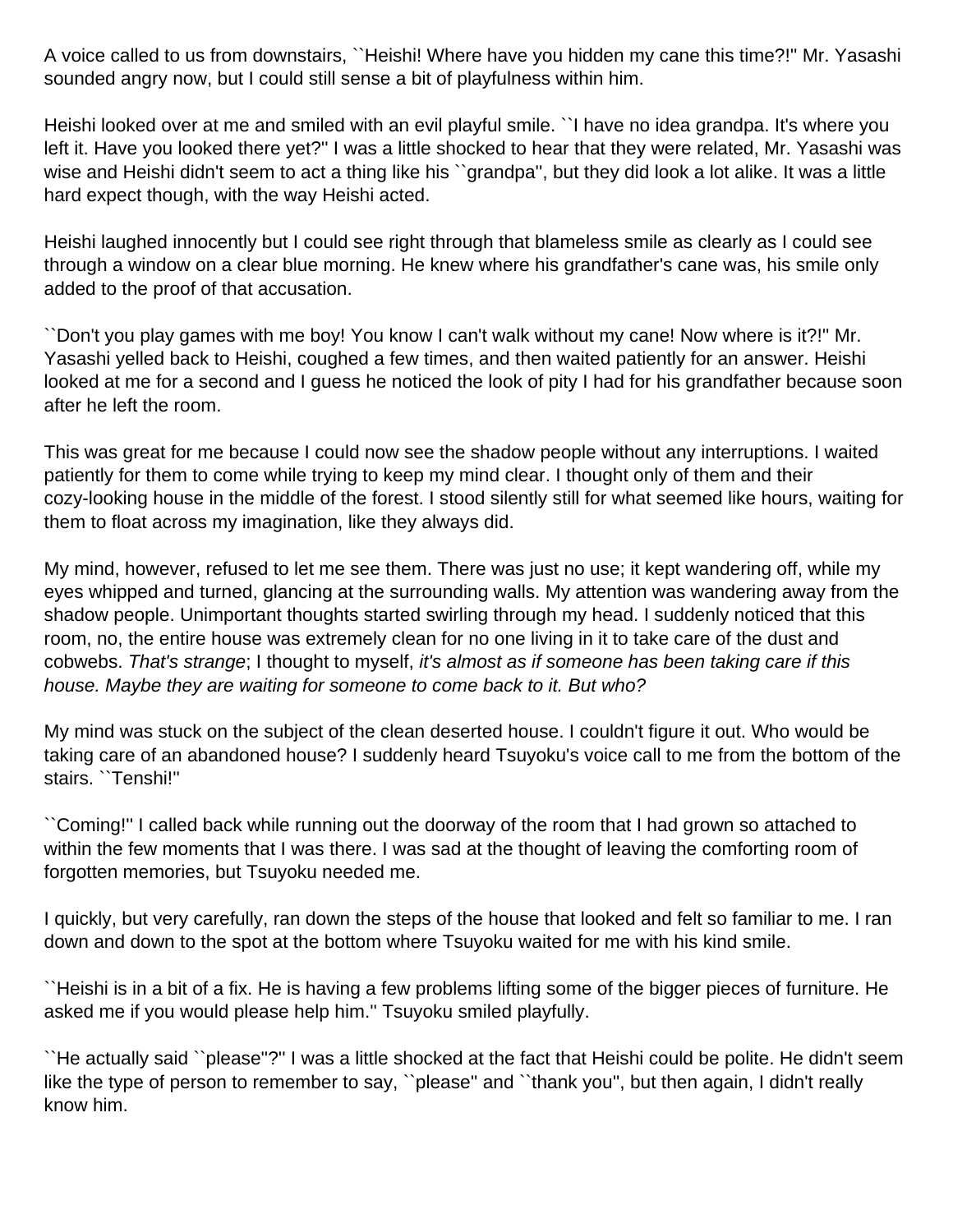``Well no, he didn't say ``please'' but he did ask me if I would ask you to help him.'' Tsuyoku laughed. ``So if you would …'' He didn't have to say anymore because I was already on my way before he could finish what he was saying.

Where is Heishi's room anyway? I wondered. As if he could read my mind, Tsuyoku pointed to a large room that was next to the kitchen and the living room. I think Heishi's grandfather took the biggest room, which was right next to the front door, and Heishi grabbed this room. I cautiously walked up to Heishi's closed door and tried to knock softly upon the worn wood but I was not able to control my strength and I accidentally made a small dent in the old door.

I could hear rustling behind the closed door, followed by the sound of something crashing into it. Soon after, Heishi opened the door and smiled at me. I noticed that there was a big red mark down the center of his face and suddenly it hit me, that big crash was Heishi smashing face-first into the door. I smiled weakly at the boy in front of me and hoped that he was not angry with me for giving him an awkward look.

``What are you doing here?'' he asked in a snide voice.

`` He, um Tsuyoku I mean, told me you wanted help… so I …'' I wasn't able to finish what I was saying before Heishi butted in.

``He sent you huh? I wanted him to come and help me but I guess you will have to do. Here come lift this for me, `` he commanded as he led me over to a gigantic oak bed. I reluctantly did as I was told and picked up the huge bed with ease. He jumped back in amazement. `` What's with you? How are you able to lift such big things so easily? Teach me how!''

``I can't…'' I was a little embarrassed at what he was demanding.

``Why not?!'' He sounded as if he were a bit frustrated with me as well as my answers. He puffed himself up like a bull and made himself look bigger and bigger with every second.

``Have you ever heard of… of the Fire people? Well Tsuyoku says that they are born with this incredible strength and I am one of them. You see, I can't teach you because you have to be born with it, it can't be taught to someone.'' While still holding the huge bed, I stared down at the floor. I didn't want to see the expression on his face after what I had just told him.

``Your name is Tenshi right?'' he said.

I looked up happily hoping that he wasn't mad at me. ``Yeah, yeah, my name is Tenshi.'' I laughed awkwardly.

``What does that mean? ``Angel'', right? What kind of name is that for a boy and a boy with your strength no less? Maybe you should change your name to ``Devil'', it matches your strength and your strange hair.'' He laughed playfully while pointing at the fiery spikes of my wild hair.

``Well I don't know, what kind of name is ``Heishi''?'' I answered back in a monotone. I was a little offended with his question so I suppose my answer came out sounding a little rude. He glanced over at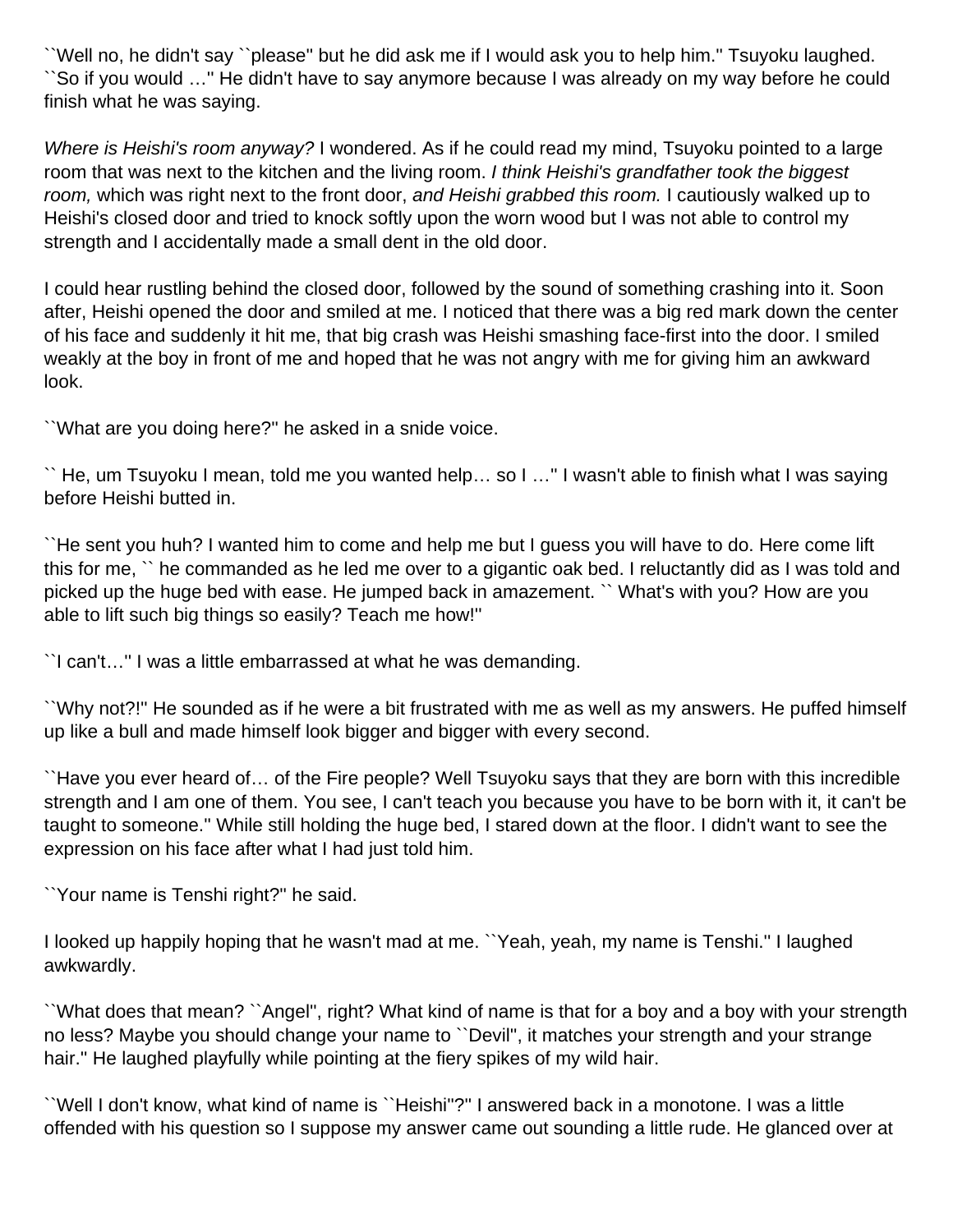me and we stared at each other for a little while, but then he suddenly began laughing.

I didn't see what was so funny. I didn't say anything funny so what was he laughing at? I stood there and watched him throw his head back, almost falling over with laughter.

``That was funny. You can be pretty clever sometimes. Anyway, here is where I want you to put the bed.'' He pointed to the corner that was to the right of the door and across from the window. I did as he said and carefully set the huge single bed down in the corner. I adjusted the piece of furniture so that it was perfectly parallel to the wall.

As soon as it was straight I turned around to face Heishi. ``Is that all you needed me for?" I tried to ask politely but I think I just made myself sound like a servant more than anything.

``Yeah that's all.'' He stopped and didn't say anything for a while. The silence was almost frightening. It caused a sudden high-pitched ringing to start humming in my left ear. ``Would you mind it if I came over tomorrow?'' His mildly tan face began to turn beet-red, as did his pointy ears. For a moment, I think even his dark brown hair was turned a little red. The crimson on his face made his scar turn a dark ruby color too. I couldn't believe it; he was actually embarrassed.

His embarrassment wasn't the only thing that shocked me; I was also surprised that he had asked me a question like that. I was tongue-tied and had no idea of what to say. You are taking too long. He's going to think that you don't want him to come over. Hurry up and answer him. I kept saying this to myself, trying to force the words out quickly, but I think that I over did it a little.

``Sure, I would love it if you could come over tomorrow, it would be a lot of fun, I hope to see you out there, and you can meet Shizuka, and we'll have lots of fun!'' I spat out in a single breath. Heishi just stared at me like I had giant spiders crawling all over me. I smiled innocently hoping to cover my stupidity with a smile and a halo.

\*\*\*\*\*\*\*\*\*\*\*\*\*\*\*\*\*\*\*\*\*\*\*\*\*\*\*\*\*\*\*\*\*\*\*\*\*\*\*\*\*\*\*\*\*\*\*\*\*\*\*\*\*\*\*\*\*\*\*\*\*\*\*\*\*\*\*\*\*\*\*\*\*\*\*\*\*\*\*\*\*\*\*\*\*\*\*\*\*\*\*\*\*\*\*\*\*\*\*\*\*\*\*\*\*\*\*\*\*\*\*\*\*\*\*\*\*\* \*\*\*\*\*\*\*\*\*\*\*\*\*\*\*\*\*\*\*\*\*\*\*\*\*\*\*\*\*\*

If this is your first time reading this then you wouldn't even notice... but I made all of my characters older in this version. (Tenshi was originally supposed to be four or five) My manga changed however so I had to make the changes here too. Just a little side note.  $\sim$ 

Seifer-sama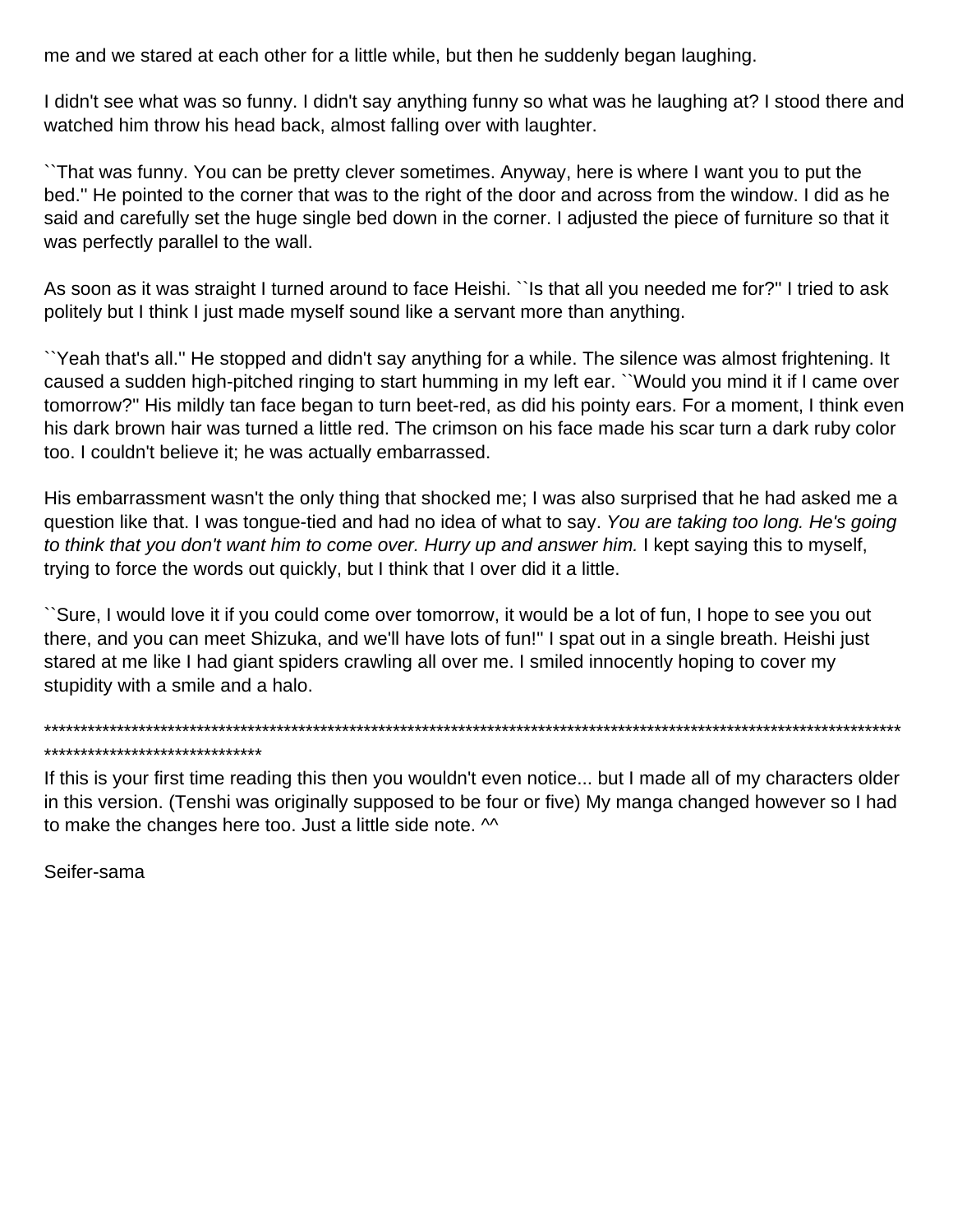# **4 - Letter 4: To Tsuyoku and my Family**

#### <span id="page-27-0"></span>**Letter 4**

To Tsuyoku and my Family

''Tenshi! It's time to go home!'' I heard Tsuyoku call from the outside of Heishi's room. ``Breakfast is ready!" A wide grin spread across my face. I am saved from Heishi's weird stares... Thank goodness for Tsuyoku and breakfast! I chuckled to myself as I made one last attempt at fitting the bed into the spot Heishi had pointed to.

When I was finished I smiled at him awkwardly then ran to the door. I turned around right after I opened it to face Heishi and said, ``I would like it if you would come over tomorrow.''

I beamed at him and let the door out of Heishi's room close behind me; listening as it softly hit the surrounding frame.

``So the boy's father is gone? I am so sorry to hear that. There is another victim of Akuma's wrath…'' I heard Tsuyoku's voice say as I stood motionless outside of Heishi's door.

I wasn't sure what they were talking about and I didn't even think much of it as I walked to where Tsuyoku and Mr. Yasashi were standing by the bottom of the staircase I had to carry the huge dresser up. But as soon as they saw me coming they stopped talking immediately and smiled. I couldn't be sure, but the look in their eyes made me feel as if I had just walked into the middle of a conversation I wasn't supposed to hear.

``Well now, what do you think of my grandson?'' Mr. Yasashi asked with a laugh, breaking the awkward silence we had all been standing in. His bright green eyes gave a flash as he chuckled to himself.

I paused for a moment before answering, repeatedly glancing between the floor and at Mr. Yasashi.

``He's nice, but he is a little strange.'' I answered awkwardly. Mr. Yasashi just looked at me for a second and didn't say anything. His emerald eyes seem to pierce right though me and I could feel it as I started to blush, my face feeling as if it were on fire. It was uncomfortable for his eyes to be focused on me for so long, it almost made me feel incredibly shy. Just looking at them made me want to run and hide, so I would never have to worry about Mr. Yasashi looking right through me. But there was something about him that kept my legs from taking me away. Something mysterious and intriguing, as if there was some form of treasure locked behind his eyes, hypnotizing me and forcing me to do nothing but stare deep into them.

Finally the silence was broken again when Mr. Yasashi and Tsuyoku gave out a laugh.

``Well I would have to agree with you on that one, Tenshi. He definitely is a little strange.'' Mr. Yasashi chuckled to himself as he glanced over towards Heishi's room. He then fell silent for a moment and as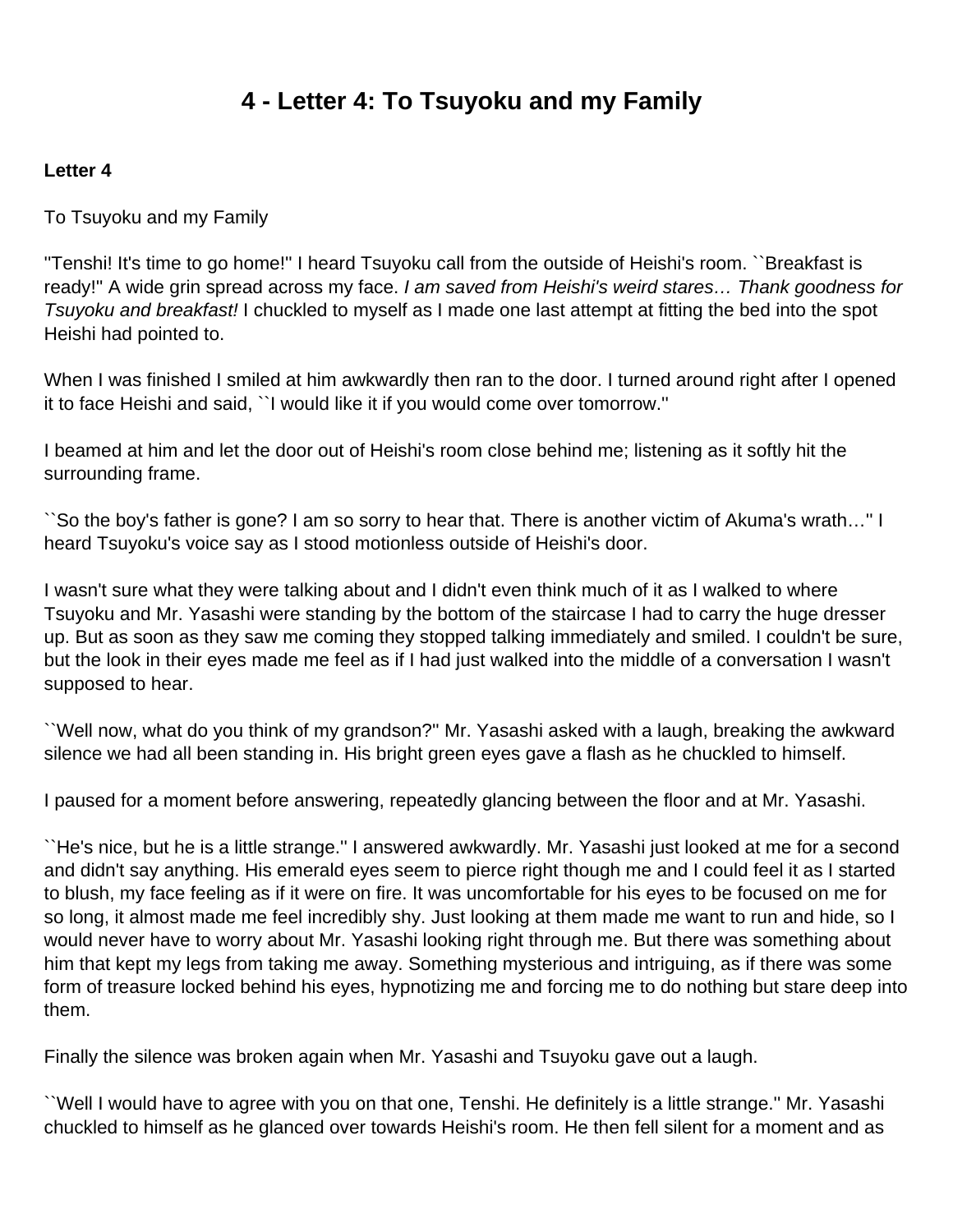his laughter slowly died, I saw his eyes grow to a deep jaded shade of green. His eyes reminded me of the forest that lies beyond Tsuyoku's house just after the sun goes down; the deep green forest that can cause a person to lose their way within their trees.

``In fact, that is why we left our home.'' Mr. Yasashi sighed in melancholy tone. ``The villagers we used to live with do not like people Heishi and I. They are people who are afraid of those who wish to be different and would rather run their own kind out of their home, then allow others to live the life they wish.''

Mr. Yasashi turned to Tsuyoku. His thin gray hair fluttered as he turned, even with the slightest movement. His green eyes then changed to their original state, glistening brightly in the dim light.

``I think that you and your grandson are both very brave for leaving your home and coming all the way out here. It shows great courage for one to leave the area they are most familiar with…'' Tsuyoku paused and took a quick glance at me and smiled. ``I am glad that you were able to escape those close-minded people back in your old home. I am sure that you will be happy to know that the people who live here don't think like that. They are all very kind and generous people, and very accepting of anyone who may come into our tiny town.'' Tsuyoku assured Mr. Yasashi with a smile.

As I stood there and listened to the two older men talk I couldn't help but think of how smart they both were. They knew so much and had experienced more things then I could ever hope to. It was obvious why Mr. Yasashi was so wise because of his hair, but you couldn't tell that by looking at Tsuyoku. Unlike Mr. Yasashi, Tsuyoku's wisdom was hidden within his eyes. Anyone could see that if he or she took the time to gaze into in his golden lime eyes. They were filled with countless knowledge and experience. With those eyes; he could always notice the tiniest details, those that most people would overlook. But nothing ever fooled Tsuyoku. He could see anything and everything. Tsuyoku could look through a dark piece of glass as if it were as clear as spring water. I think that was my favorite part about him.

There was a sudden silence in the house. The two men smiled at each other for a while and then Mr. Yasashi broke the stillness. ``You had better get on home you two, or your breakfast will get cold. And nothing is worse than a cold breakfast.'' His bright green eyes lit up as he chuckled childishly.

``You are right Mr. Yasashi. Cold breakfast is never a pleasure.'' Tsuyoku laughed back in the same child-like manner. When he was finished laughing, he paused for a moment in thought and then said; ``Please, if you need anything, come right on over.'' Tsuyoku smiled happily. Mr. Yasashi nodded, his silver and brown hair swished with every nod.

``Thank you for your help Tsuyoku, I could not have done it without you.'' He then took a step forward and knelt down next to me smiling.

``Thank you for all of your help today as well, young Tenshi.'' Mr. Yasashi grinned with that same warm smile he gave me when I first met him.

I smiled back and gazed wide-eyed at his mesmerizing face. He was so close to me that I could see every tiny wrinkle in his old and worn face. His eyes were so bright and wise; they reminded me of a pretty jewel that I saw on one of Katana's earrings. 'Jade' I think she called it. Just standing there, staring into his memorable eyes made me want to somehow become as wise and kind as he was.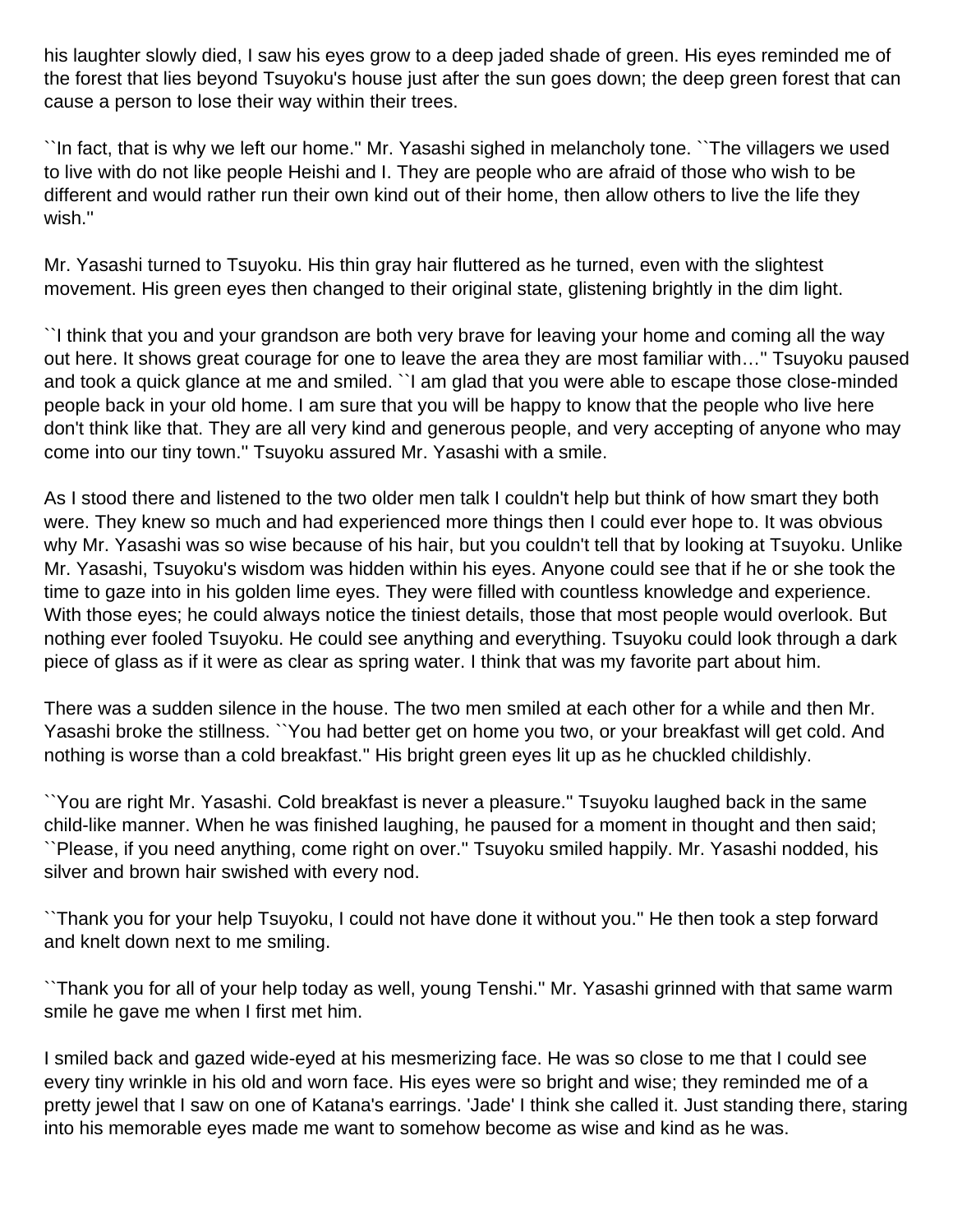Tsuyoku carefully opened the door and allowed me to leave first, while he held the door. I noticed that he gave one last smile to Mr. Yasashi and then he let the door slowly close behind him.

Tsuyoku and I walked passed the gate of Mr. Yasashi's front yard and down the dirt pathway to our house. I was just about to open the white painted fence that led into Tsuyoku's yard, when he suddenly stopped me.

``Did you know that your family used to live in that house Tenshi?'' My heart skipped a beat the moment Tsuyoku finished his sentence. My family... lived there? I took a glance at the two-story house behind Tsuyoku, which now belongs to Mr. Yasashi and his grandson. So... Tsuyoku knows my family? But... he's never even mentioned them before… So how…?

I let my gaze fall back down on the wise man with the silvery-golden eyes and hair. My eyes shone with disbelief as I stared at him for what seemed to be hours.

``It surprises you doesn't it? I'm sorry I never really told you anything about them, but it is better for you not to know.'' Tsuyoku's normally kind face suddenly turned sad. I let my eyes fall to the ground just below his feet, his features were filled with such sorrow that it pained me to look at him.

Suddenly I was overcome with questions. Why shouldn't I know? It's my family isn't it? What could be the harm in me knowing about them? It's only natural to want to know about your own family. What does he have to keep things secret?

I raised my eyes just enough to see the lower half of Tsuyoku's face. ``I don't understand. What do you mean, ``It's best for me not to know''?'' Suddenly without warning, I ran over to Tsuyoku and began tugging on his worn clothes. Crying uncontrollably for the answers I desired more than anything in the world. ''Please tell me about my family, please! I don't care what happens, I just want to know about them.''

I begged him to say something about them, anything. It would have been fine if he had just told me their names, it would have satisfied me, but he said nothing. He simply stood there… staring at me with that melancholy expression in his eyes. Sorrow poured out of every part of his face. I reached up towards his face, searching into his golden-lime eyes, hoping to find an answer hidden deep within them, but I only saw sadness. Nothing more than that.

I suddenly felt something drip down my cheeks; it was water. Warm water was coming out of my eyes. I was crying and the tears kept coming. I couldn't stop them. Nothing could stop them.

Tsuyoku knelt down into the dusty road, dirtying his knees. He closed his eyes, wrapped his arms around my shoulders, and squeezed me tight. ``I'm sorry Tenshi, I really am, but your father doesn't want you to know until you are ready.'' He placed his chin on my shoulder as he held me close. ``I made a solemn vow that I would protect you and I must keep that promise. If I told you everything Akuma would surely find you… and kill you.''

Akuma? Who is Akuma and why does he want to kill me? I'm just a little kid, what could I possibly do to him?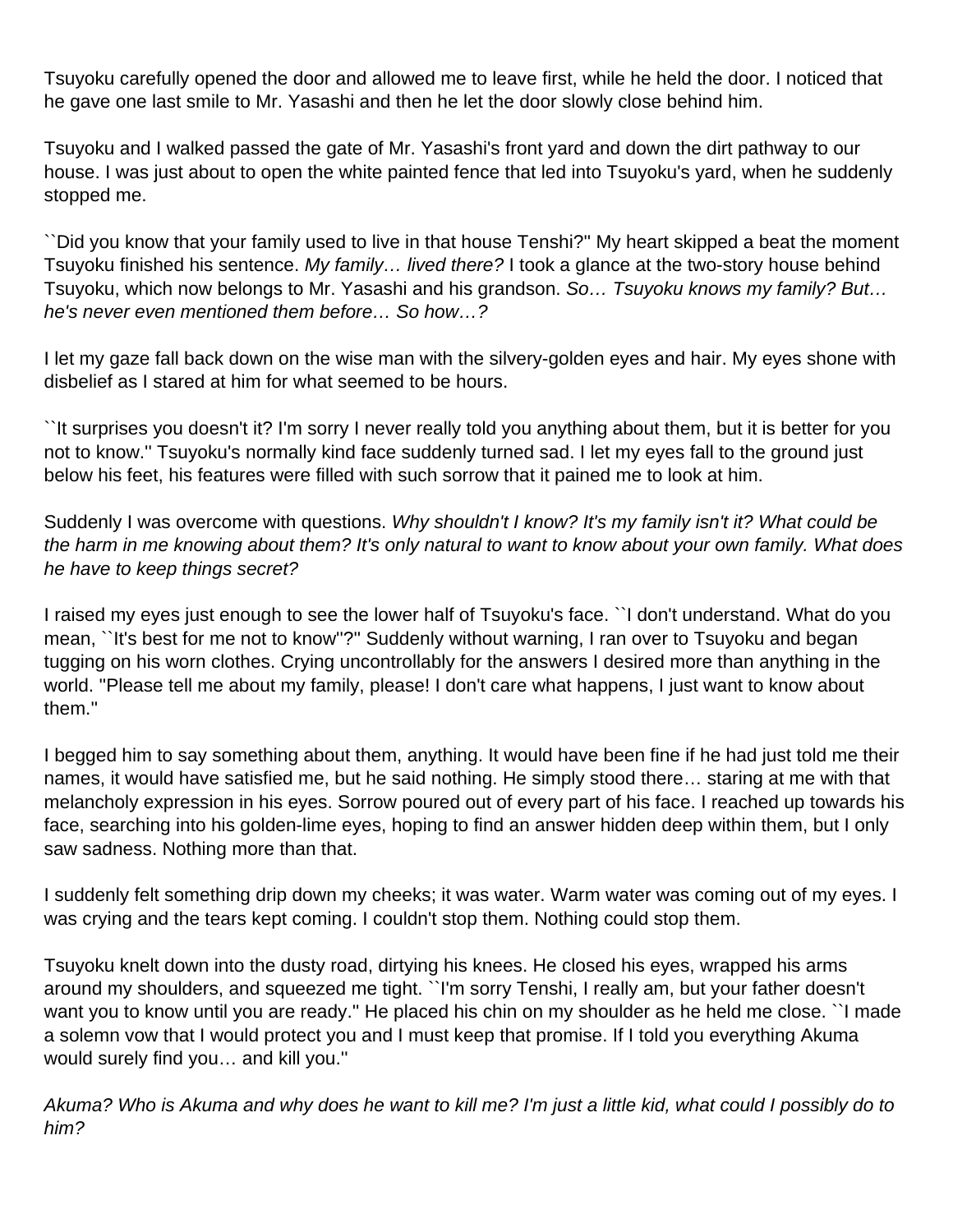``You have to trust me on this Tenshi.'' Tsuyoku's voice wavered. My small fists still clung tightly to Tsuyoku's worn shirt.

### Is Tsuyoku crying too?

With tears still pouring down my cheeks, Tsuyoku squeezed me even more for support and comfort. I could barely breathe, but I knew that he was just trying to help, so I had to hold on for a little while longer.

``Your father loves you with all of his heart. He saved your life by making you forget everything.'' Tsuyoku paused for a moment and loosed his grip slightly. ``Tenshi… Those shadowed people that you see when ever you walk into a familiar area… Those people are forgotten parts of yourself. They won't show their faces until the time is right. You must wait patiently until that day Tenshi. Then, and only then, will you be able to see your father and meet your true self.''

My heart gave a jump. Tsuyoku knew about the shadow people? But how? My thoughts were interrupted when I felt two warm drops of water land on my back. Tsuyoku really is crying, he is crying for me...

After the moment passed, Tsuyoku slowly released his comforting arms and I was finally able to breathe again. I stared into his eyes, filled with tears and forced a sad smile.

My legs shook and I suddenly felt exhausted. Tsuyoku gestured over at the gate that lead into his yard. He and I sat down next to the paint-worn fence and we both leaned our tired backs against the old wood. I glanced over at Tsuyoku, who was no longer crying; instead he looked relieved. He looked as if he had suddenly dropped a huge boulder that he had been holding for years.

Tsuyoku must have noticed that I was looking at him because he turned to me and smiled warmly. As soon as I saw his smile a voice in my head called to me: ``Don't worry, everything will work out in time.'' My eyes widened at the sound of the voice in my head; it was a voice that I heard before. He was so familiar; he sounded a lot like Tsuyoku, but he was not Tsuyoku. Who are you? Warm, familiar voice... who are you?

``Tenshi, you'll find them soon, don't worry. Let's concentrate on the present for now, okay?'' I nodded and smiled at Tsuyoku's kind words. ``That's good, because right now we are late for breakfast, and Katana's going to be furious. Today, young Tenshi, you will learn the true horror of an angry woman; there is nothing worse than that!'' Tsuyoku said with pretend seriousness, which made me laugh, as the last two tears fell from my eyes. The funny look Tsuyoku gave me while he was explaining how scary women could be, made all my sadness disappear from my mind.

Suddenly Katana poked her head out of the kitchen window, her long golden hair glowed in the early morning sunlight.

``What are you doing out there? Breakfast is ready! Hurry up before it gets cold!'' Katana called to us from her window with a smile.

Tsuyoku and I stared at Katana with fear, then we both turned at the same time to each other, and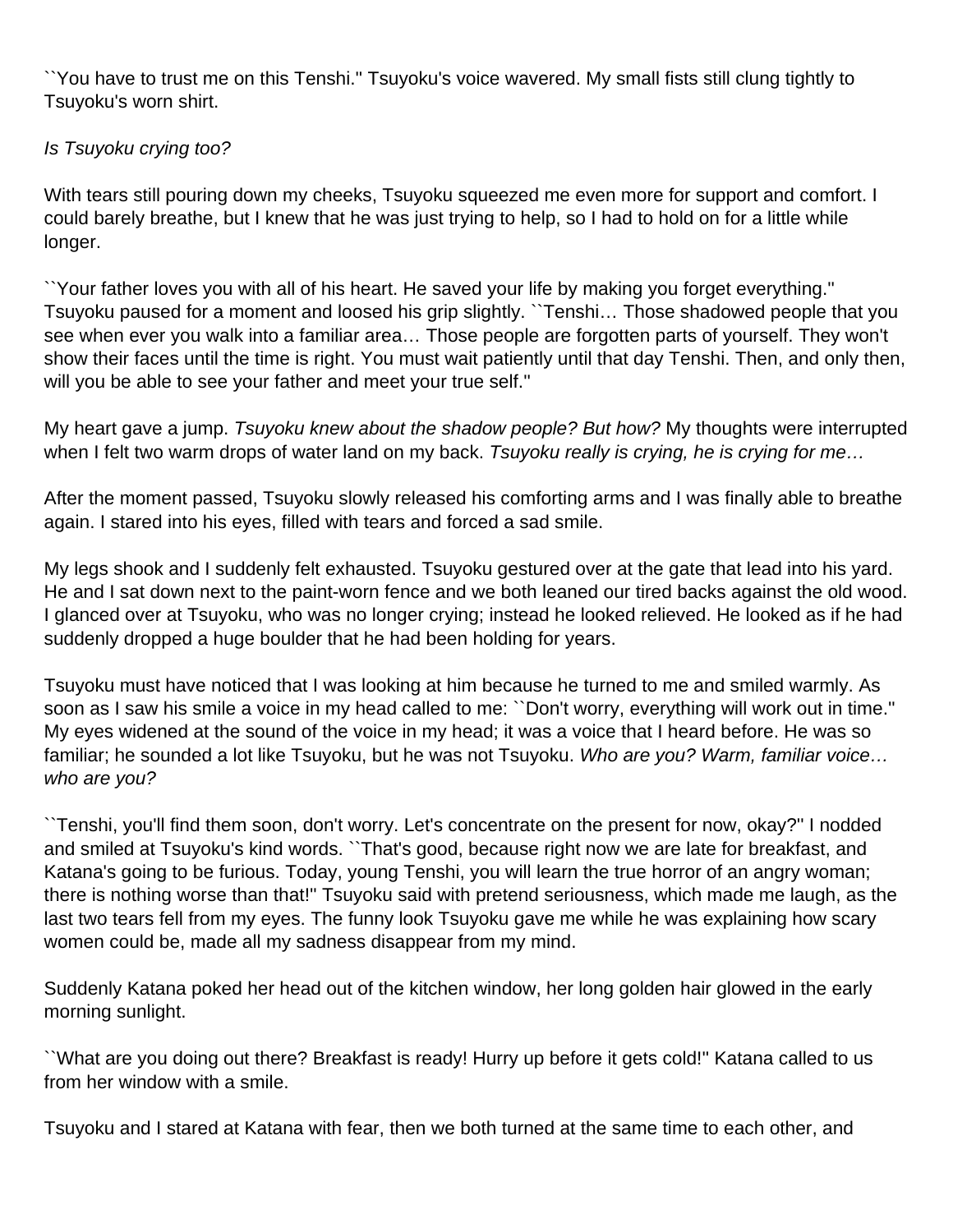laughed.

``Quit fooling around, now come inside!'' Katana sounded a little annoyed with us for laughing at her. She smiled as she rolled her golden-lime eyes at us and then pulled her face and her lovely sunshine hair back into the house.

Tsuyoku and I continued laughing for a few minutes, until the laughter slowly died. After a few moments we decided that we should do as Katana said and go back inside. Tsuyoku held out his huge gentle hand to me and I put my soft tiny hand in his.

Tsuyoku and I walked hand in hand to our house, just like a father and his son, walking home from a long day. The only difference with us was that our day was just beginning. I will remember that day forever…

Tsuyoku left soon after breakfast was finished and the kitchen was cleaned up. I am not sure exactly where, but with a full stomach and a nice day ahead of me, I didn't have much time to worry about that. Besides that fact, my thoughts were continually racing. I couldn't wait for the next day to come, the day that Heishi would come over. I told Shizuka all about Heishi as we walked outside after just eating our breakfast.

``He sounds okay, but don't you think he was just a little too rude to be nice?'' Shizuka asked with confusion as we reached the worn fence that surrounded Tsuyoku's yard. ``I mean you just meet him and he starts ordering you around like he was the king of the world and you were born to be his slave or something.''

``Well maybe, but I could sort of feel a kindness about him. I think he's kinder than he acts.'' I answered back while I leaned against Tsuyoku's fence; thinking about Heishi's emerald green eyes. Eyes an identical color to Mr. Yasashi's.

``What are you talking about?'' Shizuka asked awkwardly as he angrily placed his hand on the rotting wood of the fence. He gave me a strange look that made me feel like I had just turned purple in the face.

``Just wait until you meet him, then maybe you will agree with me.'' I stated plainly as I shifted to a more comfortable spot on the old fence I was leaning against.

``Okay, fine. But if he is mean to either one of us, I'm going to beat him up!'' Shizuka laughed seriously while raising his fist in triumph.

A red aura surrounded him as he continued laughing like he had just won a very important battle. His obnoxious chortles were making me nervous so I slowly backed away from my strange friend. He instantly stopped his frightening cackles when he noticed the exasperated look on my face.

``What's the matter?'' Shizuka asked with sarcasm.

``Heh, nothing…'' I smiled and lied to my weird friend. This is exactly why Shizuka and Heishi should meet; they are both nice, but they can be so weird at times.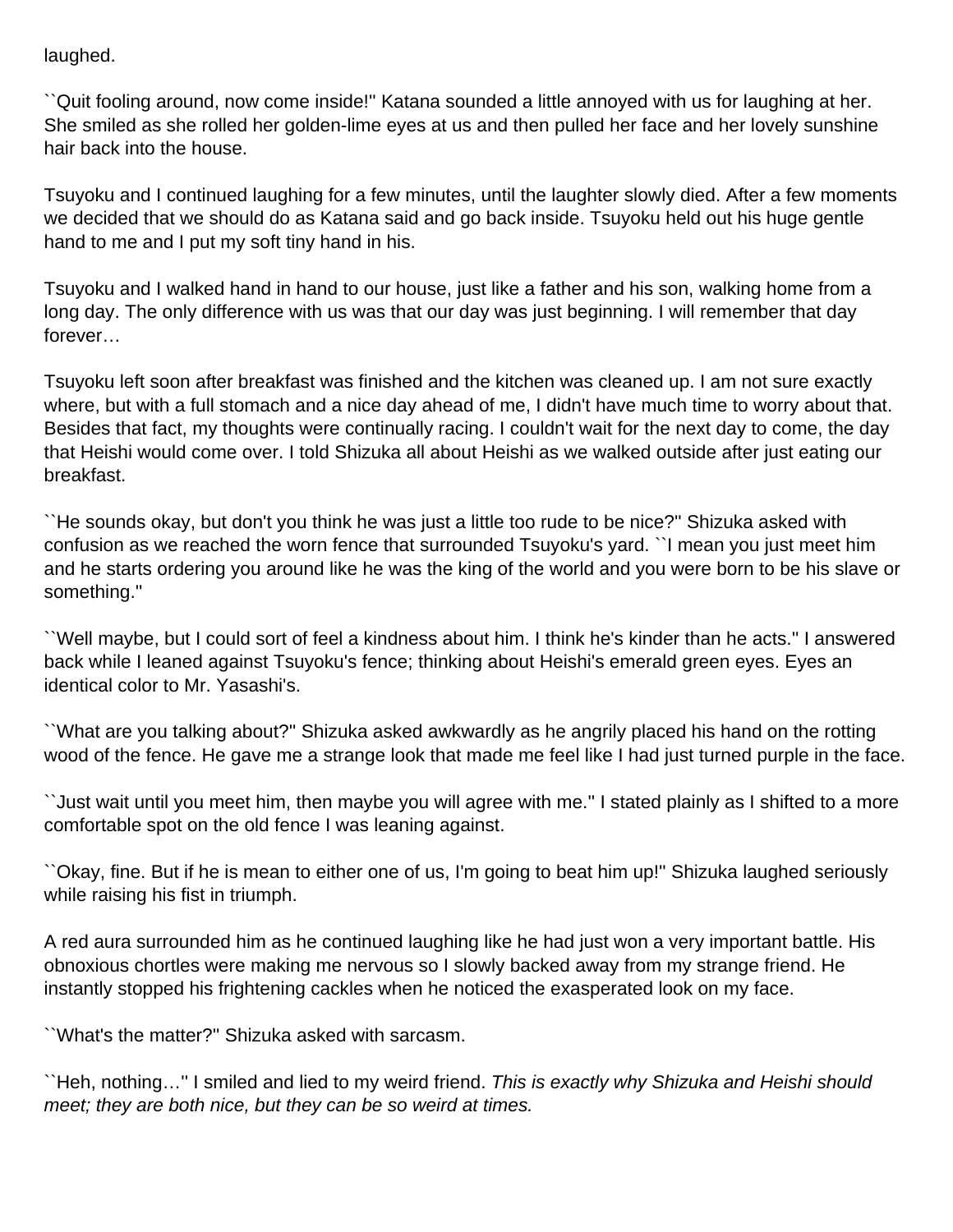``Well anyway, let's get back to our unfinished tournament!'' Shizuka sniggered loudly with excitement.

This was always Shizuka's favorite part of the day, especially when I had to play the bad guy. He always believed that the good guys should win every time. I think his beliefs rubbed off on me because I picked up on the thought that good guys always win too.

``You get to be the bad guy today!'' Shizuka snorted.

``But I was the bad guy yesterday, and the day before that and the day before that as well.'' I complained loudly, even though I knew that it wouldn't do me any good. I knew that once he made up his stubborn mind, nothing could change it.

``Well you look more like a bad guy than I do.'' Shizuka answered quickly. Glancing at my strange hair and dark eyes.

I guess there's no point in arguing against an answer like that.

``Okay I'll be the bad guy again…'' I answered with a little bit of gloom in my voice.

``Good then let's get started!'' Shizuka commanded with enthusiasm. He was always so happy when I didn't argue with his decision.

Shizuka and I continued our sword tournament that had been going on for about a week or so. Each day I had been the bad guy, it must have been because I really did look more like a bad guy than Shizuka did. Sharp fiery hair looks a lot more evil than soft golden hair.

He and I played with our pretend swords until dinnertime, but we did stop once in a while for drink, food, and bathroom breaks.

``It's time for dinner you two, so come in and get ready before Tsuyoku comes home.'' Katana called kindly as she poked her head out of the open kitchen window. Her golden hair fluttered in the gentle breeze. She smiled down at us will her bright eyes and then pulled herself back inside gracefully.

``Coming!'' Shizuka and I said at the same time. He and I put our pretend swords down below the kitchen window where Katana had been and then ran inside to wash our dirtied faces and hands.

Shizuka turned the water on and then he and I began scrubbing his hangs together furiously, trying to get all of the dirt off. The water turned to a murky brown color after our hands were washed and a small ring of mud was left behind when the water left the round sink bowl. I quickly dried my hands on the once white towel that had now been stained with the dirt Shizuka and I brought in. I then walked over to the sink and rubbed away the small circle of mud that lined the sink with my index finger. A small smile crept over my face when I saw the ring slowly beginning to disappear.

I don't want Katana to have more work to do. I smiled triumphantly at my attempt to clean the dirtied sink, because it didn't matter how small; help was always help to me. I gave the dirt ring one last scrub and then ran to the table for a wonderful dinner.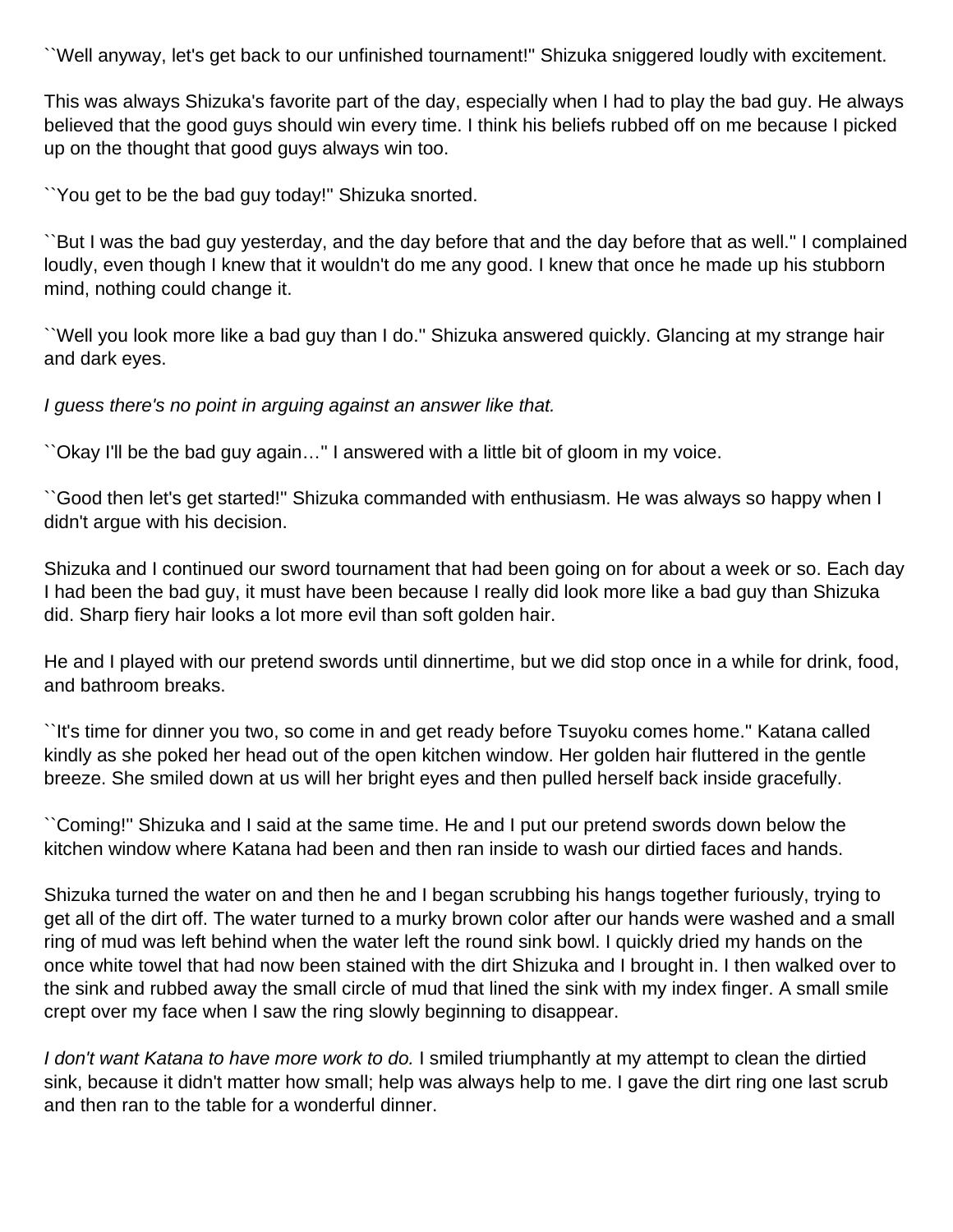Tsuyoku didn't come home until later that night. Shizuka and I were playing with our miniature knights in the living room by the crackling red and yellow fire. Katana had just finished cleaning up the mess that dinner caused, when he came walking in through the front door.

Shizuka and I turned from our toys to the kind man that stood in the doorway. He looked extremely tired and it almost looked as though he had aged ten years in one day. His face was covered with the dried brown soil that inhabited the area we lived in.

``Are you hungry dear? I can fix you something if you want.'' Katana asked her weary husband.

``No thank you.'' He shook his head slowly. I watched as his hair softly flopped from side to side as he sleepily walked through the doorway and into the kitchen. ``I'm not hungry; I am going to go straight to bed. I'm sorry, I'm so tired and I bet it was a wonderful dinner too. I am sorry I missed it."

Tsuyoku smiled softly as he walked towards Katana. He kissed his kind wife goodnight, smiled at Shizuka and I, and then he began climbing up the stairs that led to his and Katana's room.

I watched him slowly stumble up the steps and shuffle down the hallway to his room. When he was out of sight I turned to Shizuka who was back to playing with his people.

``What does your father do all day long anyway?'' I whispered quietly, hoping that Katana couldn't hear me. Being nosey was not what I wanted to be, but I couldn't ignore it anymore. No one ever told me what he did during the day. He always left early in the morning and he usually didn't come back until late at night.

``Actually, I don't really know. I asked mother once and she just said that he was making the village a better place to live.'' Shizuka answered quietly as he gazed in to the mesmerizing flames of the fire.

I never asked him about that again. It seemed to bother him when he answered me, so I figured he didn't like talking about it. Maybe it bothered him that he didn't know what his father did during the day… the thought of anything happening to Tsuyoku while he was away must have scared him… That must be why he never liked to speak about his father's work. I guess I will never know.

``It's late now, so you two should be going to bed.'' Katana said in a soft voice.

I'm getting tired anyway. I did as Katana asked and climbed up the steps and shuffled my feet to my bedroom door. I slowly opened it and let it close behind me.

My room was extremely cold compared to the warm fire. I glanced about the room and noticed that the icy night air was seeping into my room from my open window. My body shivered against the chilly air. It's going to get really cold tonight if it is already this chilly this early.

Carefully and ever so quietly I walked to the open window and gazed out onto the dark earth and then up at the night sky. Please let me find my father and the shadow people soon. Oh, and please take care of Tsuyoku and his family, they have been so kind to me and they deserve a lot more then I could ever hope to give them.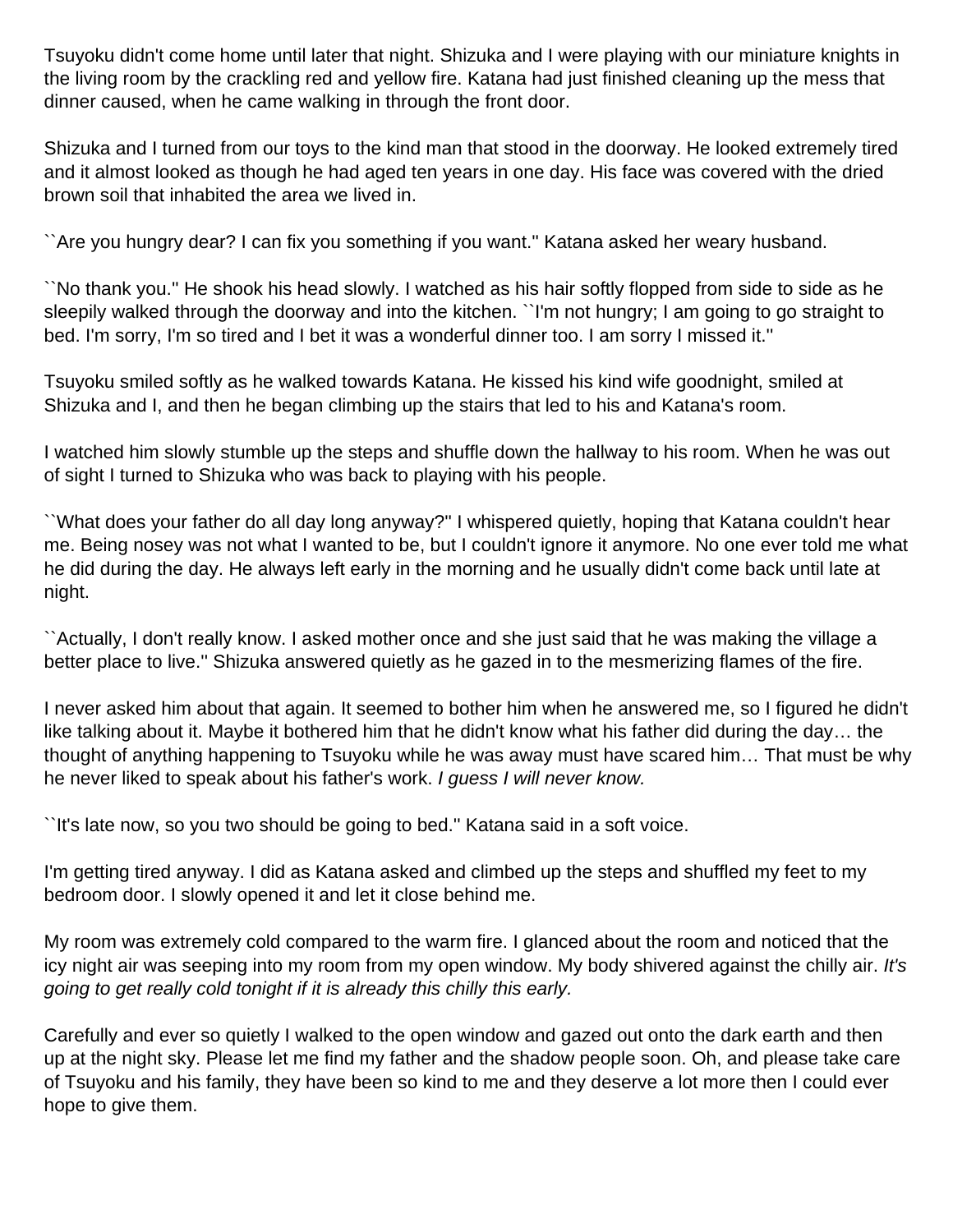I asked the starlit sky these simple wishes to be granted every single night. It always made me feel better to think that the sky and the stars were listening to me. I hoped that they would grant my wishes even if it took forever.

When I finished staring at the silvery dots in the dark blue sky, I slowly closed my window so that none of the night air could chill my already cold room. Silently as ever I crept to the side of my warm bed that the cold could never hope to freeze. I hopped onto the huge bed that was built for an adult three times bigger than me and wiggled my way under the comforting covers.

I wonder if Tsuyoku once had someone else who lived here, like another son maybe? There are enough rooms in this house for everyone and a guest room too. There must have been someone else who lived here. That person had the room that I am in right now. I just know it…

I thought about this for quite some time, which caused my tiredness to vanish. My mind had almost forgotten, but I suddenly remembered the day that would be coming in a few hours; the day that Heishi would come over. I couldn't stop thinking about it, as I lay silent in my bed, allowing my thoughts to wander.

It will be so much fun. He, Shizuka, and I can become really close friends. Maybe we will be lifelong friends. I hope so. Before Shizuka, I never had a friend… Is that true? I don't remember. As my mind raced, I barely noticed that my eyes were growing heavy and before I knew it my thoughts had lulled me to sleep and the night flew by as I soundlessly slept; dreaming of the day to come.

\*\*\*\*\*\*\*\*\*\*\*\*\*\*\*\*\*\*\*\*\*\*\*\*\*\*\*\*\*\*\*\*\*\*\*\*\*\*\*\*\*\*\*\*\*\*\*\*\*\*\*\*\*\*\*\*\*\*\*\*\*\*\*\*\*\*\*\*\*\*\*\*\*\*\*\*\*\*\*\*\*\*\*\*\*\*\*\*\*\*\*\*\*\*\*\*\*\*\*\*\*\*\*\*\*\*\*\*\*\*\*\*\*\*\*\*\*\* \*\*\*\*\*\*\*\*\*\*\*\*\*\*\*\*\*\*\*\*\*\*\*\*\*\*\*\*\*\*\*\*\*\*\*\*\*\*\*\*\*\*\*\*\*\*\*\*\*\*\*\*\*\*\*\*\*\*\*\*\*\*\*\*\*\*\*\*\*\*\*\*\*\*\*\*\*\*

Hm.... I think we are getting to a part where I have to start editing chapters before I can post more... I think I read and fixed all the chapters up to five... we shall see though.

Seifer-sama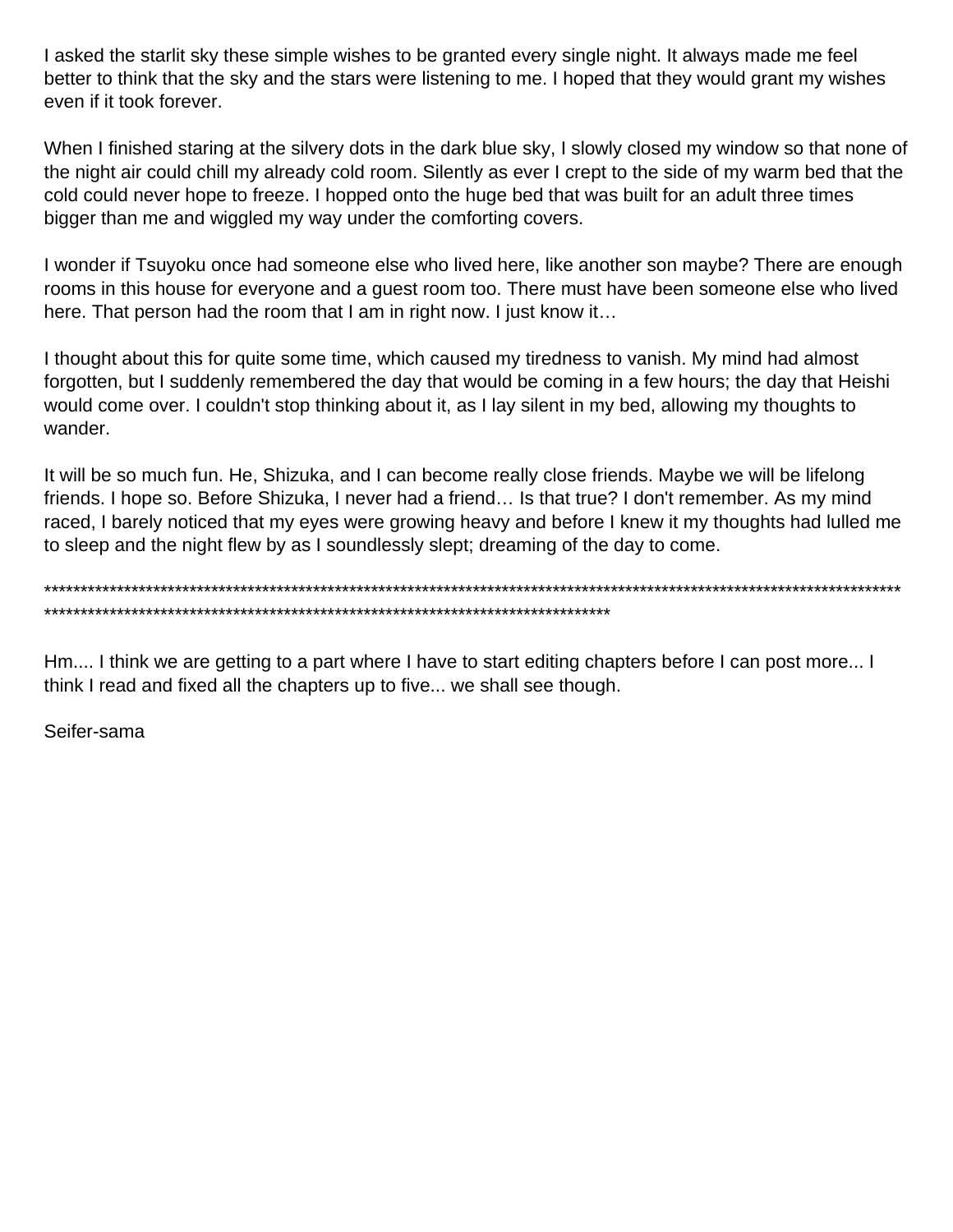# **5 - Letter 5: To Tsuyoku; My Wise, Second Father**

#### <span id="page-35-0"></span>**Letter 5 To Tsuyoku; My Wise, Second Father**

It was the next day before I knew it. I awoke eariler usual, probably because I was so excited about Heishi coming over to play. The sun wasn't even rising over the distant mountains when I rolled over and opened my eyes to see the purple light of dawn just outside my bedroom window. I stared outside and watched as the sky slowly grew brighter. I thought about going back to sleep, but as soon as I closed my eyes my thoughts began to race; imagining all the fun Shizuka, Heishi, and I were going to have in a few hours.

A small sigh pushed it's way out of my lips as I realized that going back to sleep was nearly impossible now that I was awake. Well... I guess it wouldn't hurt to get ready... At least it would be something to do and that way i will be ready to go outside and play as soon as Heishi gets here.

I silently slid out of my covers and onto the hardwood floor. The ground was freezing as usual so I ran to the other side of the room to where my socks were and pulled them on my chilled feet.

Quietly I changed into my usual white shirt that was far too big for my small body. I slipped both legs into my tan baggy pants and pulled them up to my waist. With one hand holding onto the waist of my pants and I then wrapped my red ribbon around my torso and quickly tied the two ends together.

I glanced around the room for a moment and noticed that I had forgotten to fix my bed covers. I tiptoed over to the egde of the matress and tucked the ruffled covers back into place. Though my bed-making skills were not nearly as good as Katana's, I was still pleased after putting all the pillows and blankets back into their rightful place.

Well... I guess I am all ready... The only thing left is my shoes... But I better not put my shoes on here, that might make too much noise and I don't want to wake anyone up… I'll just carry them down and set them by the door, I thought to myself. Heishi shouldn't be coming until after breakfast, but I want to make sure that I am ready to go outside right when he gets here.

I grabbed my lace shoes that lay beside the wooden door of my room and heaved a sigh as I prepared to make my way downstairs. Slowly and silently, I turned the knob and opened the door that separated my room from the hallway and quietly tiptoed out of my room. I checked the rooms where Tsuyoku and his family slept to make sure that I hadn't woken them up. After a few moments of silence, I figured that they were still asleep and proceeded down the wooden staircase as quietly as I possibly could.

I was able to walk down the normally squeaky steps without making a sound. Halfway down the steps, I heard a small noise, which startled me. I stopped in my tracks to see if it was only my imagination. The noise was quiet and sounded as if someone was tiptoeing around in the kitchen. My gripped tightened on the heels of my pitch-black, lace up shoes and my breathing slowed. I perked up my ears, waiting for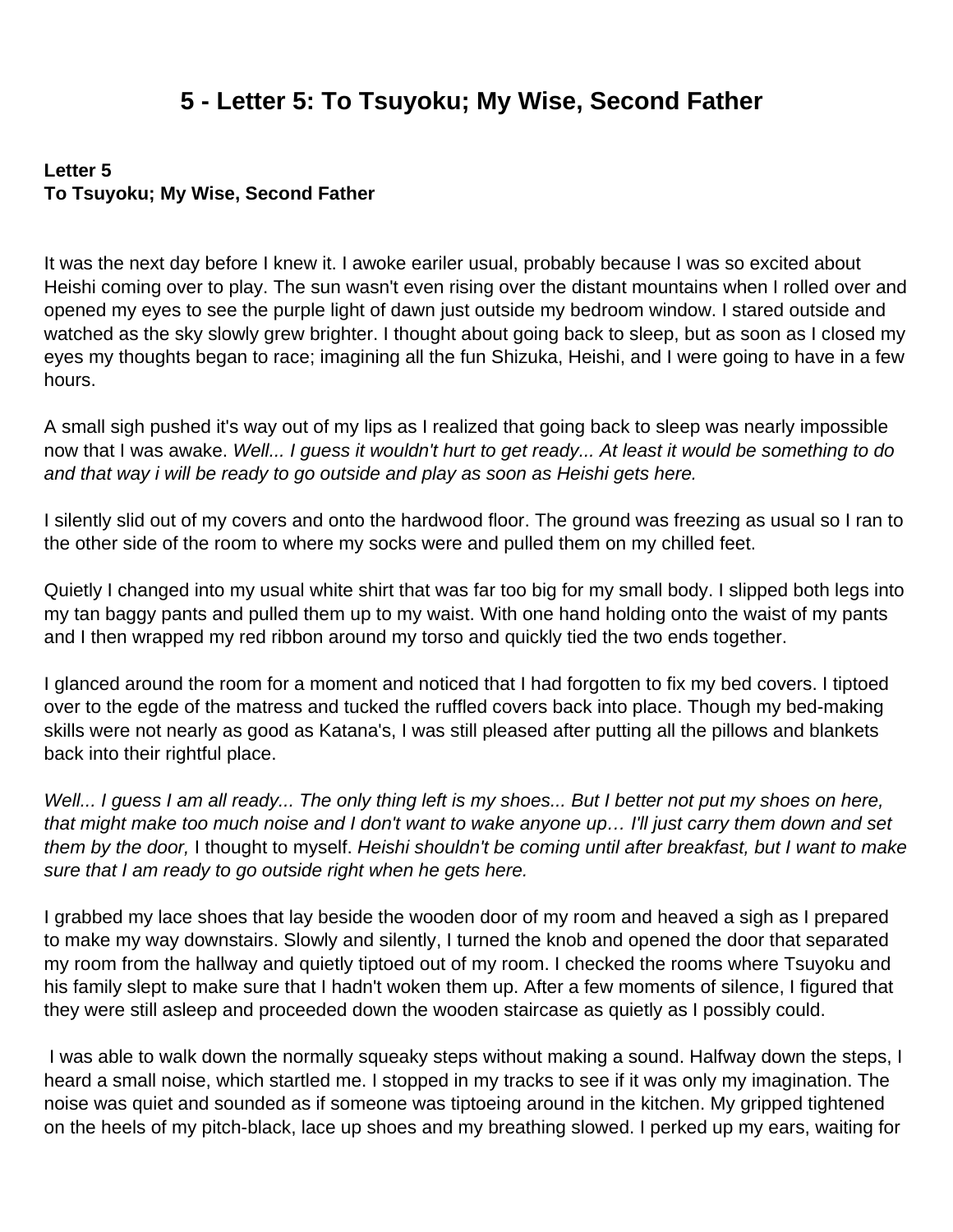the noise-maker to show themself. Suddenly Tsuyoku peered out from behind the doorway that separated the living room from the dinning room.

``Tenshi?" Tsuyoku's warm eyes widened as he stared at me. "What are you doing up so early? Couldn't sleep?'' He asked kindly, his caring smile gleamed brightly at me.

``N-No I just woke up and I wanted to be ready when Heishi comes over... and well... I just wanted to put my shoes by the door.'' I stuttered in a surprised voice. I could feel an awkward silence cover the air in the room as I stood motionless on the cold steps of the place I called ``home''; waiting for Tsuyoku to answer.

``Oh I see. Young Heishi is coming over today?I am sure you will have a lot of fun playing together." Tsuyoku smiled brightly. "I just have one bit of advice for you; make sure that no one is left out.'' He gazed back at me with both sadness and seriousness locked into his normally kind face. ``A word to the wise Tenshi, it is almost impossible for one to have two friends at the same time. One will almost always be left out, so make sure that you spend your time evenly with both Heishi and Shizuka. Understand?'' He gave me a quick smile and pateitnly waited for me so reply.

``I think so.'' I answered after a few moments of thought. Tsuyoku's wisdom was displayed once again to me. He always knew what to say and when to say it. I was too young to fully understand everything he had said to me but I knew that advice from a man such as Tsuyoku should never be taken lightly.

Depsite the fact that I appreciated Tsuyoku's advice, something else was on my mind; a question nudging at the back of my mind, begging to be asked. I want to ask him, but isn't it rude to butt into other people's business? I want to know! I heaved a deep sigh and built up my courage. Suddenly my mouth began to blurt out the question I had been wondering every morning since I came to live here.

``Um… Ts-Tsuyoku? Why do you always leave so early… in the morning and don't come back until dark? Where are you... during the day?" The words stumbled out of my mouth and hung in the silent morning air. My gaze fell to the floor and at my cold stocking feet.

I could feel Tsuyoku's eyes staring. Were they angry? Sad? Annoyed? I wish I had the courage to look, but I was so afraid... so afraid that I might have said something I should not have. I immediately turned red in the face from embarrassment. I wish I hadn't asked that, now he's going to be angry with me! Why am I always so nosey!? I scowled at myself as Tsuyoku let out a small sigh.

``Well Tenshi, to tell you the truth… It is my job to keep this village safe for everyone.'' He didn't sound angry at all, only sad. Tsuyoku... ``Me and a few other villagers keep the monsters from roaming into our homes and harming the residents." I took a quick glance from the floor to Tsuyoku and to see him lean against the wooden wall. He sighed as he pushed his platinum blonde hair away from his eyes.

" Your father… when he lived here, that is, was also one of the village's protectors.'' Tsuyoku spoke with such seriousness that it was beginning to scare me. It was rare to hear Tsuyoku speak to someone with a serious tone, but it almost always seemed to happen whenever he spoke about my father. I never did understand why that was.

A silence filled the house once again. I wanted to say something; anything. But all I was able to do was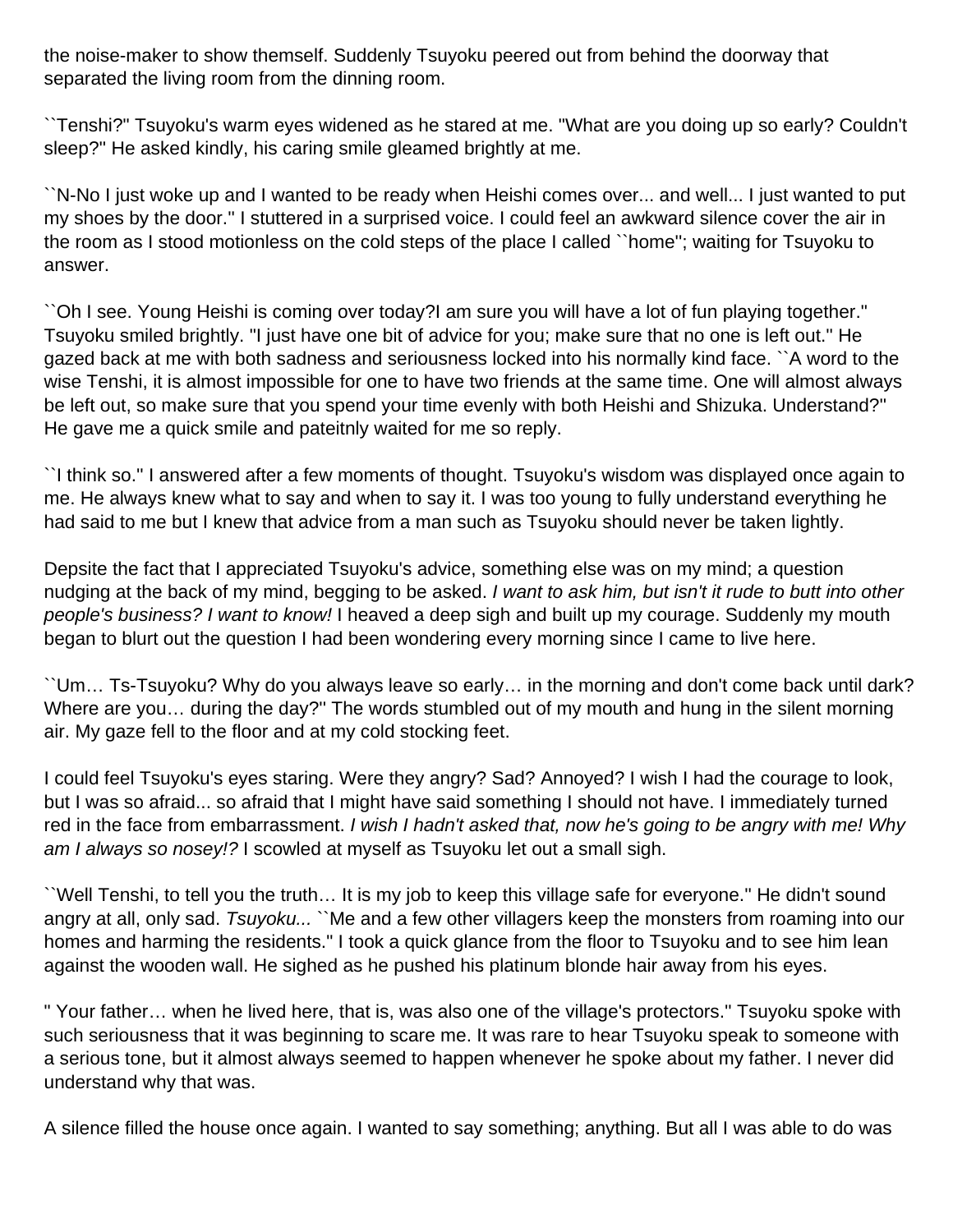stare at the floor and hope the moment would pass. I was too afraid to look at Tsuyoku again, I was convinced that I had reminded him of something he wished he could forget. Was it my father? I couldn't tell... but it seemed like everytime I mentioned my father, kind Tsuyoku would get that serious look on his face. I couldn't bare to look at it anymore. I felt so guilty for upsetting him all the time. It seemed to be the only thing I was capable of doing when it came to Tsuyoku.

``Tenshi? Is something bothering you?'' Tsuyoku's question broke through my thoughts as if they were thin sheet of glass. Without even thinking I raised my head up and met Tsuyoku's worry-filled eyes.

``Oh, no! Nothing is wrong. I just… I was just thinking. That's all,'' was all I could manage to stutter out. A thought suddenly came to me as I stared at Tsuyoku. Maybe I could make Tsuyoku feel better about my dad if I tried to be like him... I could protect the village with Tsuyoku just like my dad used to... My thoughts paused for a moment. But... I don't think I could ever be as good a fighter as my father. He is a legend and I am just a little kid who barely knows how to fight with sticks… I don't think I will ever be able to defend the village as good as he did… But... if it would make a little of Tsuyoku's pain go away... I would do it.

Then once again Tsuyoku's voice broke my train of thoughts and they were shoved to the back of my mind.

``Last night was really bad. The monsters were only a few days away from the village.'' Tsuyoku's voice became as cold as ice as he lowered his gaze to eh hard wood floor. ``They keep coming closer, someday, they may even make it inside.''

My eyes widened as the words sunk in. Tsuyoku really does need my father here... That's why he is always so sad when I mention him... Well if Tsuyoku needs help then I want to do all I can!

``I-I'll help you Tsuyoku!'' I blurted out without thinking. The words flew from my throat and out of my mouth as if they had a mind of their own and knew exactly what they were doing. ``I know I'm just a little kid… and I'll never be able to fight as well as my father but please let me help! I know you probably want my father's more than a little kid like me... but Tsuyoku... I would help in anyway I could if it could take ayway your sadness.''

``Tenshi?'' Tsuyoku stared at me with his eyes wide open. He looked as though he was at a loss for words. He closed his eyes and smiled. ``Just hearing you say that... It means so much to me." Tsuyoku beamed at me. "But I won't allow you to do such a thing until you are at least twelve. No… older than that maybe.'' Tsuyoku said sternly with a smile.

``But I can help! I'm strong and I beat Shizuka at swords all the time!'' I shouted back; hoping that it would change Tsuyoku's mind.

``Fighting monsters is different then fighting a eight year old child. Shizuka doesn't use black magic, unlike demons and monsters.'' Tsuyoku answered coolly.

I couldn't say anything in my defense this time. I didn't even know what black magic was let alone know how to defend myself against it. Black magic... I have to learn about it... so I can be as good as my dad!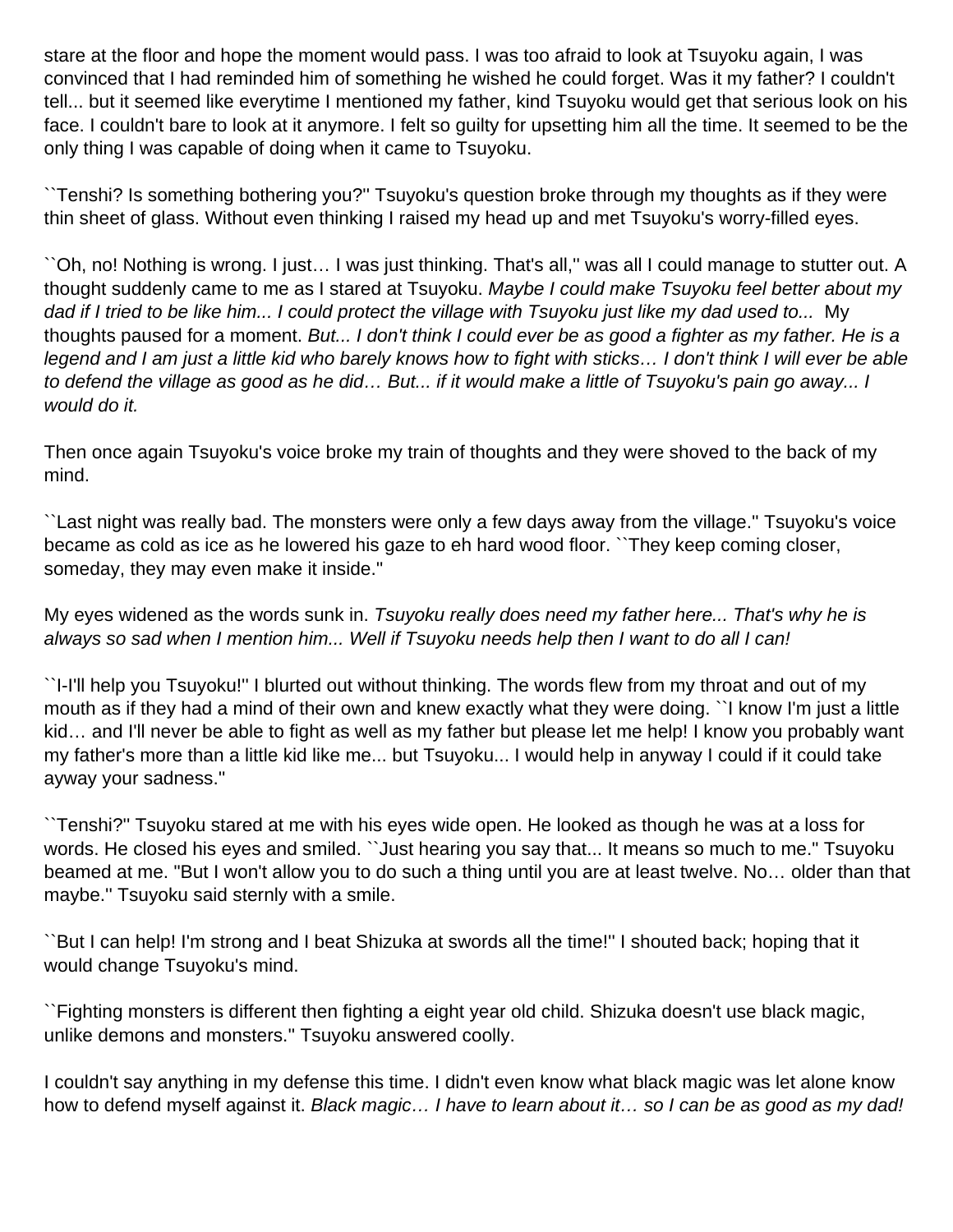``Wh-What is black magic?'' I stuttered.

``Black magic is an evil force of elemental or non-elemental energy that is used to attack an enemy. `` Tsuyoku's answer seemed to come without him even giving a thought about it. It was as though he had been schooled on the subject and he knew ever aspect there was to know about it.

I thought to myself for a moment, trying to understand what he said, but there were too many words that meant a little less than nothing to me. Without even meaning to I stared back at him with the most bewildered look I had ever given him. He and his wisdom went way beyond my understanding.

``Okay… how about this? Fire can be used in a spell to attack your enemy, or rather, the person or thing that you are fighting. Once you summon the fire with a spell, it is at your command and it will do anything you ask it to.'' Tsuyoku paused and checked to make sure that I was listening to what he was saying. ``Do you understand, Tenshi?''

I nodded quickly. This time it made a little more sense. So you can attack using fire and other things too. Maybe if I learn some magic, then I can help Tsuyoku with the monsters and I will be able to defend the village that was nice enough to accept me. And not only that… but maybe… just maybe I could be as good a fighter as my legendary father. That way Tsuyoku won't need my father here... I can help him defend the village.

``Tsuyoku? Will you teach me magic so I can help you fight the monsters?'' I asked quietly. I began figetting with my shoe's laces; afraid of the answer Tsuyoku might give me.

``You want to be like your legendary father, young Tenshi?'' Tsuyoku asked with an unexpectedly calm voice.

He knew! But how? How did he know that? I stared at Tsuyoku; my eyes widened with surprise and my mouth dropped open a little. There were sometimes when I was almost certain that Tsuyoku could read minds.

``Oh don't look so surprised. It's like I said before, we are more alike than you think Tenshi.'' Tsuyoku laughed casually. I smiled back, releaved to hear him laugh.

``Tsuyoku?'' I began.

``Yes?'' He answered softly in a tired voice as he stood as still as the surrounding walls.

``Is my father really… a legend?'' I asked as I tightly grasped one of the banister rails in my tiny hands. My hands were sweaty, making the rail a little difficult to hold onto. I tried to ignore my difficulties with the banister as I concentrated on Tsuyoku's face. My stomach churned with uneasiness as I awaited his reply. Asking questions like this always made me nervous especially whenever I asked Tsuyoku. His everlasting knowledge sometimes made me feel like I was wasting his time by asking him such silly little questions. But despite my childish questions, Tsuyoku never once treated me like an inferior child. he always answered me as if I were an adult of the same age.

``Yes Tenshi, your father really is a legend. Everyone who lives anywhere near here knows your father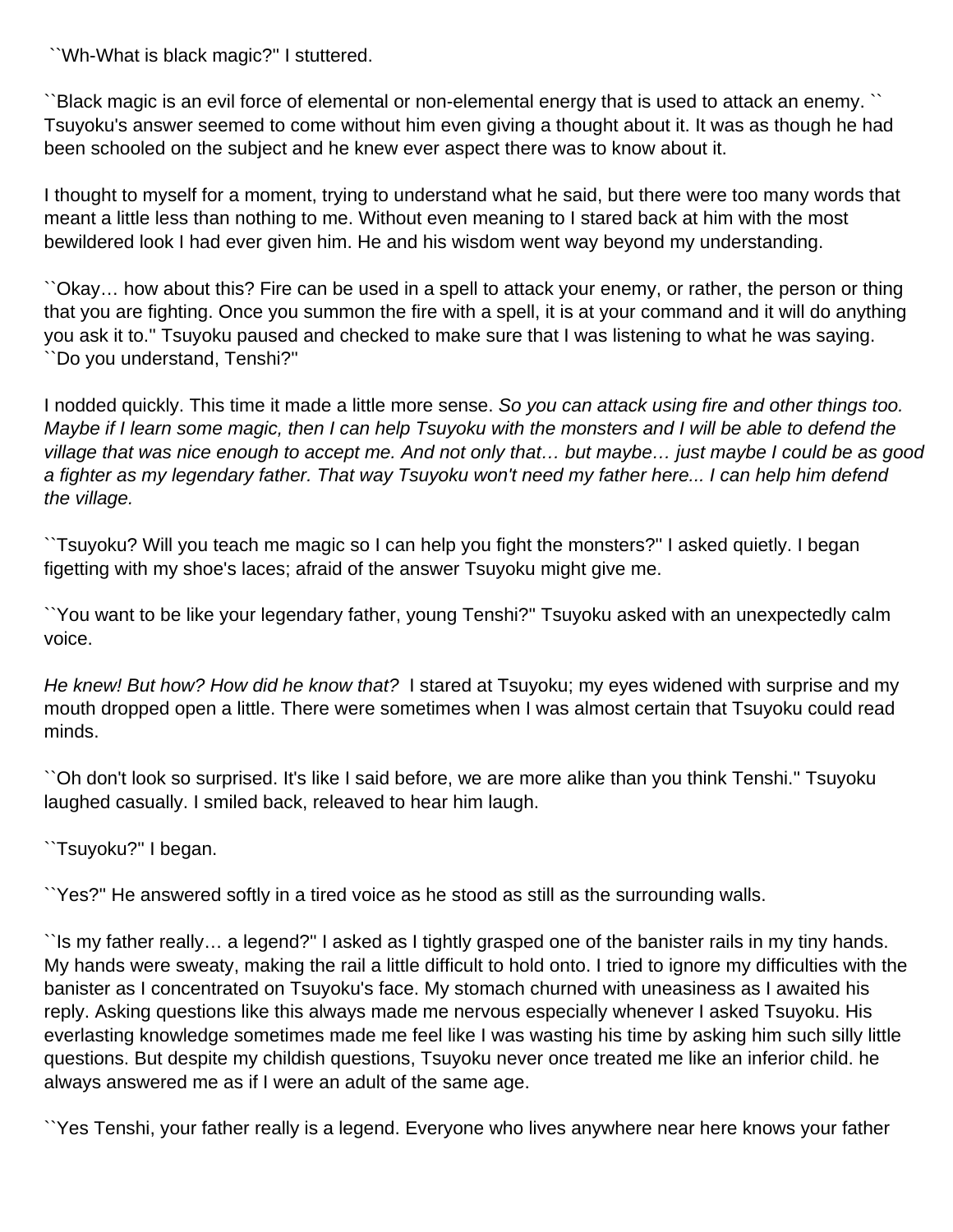as ``The Demon Slayer''. He became a great knight and saved many people.'' Tsuyoku stopped for a minute. A small piece of his golden-silver hair fell in front of his weary eyes. They weren't as bright as they used to be. The sadness he was feeling turned his golden-lime eyes to dark hazel. ``He is still a hero in many people's hearts.'' Small rays of sunlight came in through the kitchen window and surrounded Tsuyoku, giving him an almost godly appearance.

I kept my dark amethyst eyes on the kind man who now looked like a sad and hopelessly lost angel, surrounded by the golden glow of morning's first light. He was always so smart, so wise, so aware... but in that very moment he seemed as if he were more lost and alone than I had ever seen him.

I dropped my shoes and ran down the cold wooden steps to that caring man who was left in is own suffocating sadness. I ran into the blinding light that surrounded him and wrapped my tiny arms around his waist. I didn't want him to suffer all by himself, so I held onto him to let him know that he was not alone. I held on tight to the man that I could call ``father''.

``Tsuyoku, please don't be sad. I don't like it when you are sad. It's not you Tsuyoku.'' I could feel the tears working their way out. They silently flowed from my eyes and dripped on to the sleeves of my gigantic shirt. "I won't ask you about my dad anymore if it makes you sad. I know talking about him upsets you... I'll never do it again. I promise!"

I couldn't tell if Tsuyoku was crying but as soon as he wrapped his long arms around my head and neck, he held on tightly. This was the second time that Tsuyoku had used me as his support, but this time it was me who brought on Tsuyoku sadness. He was upset because I had to be nosey and remind him of something that he wanted to forget. I was angered and I even hated myself for making Tsuyoku; the one person I could count on for anything, sad. It was my fault… I made Tsuyoku cry.

``Tenshi,'' Tsuyoku said quietly in a sad voice. ``You are becoming more like your father as the days go on. You will accomplish many things in your life. I can see that now, even though you're young, you hold a soul that is very mature. And you carry yourself with such splendid grace that I know you will become as great a man as your father and don't you ever let yourself think otherwise." Tsuyoku chucklled to himself. "I think that you might even surpass that legendary man.'' Tsuyoku's voice wavered as he spoke as if he were trying to hold back the tears.

He knew… he knew exactly what was going through my mind… he knew that I felt inferior to my father and how much I wanted to live up my father's immortal name. Tsuyoku knew that I wanted to be like him for the moment I heard about him. It was Tsuyoku who knew how I felt… It was Tsuyoku who always comforted me… And it was Tsuyoku who was here with me now… It was always Tsuyoku who treated me like his own son… and it was then that I decided to return the favor and do the only thing he ever asked of me…

``Tsuyoku? Can I call you ``father'' too?'' I asked as my flowing tears slowed to a stop.

I raised my head to look up at him when two drops of water softly landed on my already wet face. Tsuyoku was crying too, only this time I don't think he was sad.

``Tenshi, I would love for you to call me your father.'' Tsuyoku said happily as he continued to cry silently.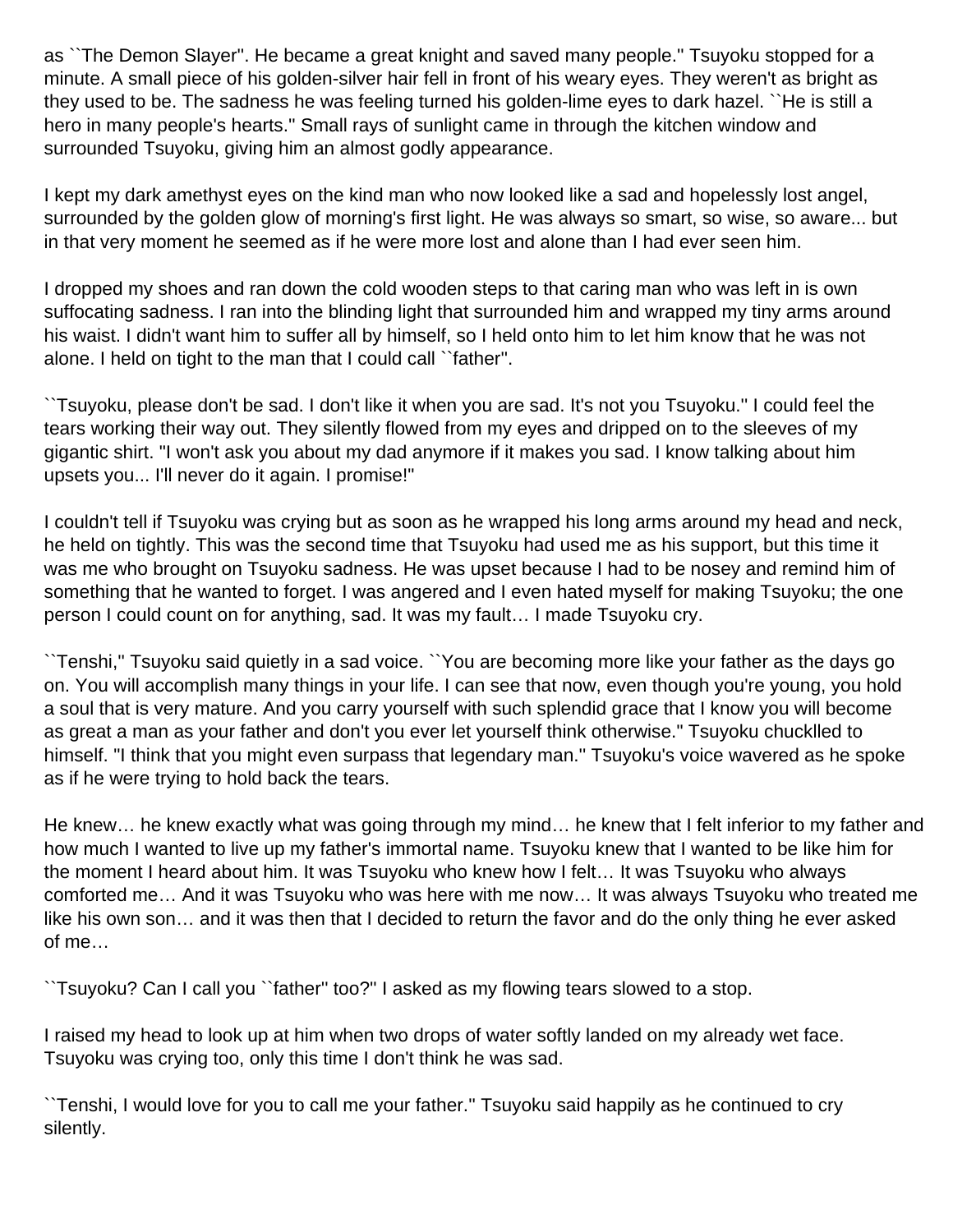Moments passed by quickly as Tsuyoku and I held on to each other for support, surrounded by the bright morning light. He then loosened his strong grip and knelt down next to me.

``I'm a little thirsty, do you want to sit down and have some milk with me?'' Tsuyoku sounded so tired; it was as if his tears had drained him of all his remaining energy. His golden-silver hair clung to his wet face where his tears were beginning to dry. The golden rays of the sun still surrounded his soft facial features and created a halo, making him look exactly like an angel sent down from heaven.

``Yes, please.'' I answered quietly as I stared at him in awe.

My stomach then growled loudly and interrupted the moment. I turned red with embarrassment. My stomach always made loud noises whenever I would have preferred it to be silent.

I didn't even notice that I was so hungry; the early morning's events kept my mind occupied with other thoughts, but now that they were over, my hunger grew quickly.

Tsuyoku led me into the kitchen and pulled out two glasses that were exactly the same and set them on the table. I had just begun to sit down in my eating spot when he glided across the room to the icebox and pulled out the huge jug that the milk was kept in. The kind and tired man then carefully shuffled back to the table where he had left the glasses.

Tsuyoku smiled as he poured the milk with ease and watched as the white liquid slowly flowed to the top of the first glass. He handed me the full glass of milk and I took it from him, trying to be cautious enough not to spill.

I quickly began gulping down the refreshing drink sipping and slurping every drop. It cooled and soothed my dry throat. Tsuyoku giggled as he watched me enjoy my milk. He poured his cup of the white liquid and smiled at me with a contented look on his face.

As soon as I had finished my glass of milk Tsuyoku sat down to enjoy his drink. I set my cup down with care and watched Tsuyoku quietly sip up the white liquid. Funny, his eating habits are nothing like his drinking habits. I remembered back to the very first day I had met Tsuyoku and his family. One of the first things I saw was he and his son, Shizuka slurping up their breakfast. Porridge flew everywhere.

Tsuyoku paused from his drinking and stared back at me. I guess he had noticed that my eyes were on him the entire time. I quickly moved them to the floor and felt my face fluster. I was blushing. I knew I was blushing.

``Is something wrong?'' Tsuyoku asked innocently.

``N-No! Not a thing!'' I answered too quickly, he is going to see right through me. He's not going to believe me.

``Tenshi.'' Tsuyoku began sternly.

``Yes?'' My voice wavered slightly. He is going to hear suspicion in my voice.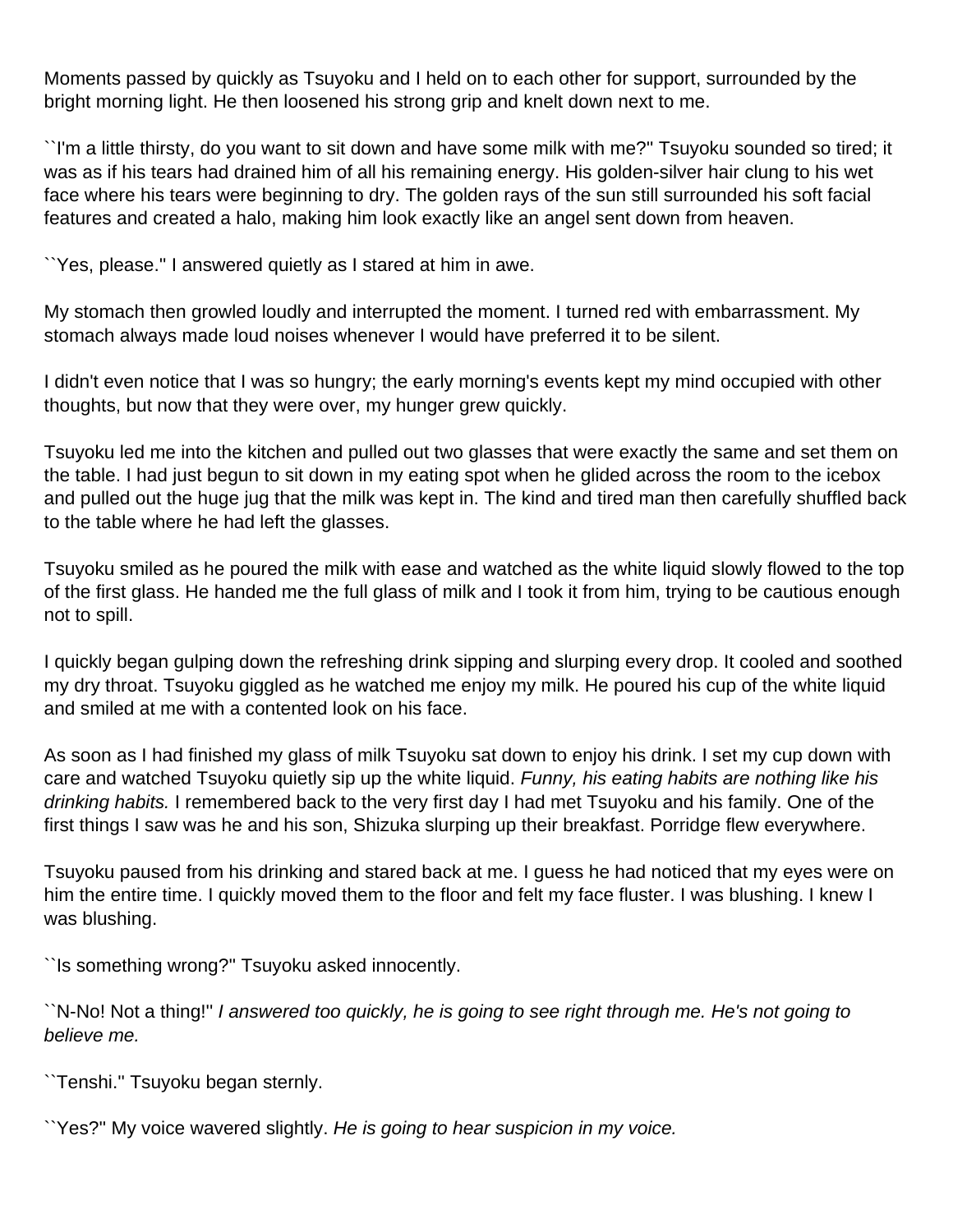``You have milk all over your face.'' Tsuyoku laughed.

I almost fell out of my chair. Here I was thinking that he was upset with me and all he wanted to tell me was that I had milk on my face. Calm down Tenshi, I said to myself as I wiped the dry white spots away with one of the long sleeves of my gigantic shirt.

``Tenshi, about what you said earlier…'' I gulped quickly as Tsuyoku began to speak and then stop periodically to take small sips of his milk. ``Would you like me to teach you about magic and the sort?'' I let out a small sigh and then sat for a moment in silence to realize what Tsuyoku had just said.

``You are going to teach me?'' I asked with excitement as I stood up in my seat and almost knocked over Tsuyoku's drink and mine when I bumped into the table, luckily though, Tsuyoku was able to catch both of them before then fell to the ground. I quickly sat down in my seat as my face turned red with embarrassment. Tsuyoku simply smiled.

``I'll teach you, but only if you want me to. I was going to teach Shizuka too when the time was right. If you want me to I can teach you both at the same time.'' Tsuyoku smiled kindly. He finished the last of his milk with one final sip and then set the cup down onto the wooden table.

``I want to learn magic. Please teach me!'' I said with enthusiasm. My eyes then fell from Tsuyoku to the two empty glasses on the table. The two cups were now exactly the same again. First they were empty, then they were full, and now they are empty again.

``Good, well that is settled. I am sorry to say this, but I have to leave now.'' Tsuyoku stood up from his seat and glanced at me for a second. ``I am happy to hear that you want to call me your father. I know that I could never be as great as he is but I will certainly try my very best.'' He smiled and stared down at the two empty glasses on the dark wooden table below him. ``I used to have another…'' The rest of Tsuyoku's words were lost in his throat as if they didn't want to come out.

``What Tsuyoku? I couldn't hear you.'' I asked as I watched his golden-lime eyes disappear behind his hair. The sunshine came through the window and illuminated his milky white skin, but I could not see his eyes. They were hidden behind the shadows of his golden hair.

Tsuyoku stood still for a moment or two, not making a sound. ``I hope you have a good day, playing with Heishi and Shizuka.'' He turned from the table and slowly walked to the door. ``Please remember not to leave either one out. Spend your time equally with both.'' Tsuyoku said as he silently opened the door and walked out without a word.

I wanted to follow him; I wanted to find out what he really said. But I couldn't, something was holding me there in my seat at the dark wooden table with the two empty glasses and the heavenly rays of light coming through the kitchen window.

I stayed in that spot until the soft warm sunrays laid themselves on the dark wood table, reflecting off of all the tiny specks of dust that were practically invisible without the sunlight. I was so upset with myself that I couldn't do anything except sit there, staring at the two empty glasses, and think about what had happened in that moment where Tsuyoku slipped into silent sadness.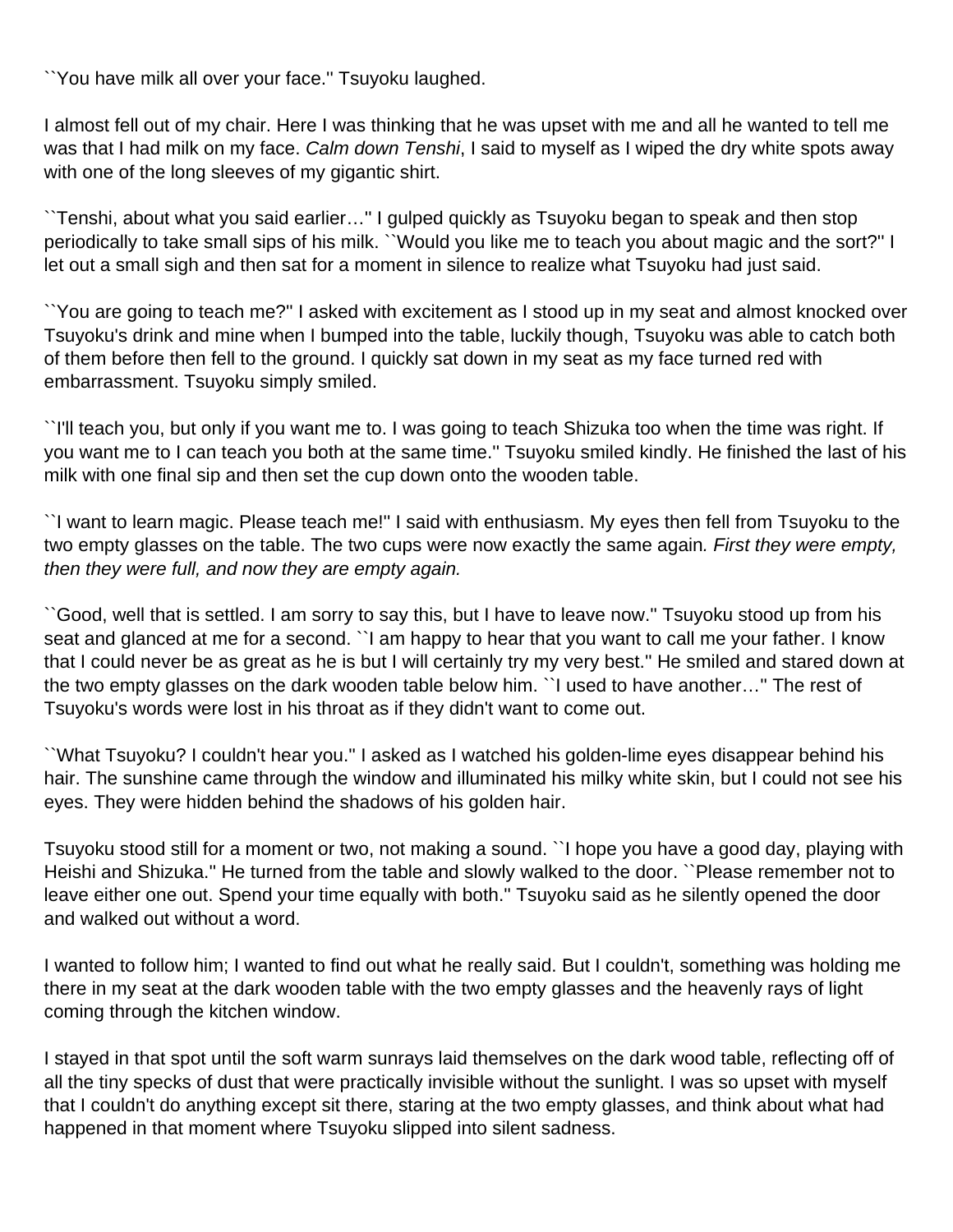I was so out of it that I didn't even hear Katana come down the steps. ``Oh, Tenshi? Are these your shoes, dear?'' Katana asked as she silently entered the kitchen. She must have noticed the dazed look on my face after she asked me about my shoes because right after, the chipper morning voice she had turned into worry. ``Tenshi? Are you feeling okay? Do you want me to call for the doctor? Tenshi?''

I could hear her; but my thoughts were blocking all my senses. I tried to find the voice to speak to her or the strength to shake my head but I couldn't. It was as though I were paralyzed. Katana came over to me and shook me gently. I saw her smile as she noticed that I was reacting to her soft shakes. I blinked my eyes and turned to face the kind woman, with her sweet smile.

``Oh Tenshi, you scared the living daylights out of me. Are you okay?'' she sighed with concern. I looked up at her and stared into her bright golden-lime eyes. I tried to stop them, I really tried, but I couldn't stop the tears. ``Tenshi what is the matter, dear?'' she questioned as she wrapped her slender arms around my small body. Her golden hair, which hadn't turned white from wisdom, fell all around me, like a cage of golden silk.

She smelled so sweet, just like a rose. She reminds me of someone. Someone with the same sent, same gentle touch, the same warm heart and love. Who is this person that is just like Katana?

``Katana? I made Tsuyoku sad…'' My tears caused my throat to go dry and I began to choke as I tried to speak. ``I asked him something that was bad. Do you think he will forgive me?'' I cried.

``Oh Tenshi, Tsuyoku would never be angry with you for asking him something. That's just the way children…'' I cut into the end of what she was going to say.

``But he was really upset. I don't want him to be sad. That's the last thing he needs.'' I bawled. She didn't answer me for a while; she was waiting for me to calm down. She ran her slender fingers through my tangled mass of spiky hair and held me close.

Katana gently held on to me and allowed me to cry out all of my troubles, which weren't as many as an adult's. Even though they were few, the problems I had were very important to me.

When I was finished crying she let me go and sat down in the chair next to me, still smiling with concern.

``Tenshi let me tell you something.'' Her golden-lime eyes stared into my own dark purple eyes. ``Tsuyoku loves you like you were his own son, he would never become angry with you. Never.'' She smiled kindly. The sun's rays blanketed her in the same way it surrounded Tsuyoku. Their gold hair and perfect skin made them both look like angels.

Katana and Tsuyoku were so much alike. Katana looked just like Tsuyoku when she smiled, they both gave off the same warm and soft aura when the smiled. Their eyes brightened the same way too.

Her comforting words made me feel better and reminded me that Heishi was coming over today. I shouldn't be upset especially when Heishi and Shizuka will be meeting for the first time. ``Thank you Katana, I feel a lot better now.'' I'll wait for Tsuyoku to come home and then I will apologize to him. This I promise.